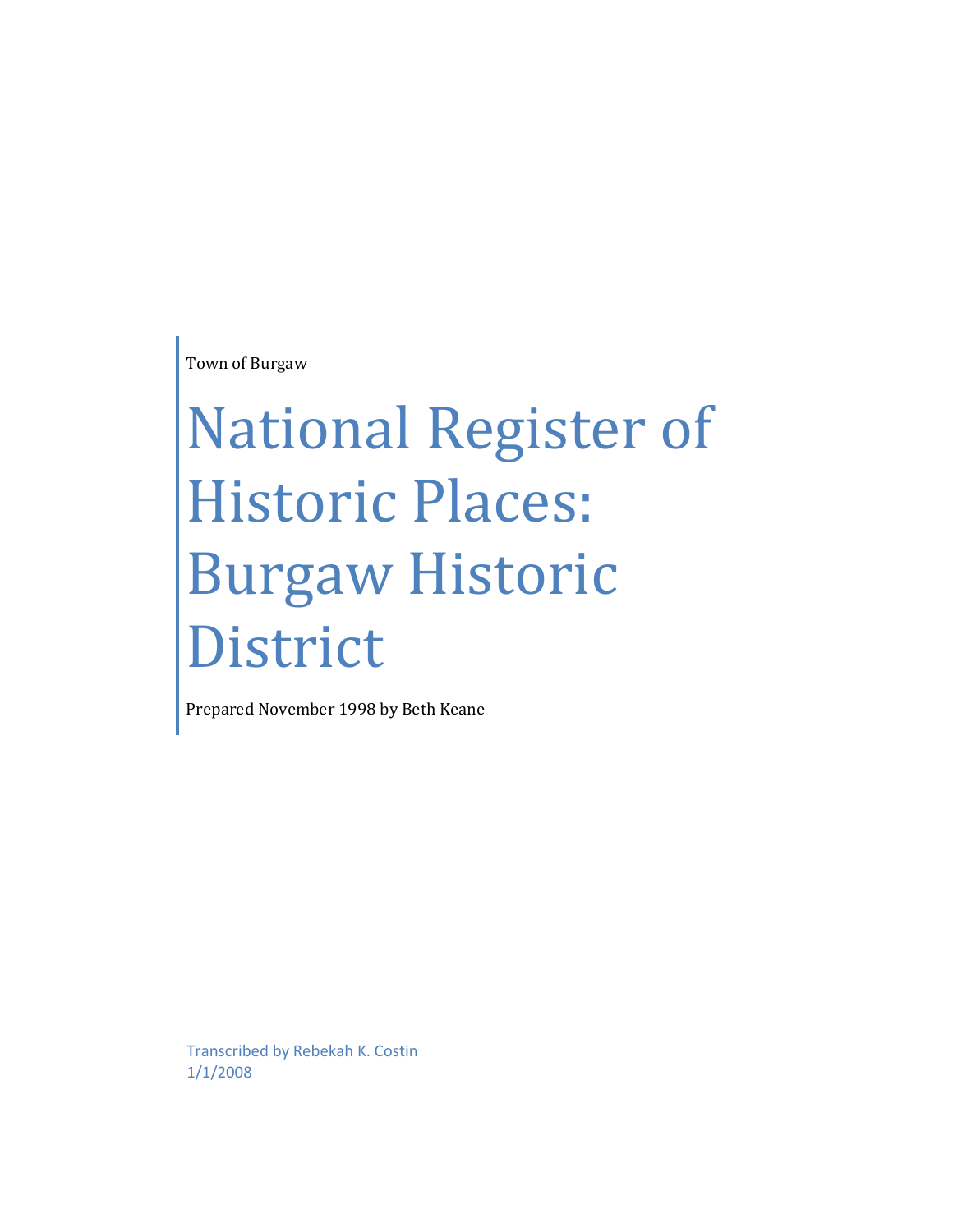#### Section number 6, Page 1 Pender County, NC

Burgaw Historic District

#### **6. Function of Use**

#### **Historic Functions Current Functions**

COMMERCE/TRADE/restaurant COMMERCE/TRADE/warehouse COMMERCE/TRADE/warehouse SOCIAL/meeting hall SOCIAL/meeting hall GOVERNMENT/county courthouse GOVERNMENT/county courthouse GOVERNMENT/city hall GOVERNMENT/city hall GOVERNMENT/correctional facility GOVERNMENT/correctional facility RELIGION/religious facility GOVERNMENT/municipal building RELIGION/church related residence RELIGION/religious facility LANDSCAPE/parking lot RECREATION & CULTURE/monument/ LANDSCAPE/plaza marker LANDSCAPE/street furniture/object AGRICULTURE/SUBSISTENCE/agricultural VACANT/not in use outbuilding WORK IN PROGRESS HEALTH CARE/medical business/office LANDSCAPE/parking lot LANDSCAPE/plaza LANDSCAPE/street furniture/object TRANSPORTATION/rail related

GOVERNMENT/post office The RECREATION & CULTURE/monument/marker EDUCATION/library AGRICULTURE/SUBSISTENCE/agricultural outbuilding

#### **7. Architectural Classification**

Tudor Revival Mission/Spanish Colonial Revival Bungalow/Craftsman

#### **Materials**

foundation: stone walls: metal roof: metal other: stone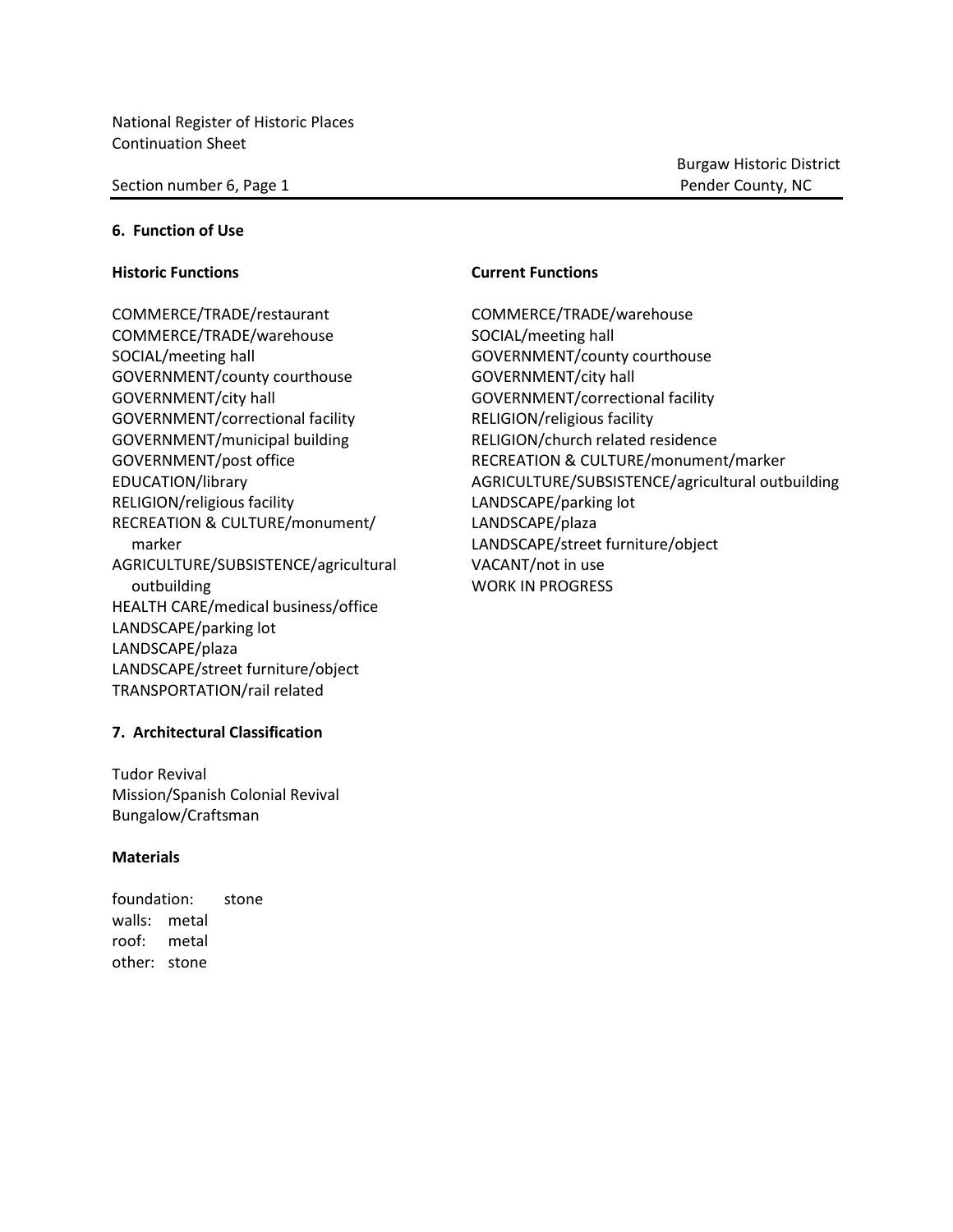Section number 7, page 1 Pender County, NC

#### **7. NARRATIVE DESCRIPTION**

The Burgaw Historic District is located in the heart of the town of Burgaw, in Pender County, North Carolina. Designated the county seat in 1879, Burgaw is positioned near the center of Pender County, the fifth largest county in the state. Forty-nine feet above sea level, the terrain surrounding Burgaw is relatively flat. Laid out in an orthogonal grid by an engineer employed with the Wilmington and Weldon Railroad, the historic district's streets were aligned in a roughly north/south and east/west pattern. Composed of approximately fifty-seven acres, the historic district encompasses much of the original town of Burgaw as it was incorporated in 1879. Included within the district are the original central business district, mostly along South Wright and East Fremont Streets and Courthouse Avenue; mixed residential and commercial areas along Cowan, walker, Dickerson, Wilmington and Bridgers streets; a railroad median strip west of Dickerson street which includes the Burgaw depot (NR 1986) and a section of railroad track; and at the center of town, the courthouse square. Several open lots and parking lots are scattered throughout the district.

The National Register properties are located within the Burgaw Historic District. The c. 1850 Burgaw depot (62; NR 1986) is the earliest resource in the historic district. Located along the western edge of the district, the building is one of two known pre-Civil War depots still standing in North Carolina. The long rectangular building consists of three principal parts. At the core is the original c. 1850 heavy frame mortise and tenon depot. The passenger depot and administrative offices are located in a T-shaped 1898 addition on the southern end of the original building. Beyond this to the north is a freight office and a three-bay freight-handling section added in 1916/17. A section of tracks lies west of the depot.

At the heart of the historic district is the 1934 brick Georgian Revival courthouse (31; NR 1979). Built as a project of the Public Works Administration, the building replaced an earlier 1883 courthouse. Situated in the middle of the courthouse square, the public building provides Burgaw with an immediate sense of identity. The courthouse square forms the physical heart of the community, having served as the setting for the county's courthouses since 1883. A perfect square, four acres in size, the courthouse common is beautifully landscaped with mature live oaks, magnolias, and abundant azalea shrubs. The 1914 Confederate Monument, situated in front of the courthouse, along with a handsome gazebo located on the grounds, gives the site a park-like ambiance. Bounded by broad streets, modest commercial rows define the north and west sides of the square, while older dwellings define the east side, and mixed residences and small businesses, the south side.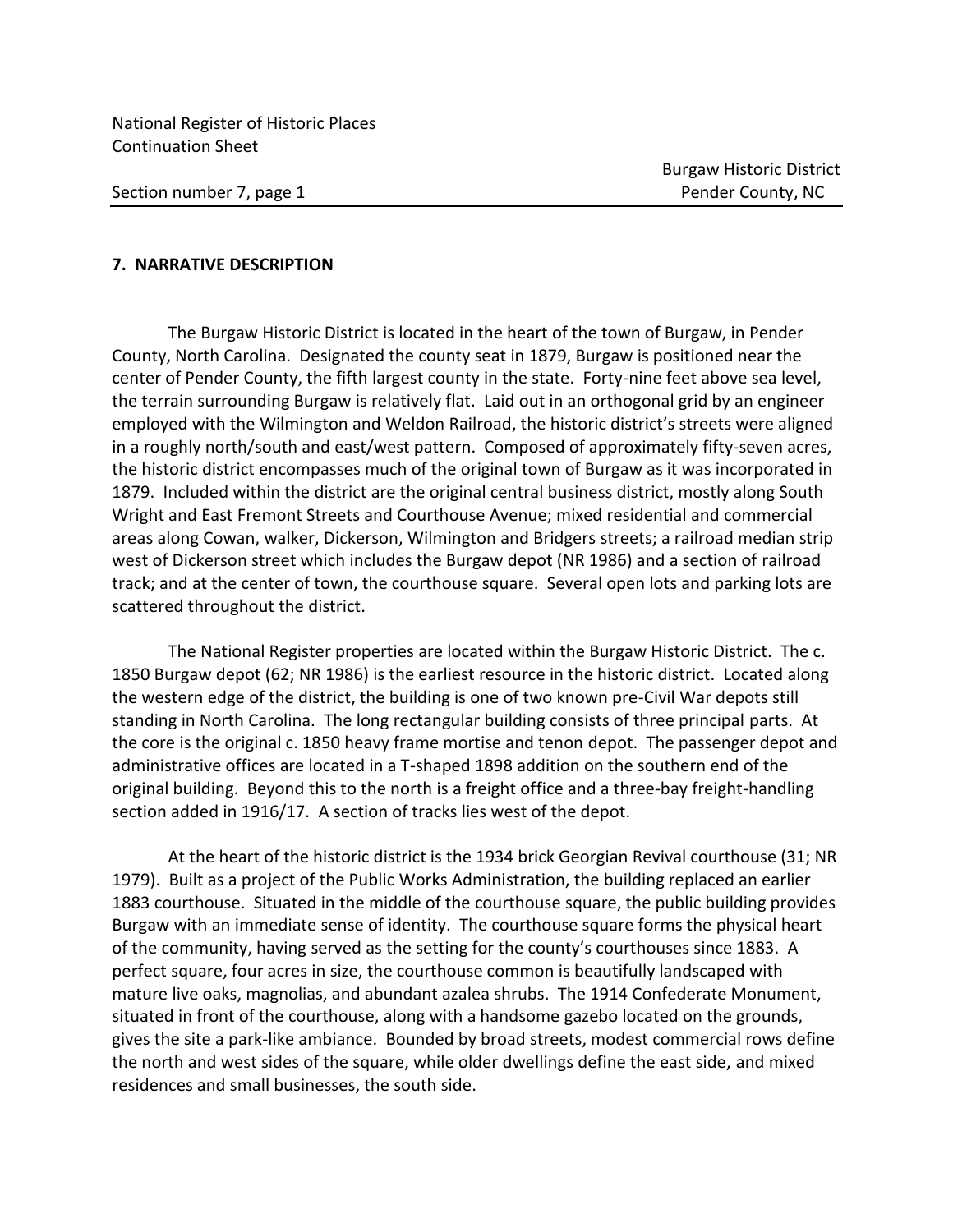Section number 7, Page 2 **Pender County, NC** 

Overall, houses in the district tend to be relatively modest in size and stylistic embellishment. A variety of house types and styles are intermingled within the confines of the historic district. Included are late Queen Anne-style cottages, turn-of-the-twentieth-century transitional foursquares, numerous Craftsman bungalows, several Cape Cods, as well as one lone Tudor Revival house. Most dwellings date to the first third of the twentieth century. The houses are, for the most part, set close to the street under a canopy of mature hardwood trees.

The c. 1885 M.M. Moore House (10) on North Cowan Street is the historic district's oldest house. Originally an I-house with exterior-end chimneys and an attached front porch, the entire house was transformed c. 1903 into a double-pile hipped roof residence with wraparound porch and interior chimneys. Both Greek Revival and Queen Anne styles were combined on the exterior and interior to create a uniquely stylish dwelling.

The district is punctuated with modest one-story Queen Anne-style cottages, With multiple projecting gables, gingerbread trim, and spacious wrap-around porches, these charming houses situated close to the commercial district housed the town's growing merchant class near the end of the nineteenth century. The c. 1907 Murphy-Sasser House (8) on North Cowan Street with its multiple gables, projecting front bay, wrap-around porch supported by turned posts, and irregular massing is a good example of the ornate Queen Anne style interpreted in a more modest dwelling.

Several early twentieth-century Queen Anne/Colonial Revival houses stand along East Bridgers Street, several blocks north of the center of the district. While basically Colonial Revival in form, the c. 1910 Dr. H.B. Thomas House (117) and the c. 1910 Jack Brown House (116) incorporate Queen Anne details with their asymmetrical facades, attached wrap-around porches, and bay windows.

Bungalows, with their various embellishments are scattered throughout the district, with a good sampling along North Cowan Street and East Bridgers Street. The c. 1915 Raymond Holland House (4) and the c. 1918 C.C. Branch House (3) are typical of the bungalows found in Burgaw. They display standard bungalow features such as roof overhangs supported by oversized brackets, exposed rafters, and front porches supported by truncated posts resting on brick piers.

The 1917 Burton-Noel House (123) on West Bridgers Street was one of the first houses built in the Colonial Revival style and the first brick dwelling in town. Later houses built in the Colonial Revival style include the c. 1940 D.J. Farrior House (114) on the corner of East Bridgers Street and North Cowan Street and the 1948 Dees Tourist Home (11), a large brick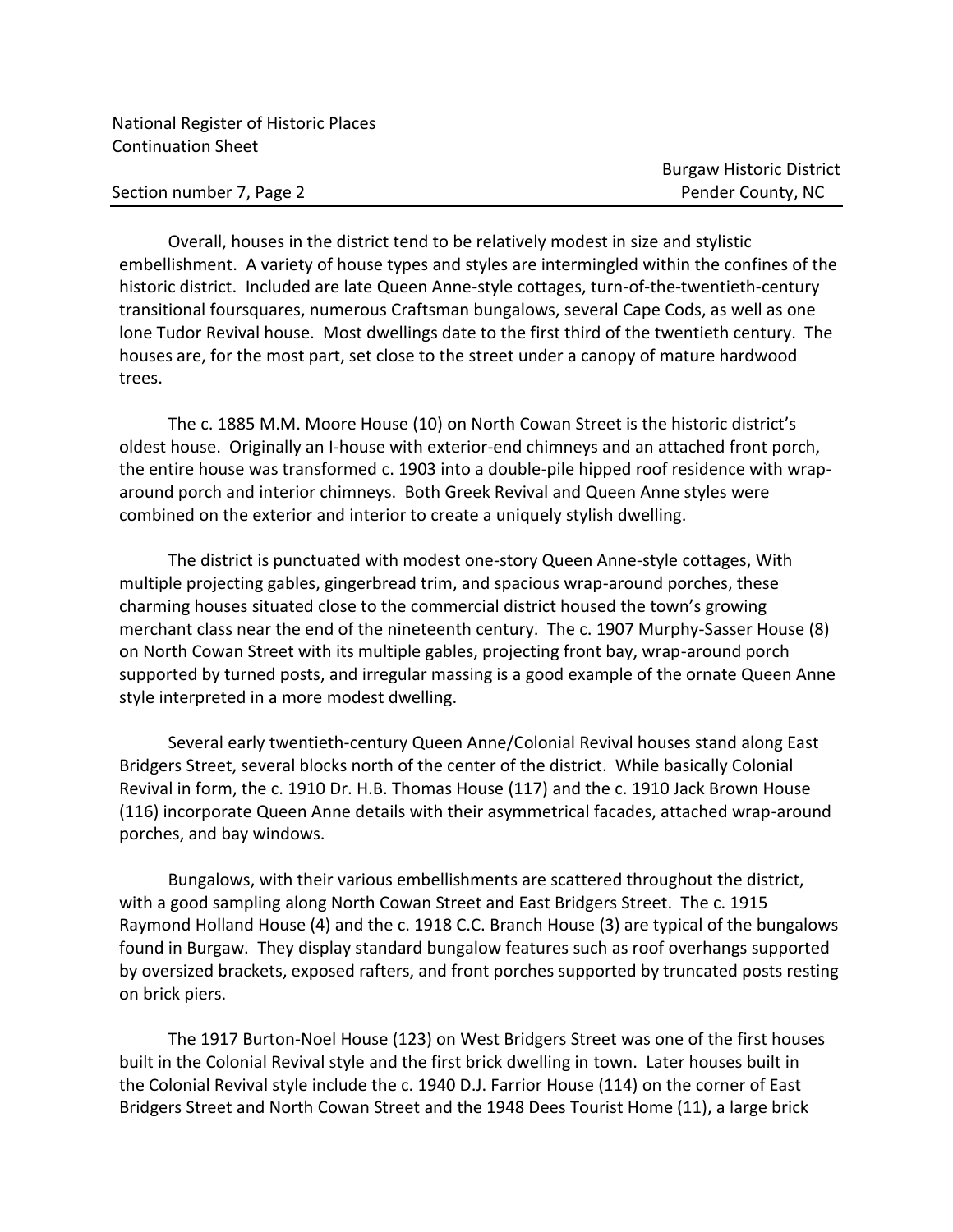Section Number 7, Page 3 Pender County, NC

house with eight bedrooms. Each of these gable-end houses display symmetrical facades with accentuated front doors. The D.J. Farrior House features a recessed central front door with a Colonial Revival door surround, while the front door of Dees Tourist Home is protected by a gable-front pedimented portico supported by Doric columns. A fanlight an sidelights surround the central door.

Most outbuildings within the district are small, gable-roofed frame garages or storage buildings. There are several two-story garage/apartment buildings associated with several of the larger homes in the district. An early barn, situated on a lot on the 100 block North Cowan Street, stands alone after the recent destruction of a c. 1885 house.

Four churches are located within the district. Of these, the c. 1880 Burgaw Presbyterian Church (73) and the c. 1883 Macedonia African Methodist Episcopal (AME) Church (23) are the oldest. Early remodeling of both churches, the AME Church in 1915 and the Presbyterian Church in 1917, resulted in the Gothic Revival style churches which stand today. The 1928 Burgaw Methodist Church (118) and the 1948 Burgaw Baptist Church (119), both built in the Classical Revival style, replaced earlier frame buildings. Each of these churches have added two-story classroom wings, as well as detached educational buildings.

The traditional central business district of Burgaw is predominantly situated along the 100 and 200 blocks of South Wright Street, the 100 block of North Fremont street, and Courthouse Avenue, which bisects the west side of the 100 block of South Wright Street. Principally composed of one- and two-story brick commercial buildings dating from the first third of the twentieth century, the buildings display simple brick details such as corbelled string courses, cornices and moldings, as well as segmentally- or round-arched second-floor windows. The 1907 Bank of Pender (74) anchors the southwest corner of Wright and Fremont streets and with its arched bays adds a classical touch to the block. Harrell's Department Store (43), east of the bank, is enriched by orange face brick and red brick trim. The north side of Courthouse Avenue retains several stores dating to the 1910s which indicate a high level of craftsmanship in their segmentally-arched second-story windows, bands of dog-tooth brick below the parapet and intact storefronts. On West Fremont Street, a tripartite brick building dominates the block and features triple upper-story windows, attic vents, and a stepped parapet. Three one-story stores further west in the block retain their period shopfronts with chamfered posts flanking the entrances and translucent glass transoms.

The 1924 Pender County Jail (96) situated on the north side of East Wilmington Street, across from the courthouse square, is one of two Mission Revival style buildings in the district. Built the same year, the R.H. Holland Motor Company Building (16), reflects the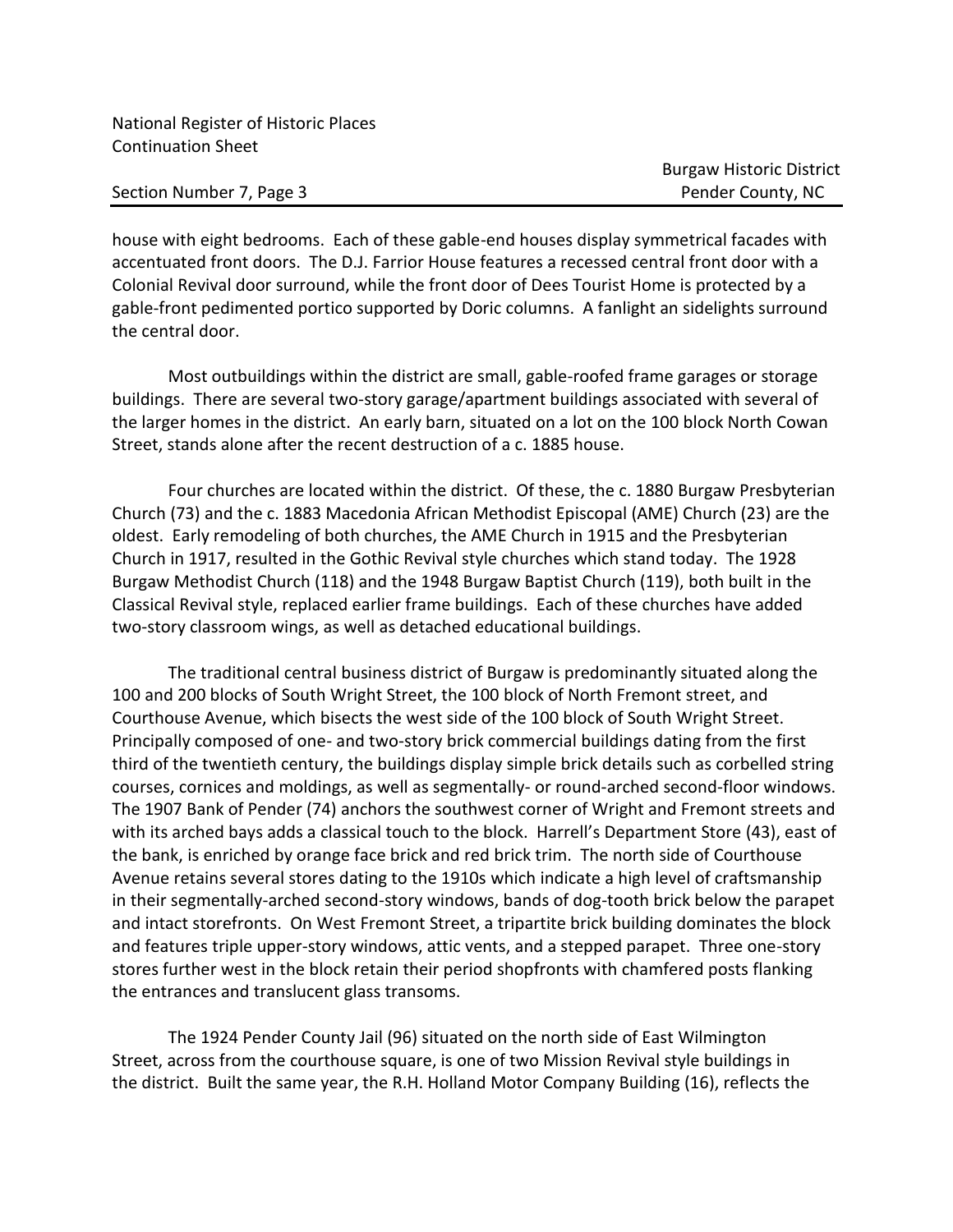Section Number 7, Page 4 Pender County, NC

Mission Revival style with four arched openings along the principal façade and its stepped and peaked parapet.

Outside the perimeters of the historic district but within the town limits are residential areas developed after World War II, some modern Pender County administration buildings, the Pender County Memorial Hospital, the town cemetery, a public park, the Episcopal church, and several schools, including the elementary and middle schools.

Despite the addition of several modern governmental buildings, Burgaw retains a great deal of its historic architectural fabric. Taken as a whole, the architecture of Burgaw, together with the setting, feeling, and association present in the historic district, conveys a sense of its development as a latenineteenth and early twentieth century railroad town and county seat. There are 132 contributing resources and 33 non-contributing resources in the district, including 97 contributing primary buildings, 33 contributing outbuildings, one contributing structure, and one contributing object.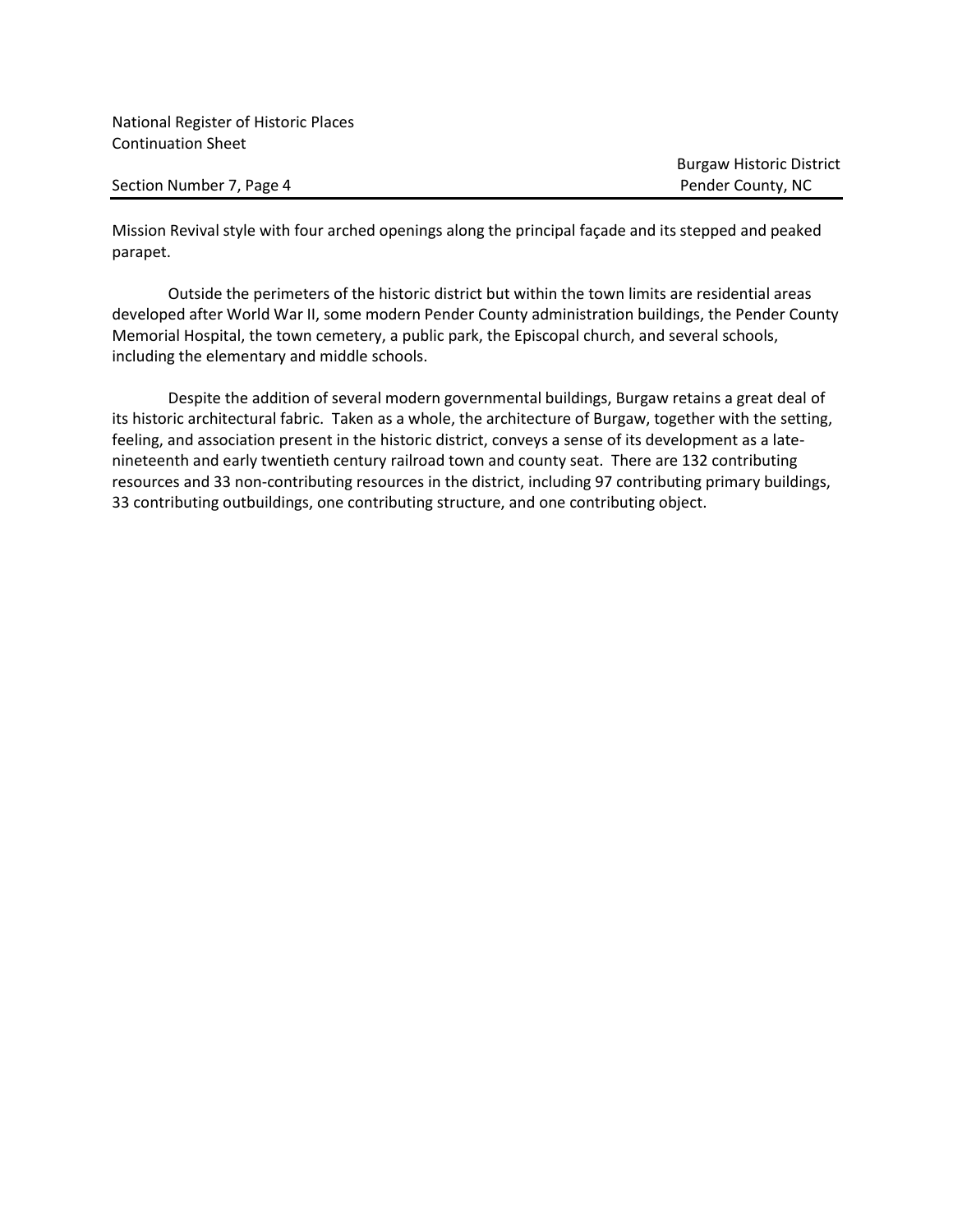Section number 7, Page 5 Pender County, NC

Burgaw Historic District

Burgaw Inventory List

The inventory list is organized on a street-by-street basis, first the north/south streets, moving from south to north, then the east/west streets, moving from east to west. On the north/south streets, the listings move from the south to the north on the east side of the street, then from the south to the north on the west side of the street. On the east/west streets, the listings move from the east to the west on the south side of the street, then from the east to the west on the north side of the street. A combination of documentary sources was utilized to determine the original date and owners of the buildings including deeds, tax records, survey files, and interviews.

- C= Contributing resource
- N= Noncontributing resources
- B= Building
- OB= Outbuilding
- S= Structure
- O= Object
- V= Vacant

| List                          |     |                |         |                | <b>Original</b>              |                                                                                                                                                                                                                                                                                                                                                                                                                                                                                                            |  |  |  |
|-------------------------------|-----|----------------|---------|----------------|------------------------------|------------------------------------------------------------------------------------------------------------------------------------------------------------------------------------------------------------------------------------------------------------------------------------------------------------------------------------------------------------------------------------------------------------------------------------------------------------------------------------------------------------|--|--|--|
| <b>Number</b>                 | C/N | <b>Address</b> | Date    | <b>Stories</b> | Owner/Occupant               | <b>Description</b>                                                                                                                                                                                                                                                                                                                                                                                                                                                                                         |  |  |  |
| South Cowan Street, east side |     |                |         |                |                              |                                                                                                                                                                                                                                                                                                                                                                                                                                                                                                            |  |  |  |
| 1.                            | C/B | 108            | c. 1900 | $\mathbf{1}$   | <b>Henry-Murphy</b><br>House | frame transitional Queen Anne/Neoclassical<br>Revival style with weatherboard siding; high<br>hipped roof; three bays wide and six bays<br>deep; central door with classical door<br>surround flanked by 1/1 sash windows; gabled<br>wraparound porch supported by square posts;<br>north side dormer; pointed-arch attic vents;<br>two interior chimneys.                                                                                                                                                 |  |  |  |
| 2.                            | C/B | 106            | c. 1918 | $\mathbf{1}$   | C.C. Bryan House             | frame Bungalow/Craftsman style with<br>weatherboard siding; gable-front roof with<br>overhanging eaves, supporting knee braces,<br>and exposed rafters; asymmetrical façade;<br>three bays wide and five bays deep; front<br>entrance flanked by a triple 1/1-5/1-1/1 sash<br>window north side of door and a double 5/1<br>sash window south of door; engaged porch<br>supported by decorative wood posts; exterior<br>chimney and bay window on north elevation;<br>rear addition with interior chimney. |  |  |  |

National Register of Historic Places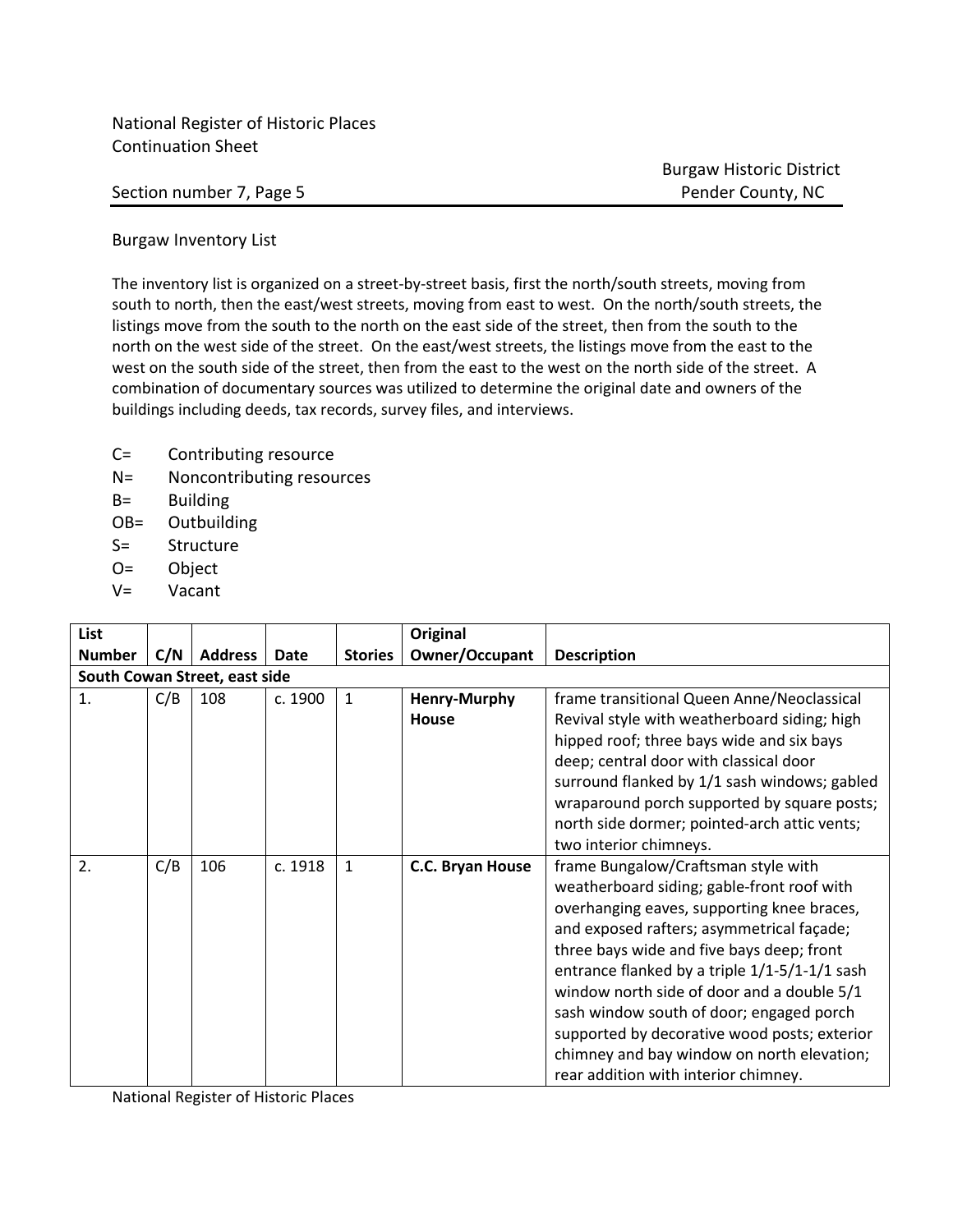#### Continuation Sheet

| 2A. | C/OB | 106                           | c. 1935 | $\mathbf{1}$ | Garage                          | frame gable-front one car garage with vertical<br>board siding; exposed rafters; shed roof<br>addition on north side.                                                                                                                                                                                                                                                                                                                                                                                                                     |
|-----|------|-------------------------------|---------|--------------|---------------------------------|-------------------------------------------------------------------------------------------------------------------------------------------------------------------------------------------------------------------------------------------------------------------------------------------------------------------------------------------------------------------------------------------------------------------------------------------------------------------------------------------------------------------------------------------|
| 2B. | N/S  | 106                           | c. 1960 | $\mathbf 1$  | Gazebo                          | frame gazebo with a pyramid roof supported<br>by spindle columns resting on lattice siding.                                                                                                                                                                                                                                                                                                                                                                                                                                               |
| 3.  | C/B  | 100                           | c. 1918 | $\mathbf{1}$ | C.C. Branch<br>House            | frame Bungalow/Craftsman style with<br>weatherboard siding; complex-roof with<br>gable-front; overhanging eaves with<br>supporting brackets and exposed carved<br>rafters; double window with balcony in gable<br>front; corner bay window; three bays wide<br>and six bays deep; 12/1 sash window south<br>side of door; engaged porch supported by<br>paired columns resting on wood balustrade;<br>exterior corbelled chimney north side of<br>house; interior chimney; house rests on a<br>raised brick foundation.                   |
| 3A. | C/OB | 100                           | c.1935  | $\mathbf{1}$ | Garage                          | brick one-car garage with a shed roof on<br>south side.                                                                                                                                                                                                                                                                                                                                                                                                                                                                                   |
|     |      | North Cowan Street, east side |         |              |                                 |                                                                                                                                                                                                                                                                                                                                                                                                                                                                                                                                           |
| 4.  | C/B  | 100                           | c.1915  | $\mathbf{1}$ | Raymond<br><b>Holland House</b> | Bungalow/Craftsman with vinyl siding; gable<br>end with overhanging eaves and supporting<br>braces; gabled dormer with supporting braces<br>and exposed rafters; double window in gable;<br>asymmetrical façade; three bays wide and<br>five bays deep; central door flanked by 4/1<br>bungaloid paired windows; engaged wrap-<br>around porch supported by chamfered posts<br>resting on brick piers; porch enclosed by<br>balustrade; exterior chimney on north side;<br>one story rear addition with exterior chimney<br>on east side. |
| 4A. | C/OB | 100                           | c.1915  | $\mathbf{1}$ | <b>Shed</b>                     | frame gable-end shed with exposed rafters<br>and German siding; 6/6 sash windows;<br>vertical board door.                                                                                                                                                                                                                                                                                                                                                                                                                                 |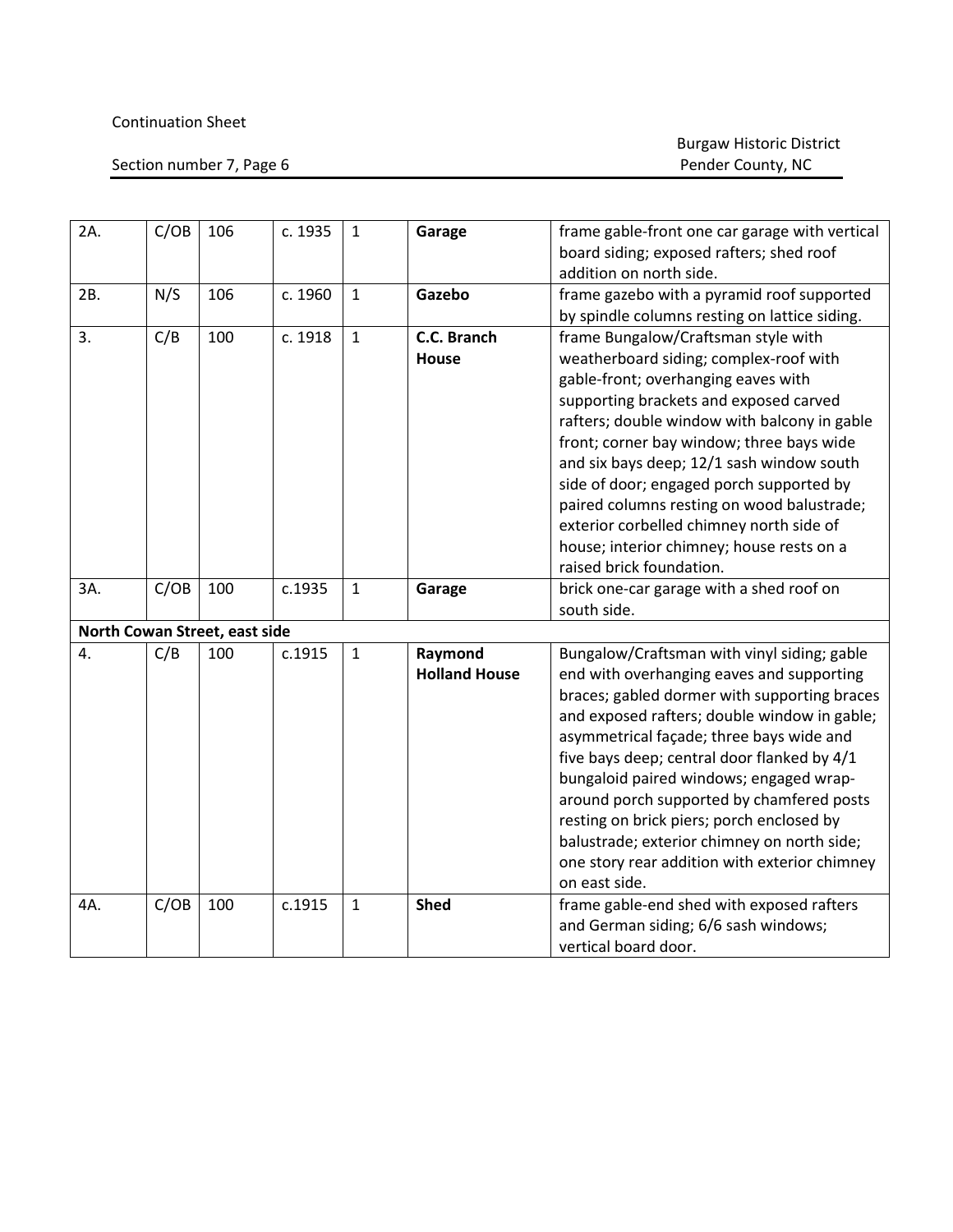Section number 7, page 7

| 5.  | C/B  | 104 | c.1920  | $\mathbf{1}$   | W.H. Robbins<br><b>House</b> | brick Bungalow/Craftsman with tri-gable roof<br>with overhanging eaves, supporting knee |
|-----|------|-----|---------|----------------|------------------------------|-----------------------------------------------------------------------------------------|
|     |      |     |         |                |                              | braces, and exposed rafters; triple 6/6 sash                                            |
|     |      |     |         |                |                              | window in front gable; three bays wide and                                              |
|     |      |     |         |                |                              | six bays deep; central louvered door flanked                                            |
|     |      |     |         |                |                              | by paired 6/6 sash windows; wrap-around                                                 |
|     |      |     |         |                |                              | attached porch supported by square posts;                                               |
|     |      |     |         |                |                              | two interior chimneys.                                                                  |
| 5A. | C/OB | 104 | c. 1920 | $\mathbf{1}$   | Garage                       | frame gable-front two-car garage with                                                   |
|     |      |     |         |                |                              | exposed rafters and German siding; sliding                                              |
|     |      |     |         |                |                              | wood door.                                                                              |
|     | V    |     |         |                |                              | Vacant Lot; site of former c. 1885 M.M.                                                 |
|     |      |     |         |                |                              | Moore House, a one-story Greek Revival-style                                            |
|     |      |     |         |                |                              | house which was demolished in 1998.                                                     |
| 6.  | C/OB | 108 | c.1910  | $\mathbf{1}$   | <b>Barn</b>                  | frame three-bay barn with gabled central bay                                            |
|     |      |     |         |                |                              | flanked by shed roof additions; metal roof;                                             |
|     |      |     |         |                |                              | 1885 Moore House has been destroyed since                                               |
|     |      |     |         |                |                              | 1997 architectural survey.                                                              |
| 7.  | C/B  | 110 | c.1920  | 1 <sub>2</sub> | <b>Marshburn</b>             | Bungalow/Craftsman style with aluminum                                                  |
|     |      |     |         |                | House                        | siding; gabled-end roof; gable dormer with                                              |
|     |      |     |         |                |                              | three small windows; three bays wide and                                                |
|     |      |     |         |                |                              | eight bays deep; central front door with                                                |
|     |      |     |         |                |                              | sidelights flanked by 2/2 sash windows;                                                 |
|     |      |     |         |                |                              | engaged front porch supported by turned                                                 |
|     |      |     |         |                |                              | columns and enclosed by balustrade; twin                                                |
|     |      |     |         |                |                              | interior corbelled chimneys; rear one-story                                             |
|     |      |     |         |                |                              | addition.                                                                               |
| 7A. | C/OB | 110 | c.1920  | $\mathbf{1}$   | <b>Garden shed</b>           | frame shed with a shed roof and                                                         |
|     |      |     |         |                |                              | weatherboard siding.                                                                    |
| 8.  | C/B  | 114 | c.1907  | 1 <sub>2</sub> | <b>Murphy-Sasser</b>         | frame Queen Anne-style cottage with                                                     |
|     |      |     |         |                | <b>House</b>                 | aluminum siding; high hipped standing seam                                              |
|     |      |     |         |                |                              | metal roof; three bays wide and three bays                                              |
|     |      |     |         |                |                              | deep; central front door with sidelights                                                |
|     |      |     |         |                |                              | flanked by 2/2 sash windows; attached front                                             |
|     |      |     |         |                |                              | porch supported by turned posts; angled bay                                             |
|     |      |     |         |                |                              | window on north front portion of the façade;                                            |
|     |      |     |         |                |                              | gabled projections on side and rear                                                     |
|     |      |     |         |                |                              | elevations; interior corbelled chimneys.                                                |
| 8A. | N/OB | 114 | c.1955  | $\mathbf{1}$   | Garage                       | frame gable-front two-car garage.                                                       |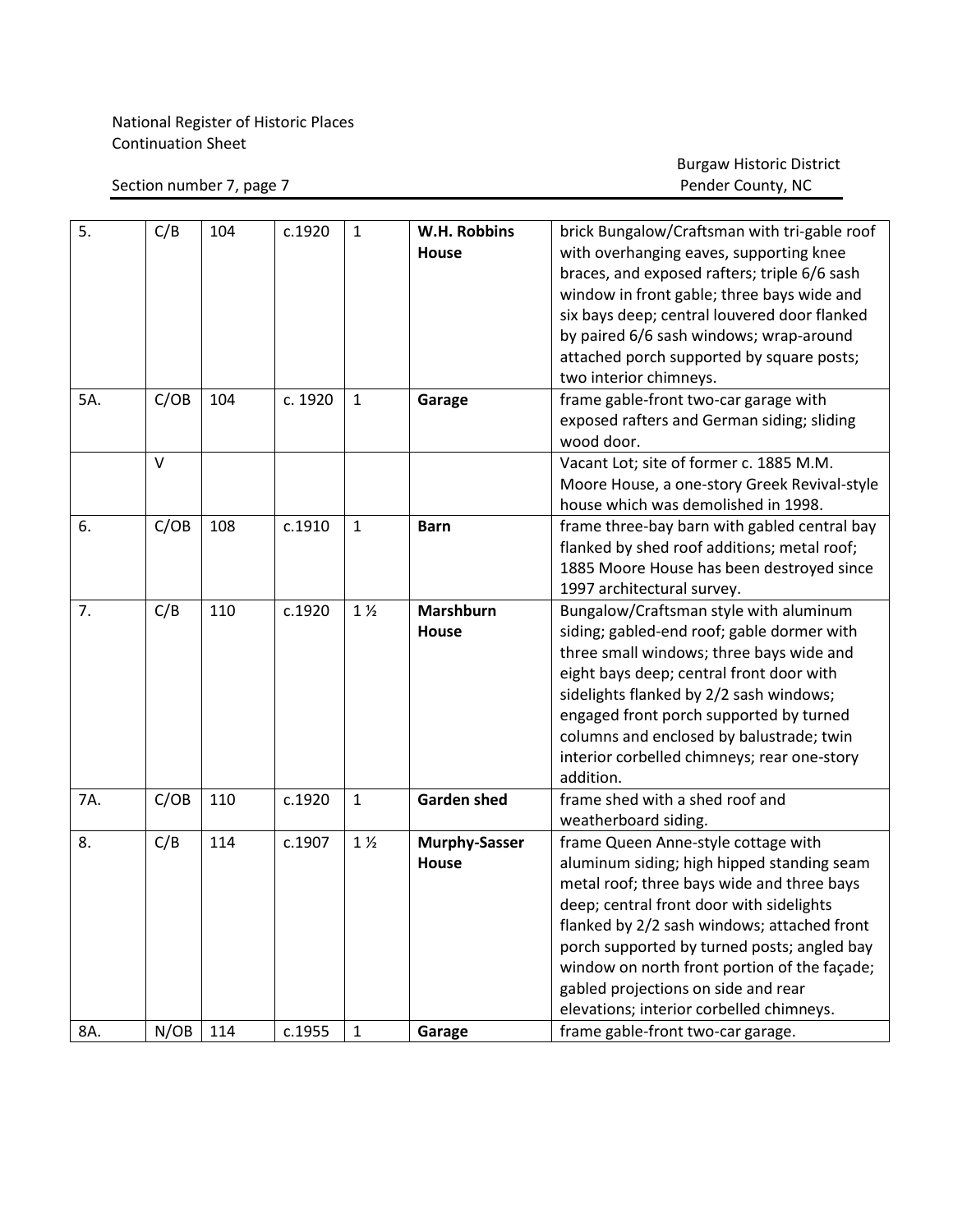#### Section number 7, page 8

| 9.   | C/B  | 206                           | 1904     | $\overline{2}$ | O.P. Johnson      | Queen Anne/Colonial Revival with                |
|------|------|-------------------------------|----------|----------------|-------------------|-------------------------------------------------|
|      |      |                               |          |                | <b>House</b>      | weatherboard siding and corner posts;           |
|      |      |                               |          |                |                   | hipped roof; gable-end two-story south-side     |
|      |      |                               |          |                |                   | addition; two-story bay on north side of front  |
|      |      |                               |          |                |                   | façade; two-story bay on north side of house;   |
|      |      |                               |          |                |                   | attached wrap-around porch supported by         |
|      |      |                               |          |                |                   | wood posts; gable over entrance; central        |
|      |      |                               |          |                |                   | paneled front door with two upper lights        |
|      |      |                               |          |                |                   | flanked by sidelights; angled bay on south      |
|      |      |                               |          |                |                   | side of house; 2/2 sash windows; two interior   |
|      |      |                               |          |                |                   | corbelled chimneys; one-story rear addition;    |
|      |      |                               |          |                |                   | house has been moved from original location.    |
|      |      | North Cowan Street, west side |          |                |                   |                                                 |
| 10.  | C/B  | 101                           | c. 1885, | $\overline{2}$ | M.M. Moore        | frame late Greek Revival style with Colonial    |
|      |      |                               | c. 1903  |                | <b>House</b>      | Revival updates; clapboard siding; pyramidal    |
|      |      |                               |          |                |                   | roof with overhanging eaves; three bays wide    |
|      |      |                               |          |                |                   | and two bays deep; entrance with beveled        |
|      |      |                               |          |                |                   | glass sidelights on north side of front façade; |
|      |      |                               |          |                |                   | entrance on west side retains an early wood-    |
|      |      |                               |          |                |                   | paneled door framed by multi-light transom      |
|      |      |                               |          |                |                   | and sidelights and angular moldings; 6/6 sash   |
|      |      |                               |          |                |                   | windows with angular moldings; attached         |
|      |      |                               |          |                |                   | wrap-around porch supported by Tuscan           |
|      |      |                               |          |                |                   | columns; interior chimneys; original design     |
|      |      |                               |          |                |                   | was an I-house with exterior-end chimneys       |
|      |      |                               |          |                |                   | and an attached porch across the south front.   |
| 10A. | N/OB | 101                           | c.1950   | $\mathbf{1}$   | Garage            | frame gable-end two-car garage.                 |
| 11.  | C/B  | 109                           | 1920     | $\mathbf{1}$   | <b>Dees House</b> | Bungalow/Craftsman style with                   |
|      |      |                               |          |                |                   | weatherboard siding; gable front with           |
|      |      |                               |          |                |                   | overhanging eaves and supporting braces and     |
|      |      |                               |          |                |                   | exposed rafters; tripartite opening in gable    |
|      |      |                               |          |                |                   | with center window flanked by louvered          |
|      |      |                               |          |                |                   | vents; asymmetrical façade; three bays wide;    |
|      |      |                               |          |                |                   | front entrance flanked by 6/1 sash windows;     |
|      |      |                               |          |                |                   | engaged porch supported by chamfered posts      |
|      |      |                               |          |                |                   | resting on brick piers; solid balustrade;       |
|      |      |                               |          |                |                   | exterior chimney on north side.                 |
| 12.  | C/B  | 113                           | c.1918   | $\mathbf{1}$   | <b>Carr House</b> | Bungalow/Craftsman style with aluminum          |
|      |      |                               |          |                |                   | siding; multi-gable roof with overhanging       |
|      |      |                               |          |                |                   | eaves and supporting braces; irregular floor    |
|      |      |                               |          |                |                   | plan; 6/1 sash windows; engaged wraparound      |
|      |      |                               |          |                |                   | porch supported by paired posts resting on      |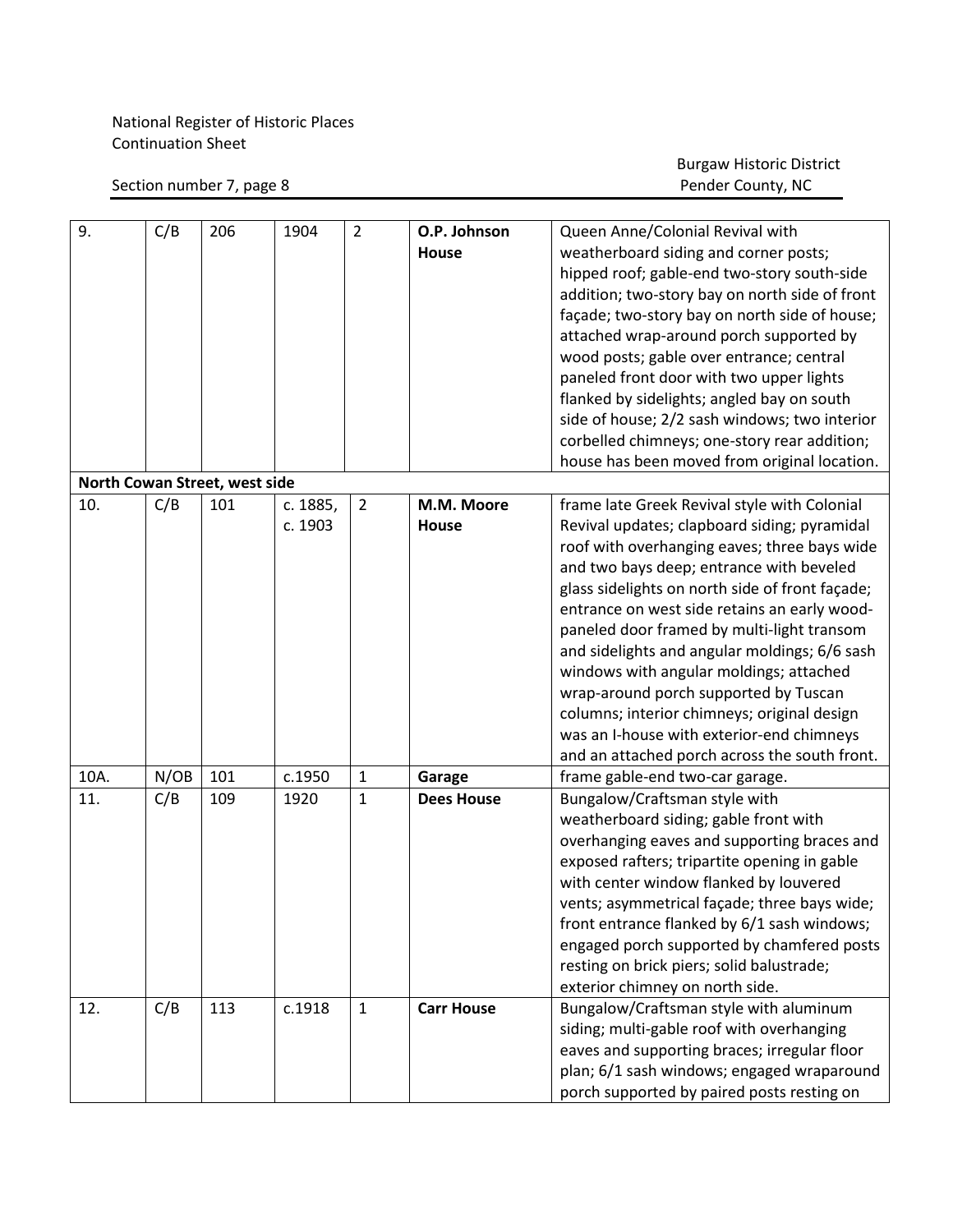#### Section number 7, page 9

|      |      |                                |        |                |                       | splayed brick piers; two exterior corbelled       |
|------|------|--------------------------------|--------|----------------|-----------------------|---------------------------------------------------|
|      |      |                                |        |                |                       | chimneys.                                         |
| 12A. | C/OB | 113                            | c.1920 | $\mathbf{1}$   | Garage                | frame gable-front garage with aluminum<br>siding. |
| 13.  | C/B  | 115                            | 1948   | $\overline{2}$ | <b>Dees Tourist</b>   | brick Colonial Revival with gable-end roof;       |
|      |      |                                |        |                | Home                  | three bays wide and five bays deep; central       |
|      |      |                                |        |                |                       | door with sidelights and fanlight flanked by      |
|      |      |                                |        |                |                       | 8/1 sash window on south side and a double        |
|      |      |                                |        |                |                       | 8/1 sash window on north side; pedimented         |
|      |      |                                |        |                |                       | portico supported by paired Tuscan columns;       |
|      |      |                                |        |                |                       | exterior chimney on north and south end;          |
|      |      |                                |        |                |                       | two-story rear wing.                              |
| 13A. | C/OB | 115                            | 1948   | $\overline{2}$ | Garage/apartment      | cinderblock building; gable-end roof; three       |
|      |      |                                |        |                |                       | bays wide; first-floor garage has been            |
|      |      |                                |        |                |                       | converted into apartment; exterior stairs         |
|      |      |                                |        |                |                       | lead to second-level apartment; exterior          |
|      |      |                                |        |                |                       | chimney.                                          |
|      |      | South Walker Street, east side |        |                |                       |                                                   |
| 14.  | C/B  | 106                            | 1926   | $\mathbf{1}$   | <b>Betts-Humphrey</b> | one-story frame cottage with weatherboard         |
|      |      |                                |        |                | <b>House</b>          | siding; three bays wide and four bays deep;       |
|      |      |                                |        |                |                       | hipped roof; asymmetrical façade; entrance        |
|      |      |                                |        |                |                       | flanked by paired 1/1 sash windows;               |
|      |      |                                |        |                |                       | engaged front porch supported by five             |
|      |      |                                |        |                |                       | Tuscan columns; currently owned by Burgaw         |
|      |      |                                |        |                |                       | Presbyterian Church.                              |
| 15.  | C/B  | 102                            | 1918   | $\overline{2}$ | Johnson-              | two-story frame Colonial Revival with             |
|      |      |                                |        |                | <b>Humphrey House</b> | aluminum siding; high hipped roof                 |
|      |      |                                |        |                |                       | punctuated by a central hipped dormer in          |
|      |      |                                |        |                |                       | front slope of roof; overhanging eaves with       |
|      |      |                                |        |                |                       | supporting brackets; three bays wide and          |
|      |      |                                |        |                |                       | four bays deep; central door flanked by           |
|      |      |                                |        |                |                       | paired 1/1 sash windows; projecting bays on       |
|      |      |                                |        |                |                       | north and south elevations; large wrap-           |
|      |      |                                |        |                |                       | around porch supported by columns resting         |
|      |      |                                |        |                |                       | on brick piers; exterior corbelled chimney on     |
|      |      |                                |        |                |                       | north elevation; several interior corbelled       |
|      |      |                                |        |                |                       | chimneys.                                         |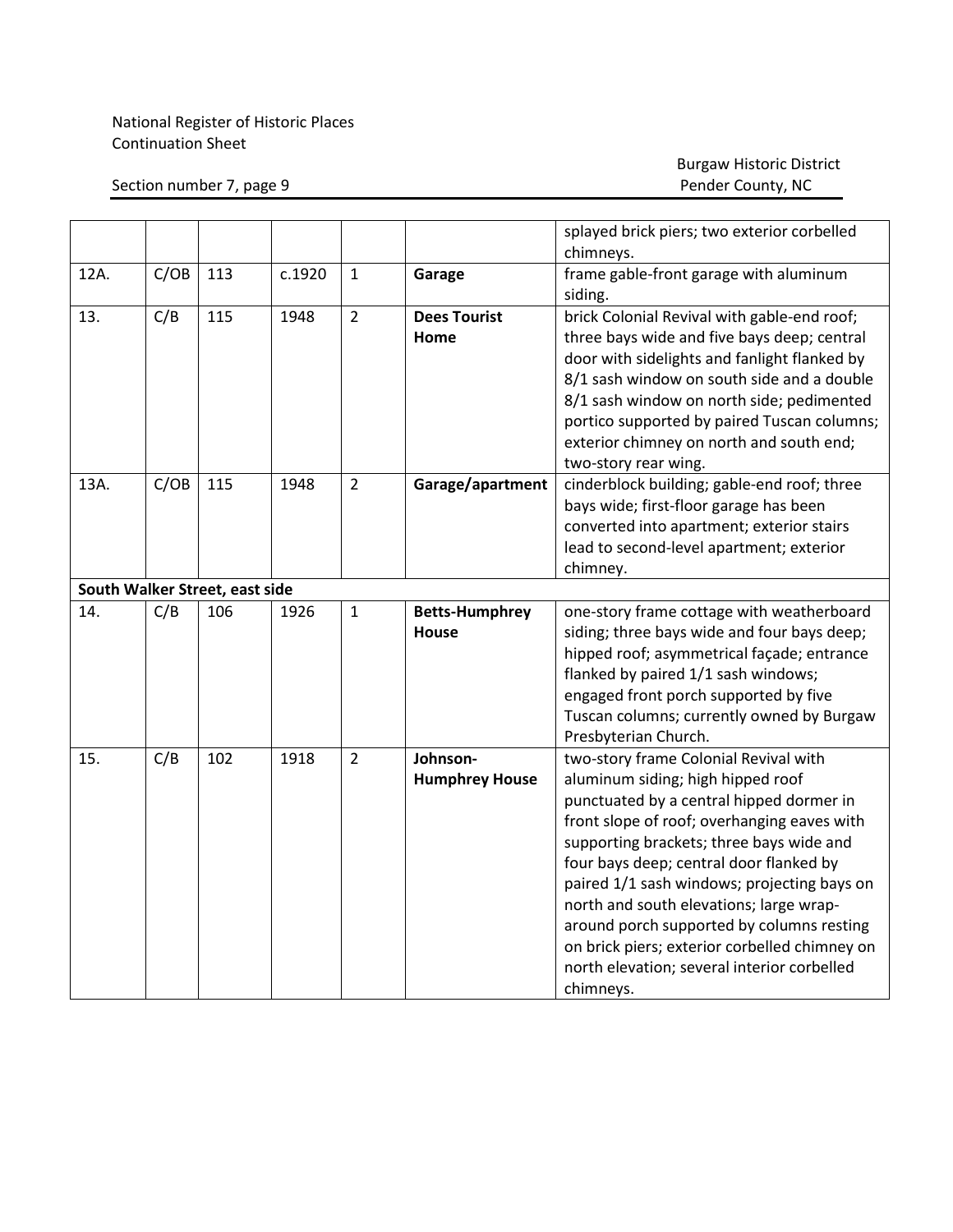#### Section number 7, page 10

| 15A. | C/OB | 102                            | c.1930 | $\overline{2}$ | Garage/apartment                                                                | three-car garage with a hipped roof and<br>German siding; vertical board swinging<br>doors.                                                                                                                                                                                                                                                                                                                                              |
|------|------|--------------------------------|--------|----------------|---------------------------------------------------------------------------------|------------------------------------------------------------------------------------------------------------------------------------------------------------------------------------------------------------------------------------------------------------------------------------------------------------------------------------------------------------------------------------------------------------------------------------------|
| 15B. | C/OB | 102                            | c.1920 | $\mathbf{1}$   | Garage                                                                          | one-car garage with hipped roof and German<br>siding.                                                                                                                                                                                                                                                                                                                                                                                    |
| 15C. | C/OB | 102                            | c.1925 | $\mathbf{1}$   | <b>Garden Shed</b>                                                              | gable-front shed with German siding and<br>exposed rafters.                                                                                                                                                                                                                                                                                                                                                                              |
| 16.  | C/B  | 100                            | 1924   | $\mathbf{1}$   | R.H. Holland<br>Motor Co.<br><b>Building (Ford</b><br>automobile<br>dealership) | brick commercial building with a stucco<br>finish; Spanish Mission style; four arched<br>openings along principal (west) façade;<br>multiple bays along the north side; principal<br>façade rises to a central stepped and peaked<br>parapet; formerly the Ford automobile<br>dealership; also previously occupied by Guy<br>Barger Chevrolet and Nash Equipment<br>Company; currently occupied by Cripple<br>Creek Corner Dance Studio. |
|      |      | North Walker Street, east side |        |                |                                                                                 |                                                                                                                                                                                                                                                                                                                                                                                                                                          |
| 17.  | N/B  | 100                            | 1977   | $\mathbf{1}$   | <b>Fast Fare</b>                                                                | modern store; gas pumps; large parking lot.                                                                                                                                                                                                                                                                                                                                                                                              |
| 18.  | N/B  | 104                            | 1978   | $\mathbf{1}$   | <b>Pender County</b><br>Sheriff's<br><b>Department and</b><br>Jail              | J.T. Pegram, architect; Dixie General<br>Contractors, Inc.; contemporary brick<br>building with flat roof; projecting parte-<br>cohere on north end screening the jail<br>entrance from the street.                                                                                                                                                                                                                                      |
| 19.  | C/B  | 108                            | c.1922 | $\mathbf{1}$   | <b>Collins House</b>                                                            | Bungalow/Craftsman style with aluminum<br>siding; gable front with overhanging eaves<br>and supporting knee braces and exposed<br>rafters; three bays wide; two bays deep;<br>central entrance flanked by paired 6/1 sash<br>windows; engaged front porch supported by<br>chamfered wood posts resting on brick piers<br>and enclosed by balustrade; interior<br>chimney.                                                                |
| 19A. | C/OB | 108                            | c.1922 | $\mathbf{1}$   | Garage                                                                          | frame garage with gable-end roof,<br>overhanging eaves, and exposed rafters;<br>board-and-batten siding.                                                                                                                                                                                                                                                                                                                                 |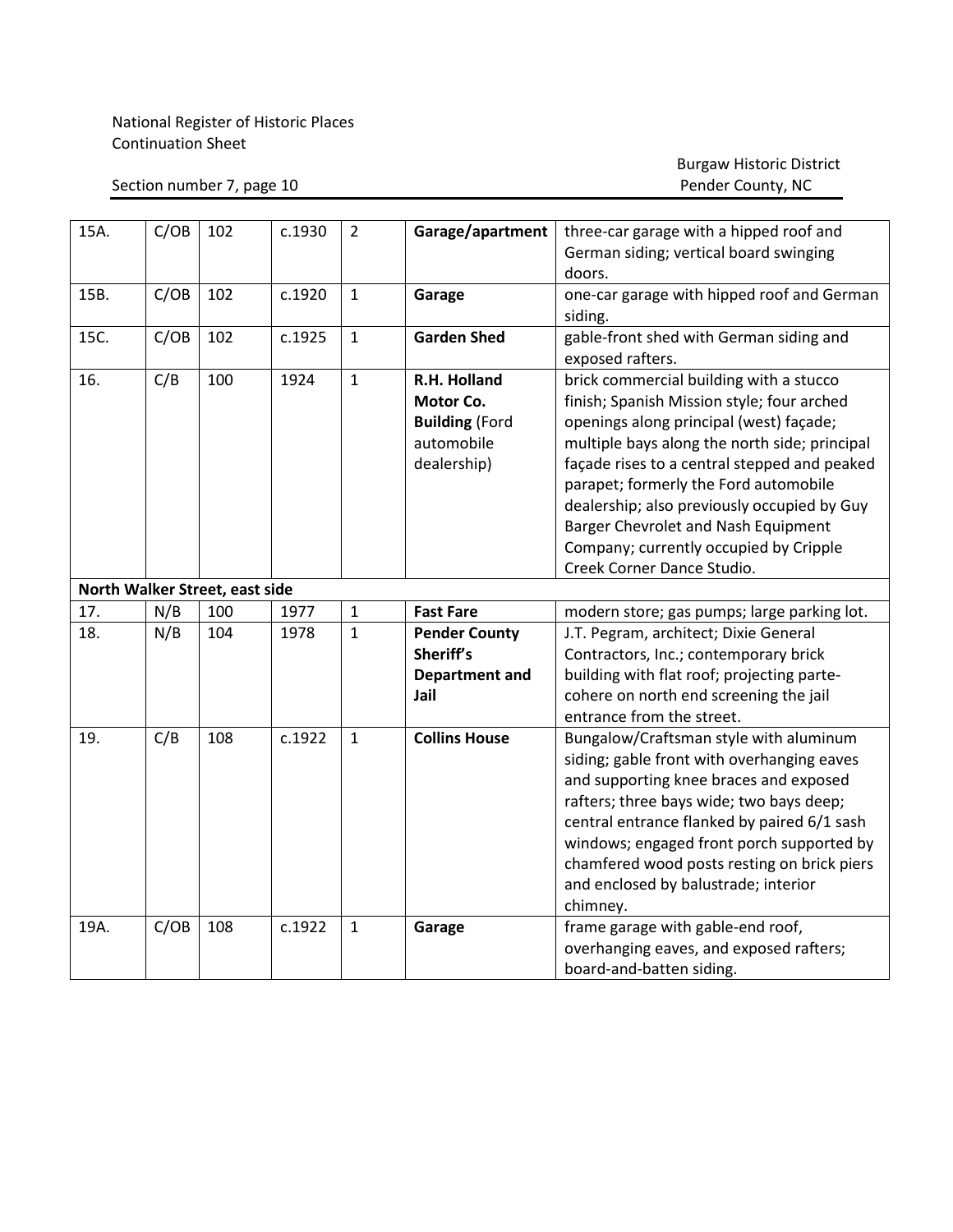Section number 7, page 11

| 20.  | C/B  | 110 | 1940      | $1\frac{1}{2}$ | <b>Southern Tourist</b> | built by W.M. Baker; brick Cape Cod with     |
|------|------|-----|-----------|----------------|-------------------------|----------------------------------------------|
|      |      |     |           |                | Home                    | steeply-pitched gable-end roof; three        |
|      |      |     |           |                |                         | gabled dormers; five bays wide; seven bays   |
|      |      |     |           |                |                         | deep; central front door with sidelights     |
|      |      |     |           |                |                         | flanked by 6/6 sash windows; front porch     |
|      |      |     |           |                |                         | supported by square posts terminates on      |
|      |      |     |           |                |                         | the south in a sun porch; gabled projecting  |
|      |      |     |           |                |                         | bay on south elevation; rear ell; exterior   |
|      |      |     |           |                |                         | corbelled chimney on north side.             |
|      | V    |     |           |                |                         | Vacant lot.                                  |
| 21.  | C/B  | 208 | c.1900    | $\overline{2}$ | <b>Clark House</b>      | foursquare with vinyl siding; pyramid roof   |
|      |      |     |           |                |                         | with overhanging eaves and modillions; two   |
|      |      |     |           |                |                         | bays wide and two bays deep; entrance on     |
|      |      |     |           |                |                         | north side of front façade; 2/2 sash window  |
|      |      |     |           |                |                         | south of door; attached wrap-around porch    |
|      |      |     |           |                |                         | with gabled entrance; porch supported by     |
|      |      |     |           |                |                         | wood posts; picket balustrade; interior      |
|      |      |     |           |                |                         | chimney; one-story south side addition with  |
|      |      |     |           |                |                         | exterior chimney; one-story north side       |
|      |      |     |           |                |                         | addition with exterior chimney.              |
| 21A. | C/OB | 208 | c.1920    | $\mathbf{1}$   | Garage                  | frame two-car gable-front garage with        |
|      |      |     |           |                |                         | weatherboard siding.                         |
| 22.  | C/B  | 212 | c.1930    | $\mathbf{1}$   | <b>Best House</b>       | shotgun house; gable front with              |
|      |      |     |           |                |                         | weatherboard siding; three bays wide; two    |
|      |      |     |           |                |                         | bays deep; central front door flanked by 6/6 |
|      |      |     |           |                |                         | sash windows; attached shed-roof front       |
|      |      |     |           |                |                         | porch supported by wood posts; picket        |
|      |      |     |           |                |                         | balustrade; interior chimney.                |
| 23.  | C/B  | 302 | 1883/1915 | $\mathbf{1}$   | Macedonia               | Gothic Revival brick church with a Greek-    |
|      |      |     |           |                | <b>African American</b> | cross plan; pointed arch windows with        |
|      |      |     |           |                | <b>Episcopal Church</b> | stained glass panes in the north, south, and |
|      |      |     |           |                |                         | west elevations; double-door entrance        |
|      |      |     |           |                |                         | foyer centered on the west front; square     |
|      |      |     |           |                |                         | tower surmounted by a front gable            |
|      |      |     |           |                |                         | attached to southeast corner which           |
|      |      |     |           |                |                         | incorporates a secondary entrance and a      |
|      |      |     |           |                |                         | 6/6 sash windows; modern rear addition       |
|      |      |     |           |                |                         | extends across east side of church with 9/9  |
|      |      |     |           |                |                         | sash windows; original church built 1883;    |
|      |      |     |           |                |                         | church remodeled in 1915.                    |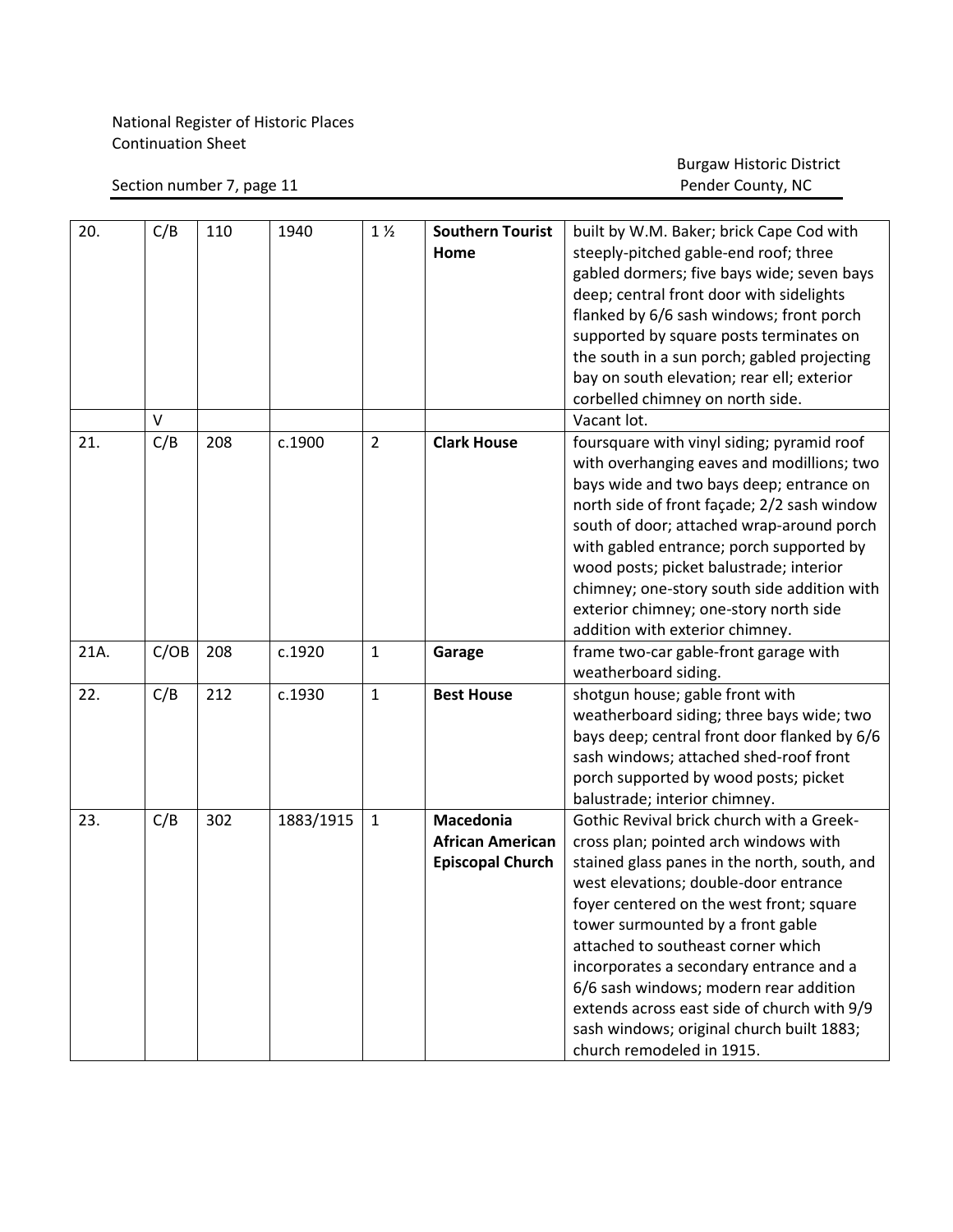Section number 7, Page 12

|      | South Walker Street, west side |                                |         |                |                                                                                                                     |                                                                                                                                                                                                                                                                                                                                                                                                                                                                                                                                                                                                                                                                                                                |  |  |  |  |
|------|--------------------------------|--------------------------------|---------|----------------|---------------------------------------------------------------------------------------------------------------------|----------------------------------------------------------------------------------------------------------------------------------------------------------------------------------------------------------------------------------------------------------------------------------------------------------------------------------------------------------------------------------------------------------------------------------------------------------------------------------------------------------------------------------------------------------------------------------------------------------------------------------------------------------------------------------------------------------------|--|--|--|--|
| 24.  | C/B                            | 209                            | c.1890  | 1 <sub>2</sub> | James H. Moore<br><b>House</b>                                                                                      | Queen Anne cottage; frame house with vinyl<br>siding; board-and-batten siding in front gable;<br>high hipped roof with overhanging eaves and<br>cross gables; decoratively carved rafters and<br>supporting braces; projecting gabled front on<br>north side of principal elevation; rectangular<br>louvered vents in gabled dormers and front<br>gable; gingerbread trim in gables; double-leaf<br>paneled front door with curved transom;<br>double 1/1 sash window with curved window<br>surrounds; single 2/2 elongated sash window<br>in projecting front; 6/6 sash windows in<br>remainder of house; attached front porch<br>supported by slender wood posts resting on<br>posts; two interior chimneys. |  |  |  |  |
| 24A. | N/OB                           | 209                            | c. 1960 |                | Garage                                                                                                              | gable-end elongated garage with overhanging<br>eaves; sliding doors.                                                                                                                                                                                                                                                                                                                                                                                                                                                                                                                                                                                                                                           |  |  |  |  |
| 25.  | C/B                            | 207                            | c.1918  | $\mathbf{1}$   | Dr. W.I. Taylor<br><b>House</b>                                                                                     | Queen Anne cottage; frame house with vinyl<br>siding; gable-end with projecting gabled bay<br>on north side of principal elevation;<br>overhanging eaves with cornice returns;<br>triangular vent in front gable; five bays wide;<br>central front door flanked by 2/2 sash<br>window south of door and a three-sided bay<br>with window north of door; attached wrap-<br>around porch supported by wood posts with<br>gabled entrance over door; exterior-end<br>corbelled chimney.                                                                                                                                                                                                                           |  |  |  |  |
|      |                                | North Walker Street, west side |         |                |                                                                                                                     |                                                                                                                                                                                                                                                                                                                                                                                                                                                                                                                                                                                                                                                                                                                |  |  |  |  |
| 26.  | C/B                            | 103                            | c.1937  | $\mathbf{1}$   | (former) Old<br><b>Carolina Café</b>                                                                                | brick building with a flat roof and raised<br>parapet; asymmetrical façade; three bays<br>wide and four bays deep; door flanked by 6/6<br>sash windows; previously occupied by Burgaw<br>Public Library.                                                                                                                                                                                                                                                                                                                                                                                                                                                                                                       |  |  |  |  |
| 27.  | N/B                            | 109                            | 1979    | $\mathbf{1}$   | <b>Burgaw</b><br><b>Municipal</b><br><b>Building, Fire</b><br>Department, and<br><b>Police</b><br><b>Department</b> | brick U-shaped building with a flat roof; four<br>bays for fire engines across front façade;<br>large parking lot surrounds building.                                                                                                                                                                                                                                                                                                                                                                                                                                                                                                                                                                          |  |  |  |  |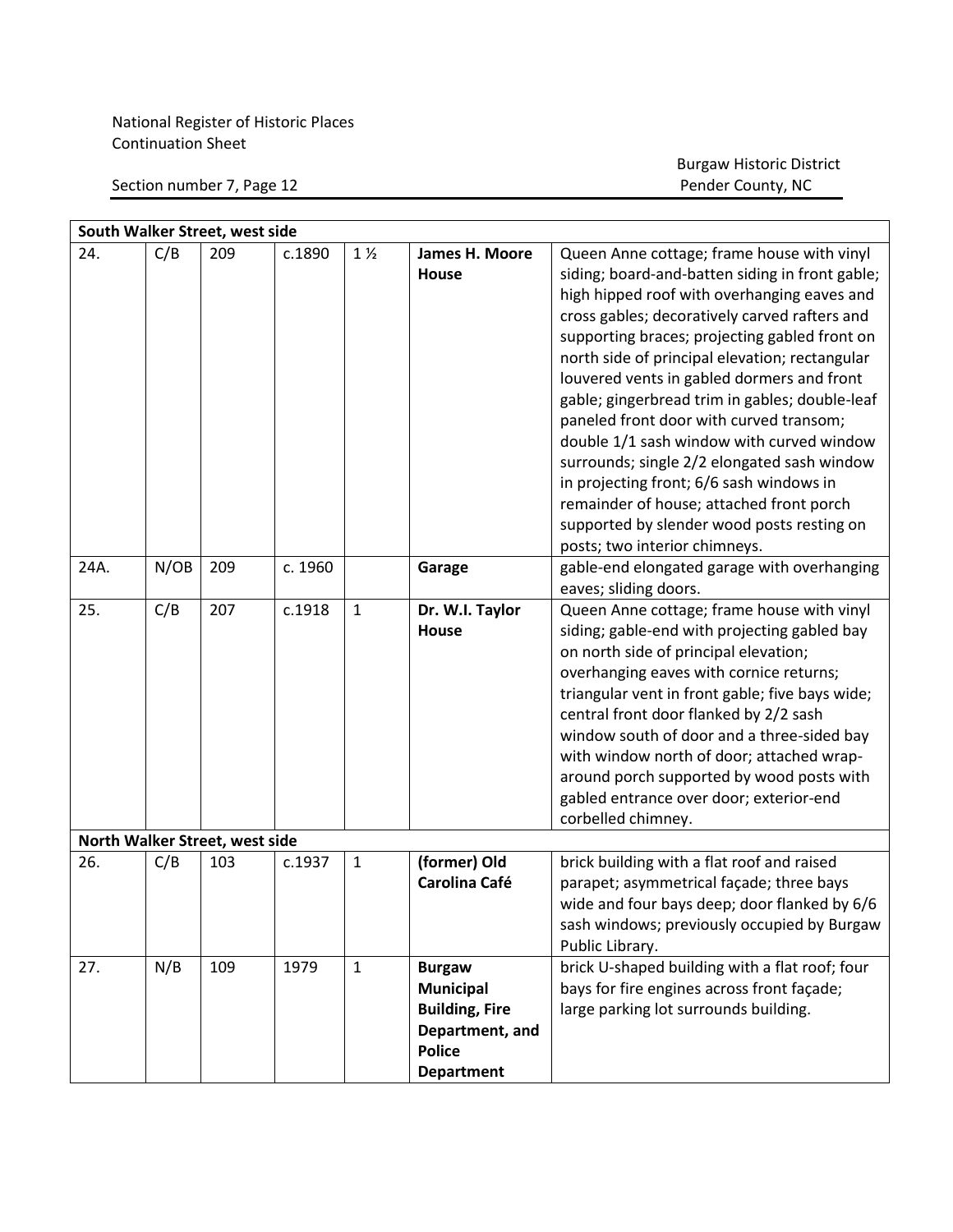Section number 7, Page 13

Burgaw Historic District

| 28.  |      | 209                            | 1948   | $\overline{2}$ |                       |                                                  |
|------|------|--------------------------------|--------|----------------|-----------------------|--------------------------------------------------|
|      | C/B  |                                |        |                | <b>King Solomon</b>   | brick gable-front building laid in 6:1 common    |
|      |      |                                |        |                | Lodge No. 138         | bond; overhanging eaves; three bays wide;        |
|      |      |                                |        |                | A.F. and A.M.         | five bays deep; recessed central entrance        |
|      |      |                                |        |                |                       | with double-leaf six-panel doors with            |
|      |      |                                |        |                |                       | transom; 8/8 sash windows.                       |
| 29.  | C/B  | 213                            | c.1935 | $\mathbf{1}$   | <b>Davis House</b>    | bungalow with asbestos shingle siding; gable     |
|      |      |                                |        |                |                       | front with exposed rafters; asymmetrical         |
|      |      |                                |        |                |                       | façade; three bays wide and three bays deep;     |
|      |      |                                |        |                |                       | front door flanked by 6/6 sash windows;          |
|      |      |                                |        |                |                       | partial-width attached gable-front porch with    |
|      |      |                                |        |                |                       | rafters supported by paired wooden posts;        |
|      |      |                                |        |                |                       | interior chimney.                                |
| 30.  | C/B  | 215                            | 1947   | $1\frac{1}{2}$ | <b>Williams House</b> | Fitz Hughe Rivenbark, contractor; Cape Cod       |
|      |      |                                |        |                |                       | with asbestos shingle siding; steeply pitched    |
|      |      |                                |        |                |                       | gable-end roof with two gabled dormers; 6/6      |
|      |      |                                |        |                |                       | sash window in each dormer; three bays wide      |
|      |      |                                |        |                |                       | and three bays deep; central door flanked by     |
|      |      |                                |        |                |                       | double 6/6 sash windows; gable-front             |
|      |      |                                |        |                |                       | entrance portico supported by turned posts;      |
|      |      |                                |        |                |                       | exterior chimney on south side.                  |
| 30A. | C/OB | 215                            | 1947   | $\mathbf{1}$   | Garage                | frame gable-front two-car garage with            |
|      |      |                                |        |                |                       | asbestos shingle siding.                         |
|      |      | South Wright Street, east side |        |                |                       |                                                  |
| 31.  | C/B  |                                | 1936   | $\overline{3}$ | <b>Pender County</b>  | architect, William Henley Dietrick; H-shaped;    |
|      |      |                                |        |                | <b>Courthouse (NR</b> | seven-bay central section with tall multi-light, |
|      |      |                                |        |                | 1979)                 | arched windows; gable-end roof surmounted        |
|      |      |                                |        |                |                       | by an octagonal cupola; end walls terminate      |
|      |      |                                |        |                |                       | in Flemish gables; two-bay pedimented end        |
|      |      |                                |        |                |                       | pavilions contain staircases and offices; north  |
|      |      |                                |        |                |                       | stair landing lighted by a Palladian window;     |
|      |      |                                |        |                |                       | entrance bays surmounted by ogee-shaped,         |
|      |      |                                |        |                |                       | open-topped pediments; decorative                |
|      |      |                                |        |                |                       | moldings, consoles and stone panels enhance      |
|      |      |                                |        |                |                       | fenestration beneath center story windows;       |
|      |      |                                |        |                |                       | courthouse renovated in 1989 by Wilmington       |
|      |      |                                |        |                |                       | architect, John Sawyer.                          |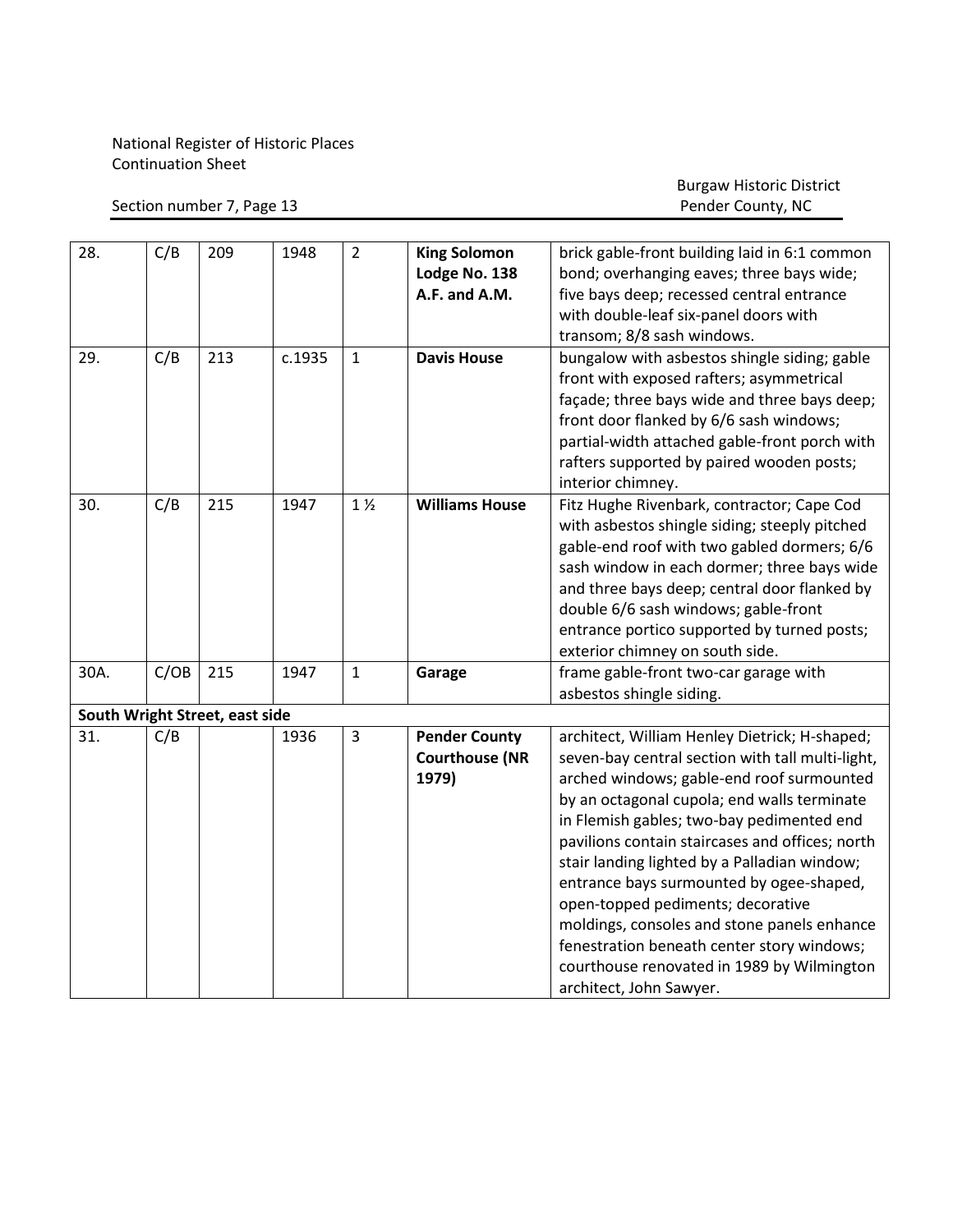#### Section number 7, Page 14

| 32.                            | N/S  |     | 1995    |                | Gazebo                | frame gazebo with a bell-shaped roof; turned    |  |  |  |  |
|--------------------------------|------|-----|---------|----------------|-----------------------|-------------------------------------------------|--|--|--|--|
|                                |      |     |         |                |                       | post balustrade; two sets of opposite steps.    |  |  |  |  |
| 33.                            | C/O  |     | 1914    |                | Confederate           | dedicated on May 27, 1914; original location    |  |  |  |  |
|                                |      |     |         |                | <b>Monument</b>       | was the intersection of Wright and Fremont      |  |  |  |  |
|                                |      |     |         |                |                       | Streets; moved to courthouse lawn in 1951;      |  |  |  |  |
|                                |      |     |         |                |                       | bust of Major General William Dorsey Pender     |  |  |  |  |
|                                |      |     |         |                |                       | in base of monument; statue of soldier on top   |  |  |  |  |
|                                |      |     |         |                |                       | of monument; erected by Pender County           |  |  |  |  |
|                                |      |     |         |                |                       | Chapter No. 761, United Daughters of the        |  |  |  |  |
|                                |      |     |         |                |                       | Confederacy.                                    |  |  |  |  |
| North Wright Street, east side |      |     |         |                |                       |                                                 |  |  |  |  |
| 34.                            | C/B  | 104 | 1949    | $1\frac{1}{2}$ | <b>Bordeaux House</b> | brick Cape Cod style; gable-end roof with two   |  |  |  |  |
|                                |      |     |         |                |                       | gabled dormers; three bays wide and two         |  |  |  |  |
|                                |      |     |         |                |                       | bays deep; central door with gabled portico     |  |  |  |  |
|                                |      |     |         |                |                       | flanked by a paired 6/6 sash window on north    |  |  |  |  |
|                                |      |     |         |                |                       | side and a single 6/6 sash window on south      |  |  |  |  |
|                                |      |     |         |                |                       | side; exterior corbelled chimney on north       |  |  |  |  |
|                                |      |     |         |                |                       | side; one-story rear addition.                  |  |  |  |  |
| 34A.                           | C/OB | 104 | 1949    | $\mathbf{1}$   | Garage                | brick gable-front one-car garage with an uplift |  |  |  |  |
|                                |      |     |         |                |                       | door.                                           |  |  |  |  |
| 35.                            | C/B  | 106 | 1900    | $\overline{2}$ | <b>McLendon House</b> | frame Colonial Revival with vinyl siding; L-    |  |  |  |  |
|                                |      |     |         |                |                       | shaped plan; gable-end with a projecting        |  |  |  |  |
|                                |      |     |         |                |                       | gable-front wing; cornice returns; four bays    |  |  |  |  |
|                                |      |     |         |                |                       | wide and two bays deep; 2/2 sash windows;       |  |  |  |  |
|                                |      |     |         |                |                       | one-story bay window in the projecting front    |  |  |  |  |
|                                |      |     |         |                |                       | wing; attached front porch supported by         |  |  |  |  |
|                                |      |     |         |                |                       | square posts; rear one-story addition.          |  |  |  |  |
| 35A.                           | C/OB | 106 | c.1949  | $\mathbf{1}$   | Garage                | frame gable-front one-car garage with           |  |  |  |  |
|                                |      |     |         |                |                       | storage area.                                   |  |  |  |  |
| 36.                            | N/B  | 108 | 1952    | $\mathbf{1}$   | <b>Bordeaux House</b> | brick minimum traditional with gable-end        |  |  |  |  |
|                                |      |     |         |                |                       | roof; recessed entrance; bay window north of    |  |  |  |  |
|                                |      |     |         |                |                       | door; exterior-end chimney on north side.       |  |  |  |  |
| 37.                            | C/B  | 110 | c. 1928 | $\mathbf{1}$   | McLendon-             | Queen Anne-style Triple-A cottage with vinyl    |  |  |  |  |
|                                |      |     |         |                | <b>Bordeaux House</b> | siding, three bays wide; central front door     |  |  |  |  |
|                                |      |     |         |                |                       | with sidelights flanked by 1/1 sash windows;    |  |  |  |  |
|                                |      |     |         |                |                       | attached front porch supported by slender       |  |  |  |  |
|                                |      |     |         |                |                       | vinyl clad columns; one-story rear addition.    |  |  |  |  |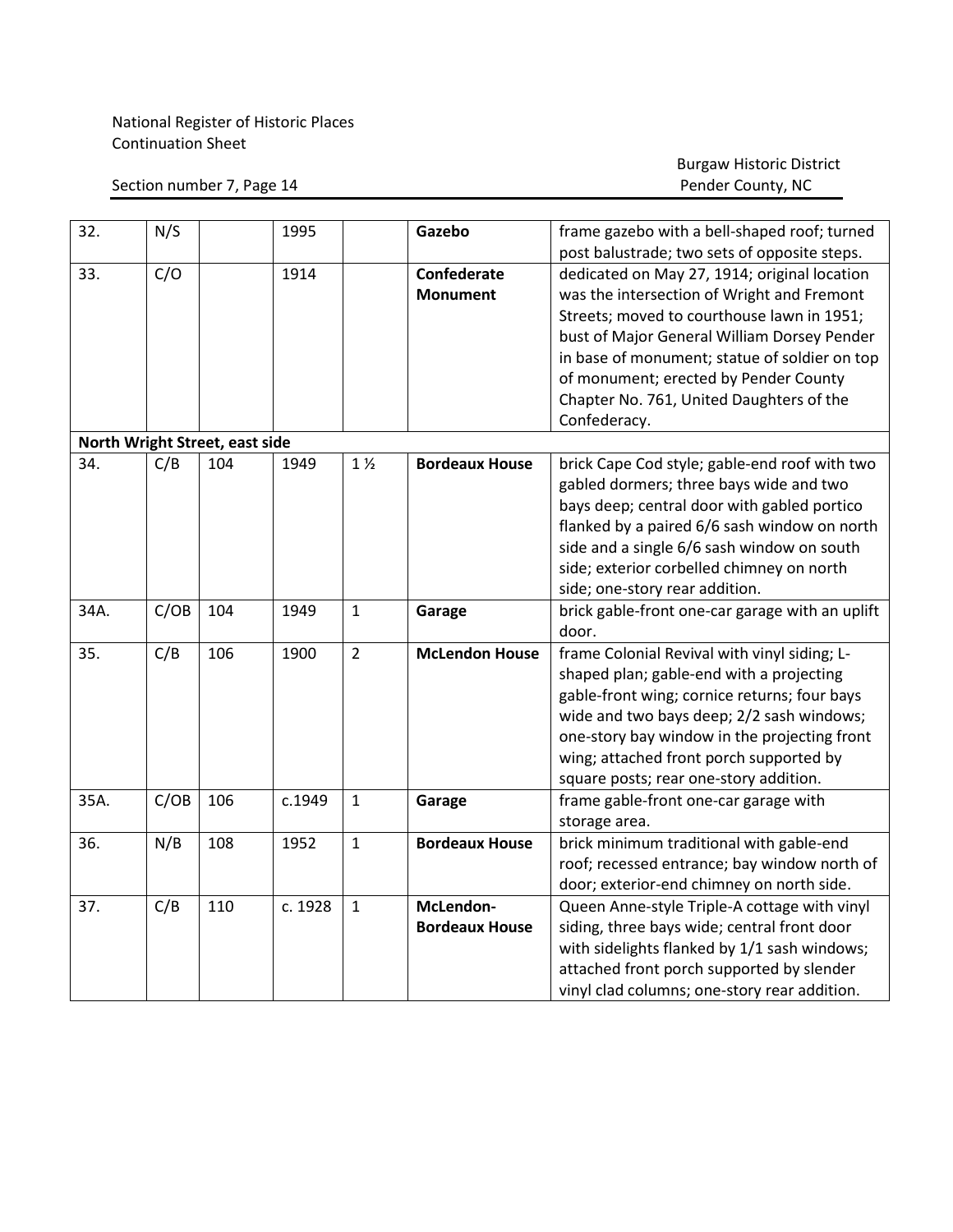Section number 7, Page 15

| South Wright Street, west side |     |     |         |                |                           |                                                |  |  |  |
|--------------------------------|-----|-----|---------|----------------|---------------------------|------------------------------------------------|--|--|--|
| 38.                            | C/B | 117 | c. 1939 | $\mathbf{1}$   | (former) United           | brick one-story commercial building with a     |  |  |  |
|                                |     |     |         |                | <b>States Post Office</b> | recessed entrance flanked by plate-glass       |  |  |  |
|                                |     |     |         |                |                           | display windows; recessed brick panels and a   |  |  |  |
|                                |     |     |         |                |                           | raised parapet; previous occupants include QI  |  |  |  |
|                                |     |     |         |                |                           | Myers Grocery and Jimmy Lewis Grocery;         |  |  |  |
|                                |     |     |         |                |                           | currently Sheila's Gift Shop.                  |  |  |  |
| 39.                            | C/B | 115 | c. 1939 | $\mathbf{1}$   | (former) W.C.             | brick one-story commercial building with a     |  |  |  |
|                                |     |     |         |                | <b>Myers Grocery</b>      | recessed entrance flanked by plate glass       |  |  |  |
|                                |     |     |         |                | <b>Store</b>              | display windows; raised stepped parapet;       |  |  |  |
|                                |     |     |         |                |                           | previously occupied by W.C. Myers Grocery      |  |  |  |
|                                |     |     |         |                |                           | store, Farrior's Department Store, and C.T.    |  |  |  |
|                                |     |     |         |                |                           | Pullen Western Auto; currently occupied by     |  |  |  |
|                                |     |     |         |                |                           | N.C. Natural Gas Corp.                         |  |  |  |
| 40.                            | C/B | 113 | c.1939  |                | (former) Atlantic         | brick one-story commercial building with a     |  |  |  |
|                                |     |     |         |                | and Pacific (A&P)         | stepped parapet; storefront altered with       |  |  |  |
|                                |     |     |         |                | <b>Tea Company</b>        | plate-glass display windows; previous          |  |  |  |
|                                |     |     |         |                |                           | occupants include Farrior's Department Store,  |  |  |  |
|                                |     |     |         |                |                           | Dees Drug Store, and an antique shop;          |  |  |  |
|                                |     |     |         |                |                           | currently Martha's Flower Shop.                |  |  |  |
| 41.                            | C/B | 111 | 1936    |                | <b>Dees Drug Store</b>    | two-unit brick building; each unit two bays    |  |  |  |
|                                |     |     |         |                |                           | wide; plate-glass display windows; paired 1/1  |  |  |  |
|                                |     |     |         |                |                           | sash windows in upper story; raised parapet;   |  |  |  |
|                                |     |     |         |                |                           | south elevation is six bays deep; south wall   |  |  |  |
|                                |     |     |         |                |                           | punctuated by seven chimney stacks; first      |  |  |  |
|                                |     |     |         |                |                           | floor continuously occupied by Dees Drug       |  |  |  |
|                                |     |     |         |                |                           | Store; remodeled in 1963; upper level          |  |  |  |
|                                |     |     |         |                |                           | variously occupied by doctors, dentists,       |  |  |  |
|                                |     |     |         |                |                           | lawyers, beauty shop, and an apartment.        |  |  |  |
| 42.                            | C/B | 109 | 1910    | $\overline{2}$ | (former)                  | brick commercial building; plate-glass display |  |  |  |
|                                |     |     |         |                | <b>Humphrey</b>           | windows; six bays of original 2/2 sash         |  |  |  |
|                                |     |     |         |                | <b>Brothers Store</b>     | windows on second level; pilastered bays,      |  |  |  |
|                                |     |     |         |                |                           | dog-tooth cornice; raised parapet; five        |  |  |  |
|                                |     |     |         |                |                           | interior chimney stacks; previous occupants    |  |  |  |
|                                |     |     |         |                |                           | include Lee Variety Store and The Pope Store.  |  |  |  |
| 43.                            | C/B | 107 | 1913/   | $\overline{2}$ | Harrell's                 | brick commercial building; mix of orange and   |  |  |  |
|                                |     |     | 1944    | $\mathbf{1}$   | <b>Department</b>         | red bricks creating panels of color and        |  |  |  |
|                                |     |     |         |                | <b>Store</b>              | texture; recessed entrance flanked by plate-   |  |  |  |
|                                |     |     |         |                |                           | glass display windows; five-bay 3/1 upper      |  |  |  |
|                                |     |     |         |                |                           | story sash; transom and metal cornice;         |  |  |  |
|                                |     |     |         |                |                           | stepped-end consoles; business operated        |  |  |  |
|                                |     |     |         |                |                           | from 1906-1951 by W.R. Harrell; remodeled      |  |  |  |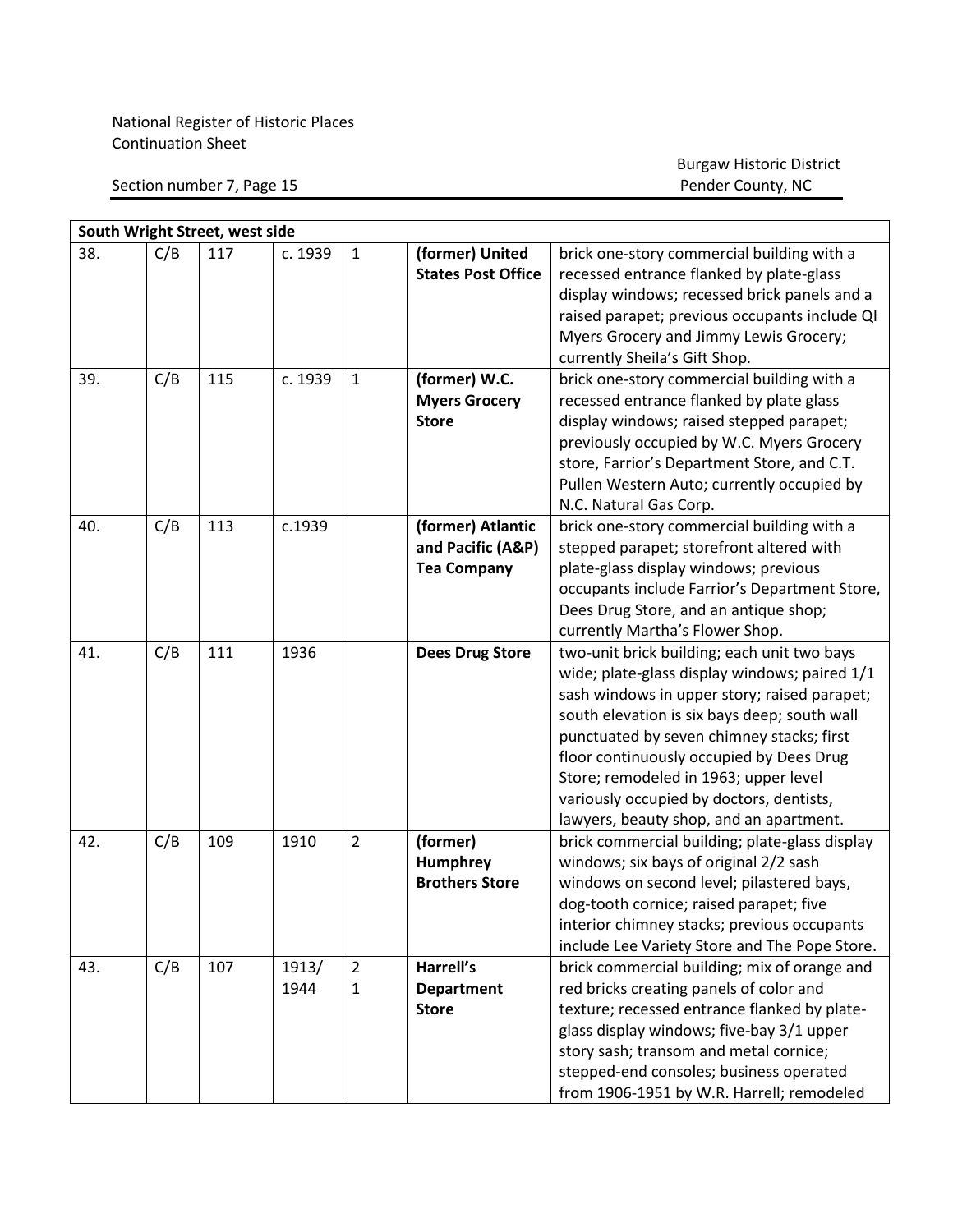Section number 7, Page 16

|      |        |                                |         |                |                                                         | 1954; one-story cinderblock addition added in<br>1944; recessed entrance flanked by black<br>glass display windows; built as an appliance<br>department for Harrell's Department Store.                                                                                                                                                                                      |
|------|--------|--------------------------------|---------|----------------|---------------------------------------------------------|------------------------------------------------------------------------------------------------------------------------------------------------------------------------------------------------------------------------------------------------------------------------------------------------------------------------------------------------------------------------------|
| 43A. | C/OB   |                                | 1945    | $\overline{2}$ | Warehouse                                               | large metal storage building with gable front<br>roof; located in alley behind Harrell's<br>Department Store.                                                                                                                                                                                                                                                                |
| 44.  | N/B    | 105                            | c. 1961 | $\mathbf{1}$   | (former) Red's<br><b>Barber Shop</b>                    | one-story concrete block commercial building<br>with brick facing; known as Ideal Barber Shop<br>since 1966.                                                                                                                                                                                                                                                                 |
| 45.  | C/B    | 103                            | 1948    | $\overline{2}$ | (former) Farrior's<br><b>Department</b><br><b>Store</b> | two-story brick commercial building; two<br>recessed entrances flanked by plate-glass<br>display windows; four bays wide with block<br>glass on second level; previous occupants<br>include Murray's Store; currently occupied by<br>Universal Appliance Store.                                                                                                              |
| 46.  | C/B    | 101                            | 1945    | $\overline{2}$ | (former)<br>Westbrook's<br><b>Variety Store</b>         | built by Hubert Westbrook; two-story brick<br>commercial building; opaque glass windows;<br>six bays wide on second level with 1/1<br>aluminum sash windows; raised brick<br>parapet; dog-tooth cornice; building doubled<br>in size in the 1960s; previous occupants<br>include the Dollar General Store and the<br>Masonic Lodge on the second level; currently<br>vacant. |
|      |        | North Wright Street, west side |         |                |                                                         |                                                                                                                                                                                                                                                                                                                                                                              |
| 47.  | C/B    | 105                            | c. 1909 | $\mathbf{1}$   | <b>Liston Harrell</b><br>House                          | frame house with vinyl siding; hipped roof;<br>five bays wide and five bays deep central<br>entrance with sidelights flanked by two 2/2<br>sash windows; attached porch supported by<br>aluminum-clad posts; interior chimney; rear<br>one-story additions.                                                                                                                  |
|      | $\vee$ |                                |         |                |                                                         | Vacant lot.                                                                                                                                                                                                                                                                                                                                                                  |
| 48.  | C/B    | 109                            | 1912    | $\overline{2}$ | <b>Wells House</b>                                      | frame Colonial Revival with weatherboard<br>siding; gable-end roof with overhanging<br>eaves; three bays wide and two bays deep;<br>central entrance flanked by 1/1 sash<br>windows; attached front porch supported by<br>short turned columns resting on brick piers;<br>spindle cornice; porch enclosed by                                                                 |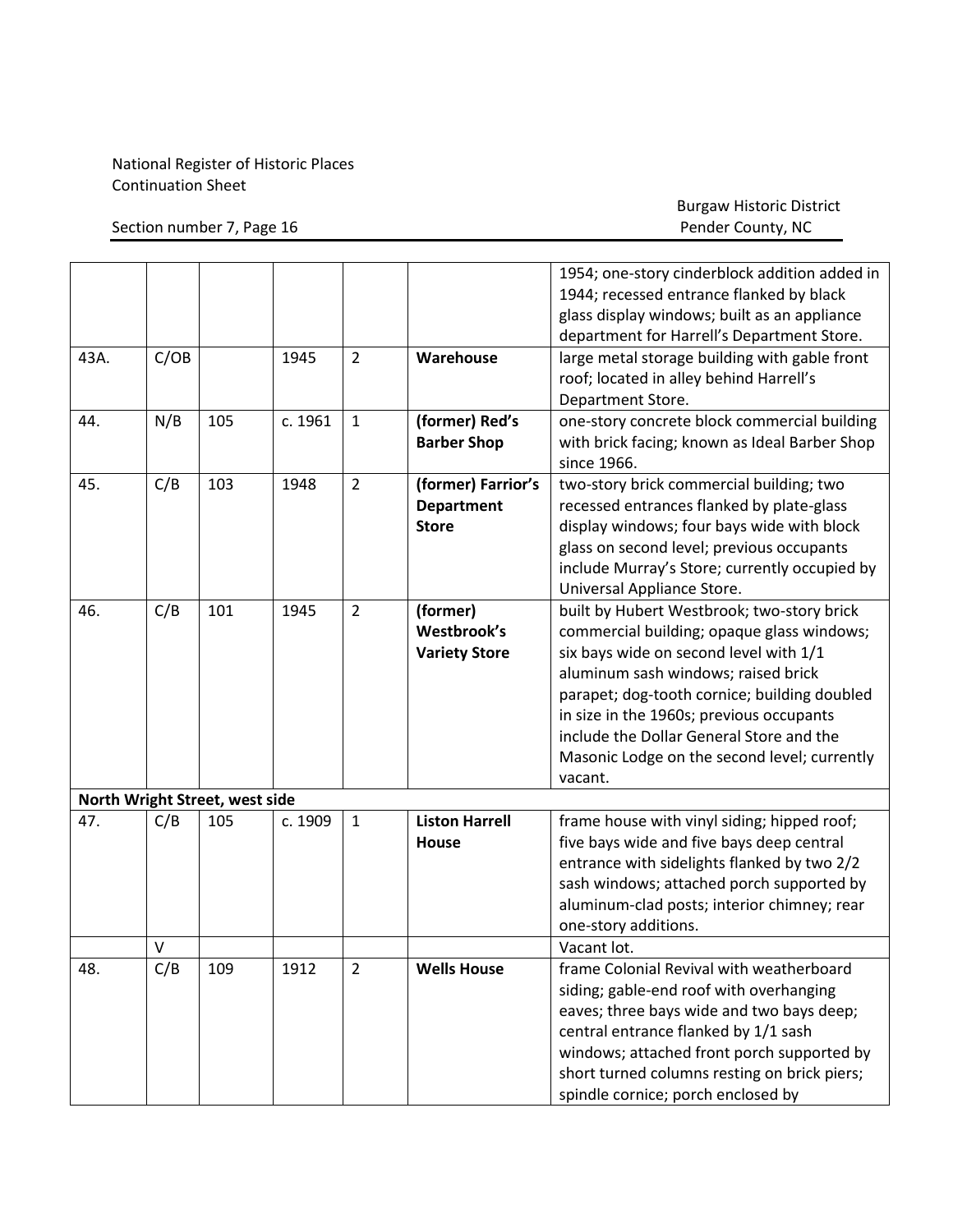Section number 7, page 17

|     |     |                                   |         |                |                                         | balustrade; interior chimney; rear addition.                                                                                               |
|-----|-----|-----------------------------------|---------|----------------|-----------------------------------------|--------------------------------------------------------------------------------------------------------------------------------------------|
| 49. | C/B | 111                               | 1910    | $1\frac{1}{2}$ | <b>Chauncey Harrell</b><br><b>House</b> | Queen Anne cottage with hipped roof; gabled<br>dormer; weatherboard siding; five bays wide;<br>central door with sidelights flanked by two |
|     |     |                                   |         |                |                                         | 2/2 sash windows; attached front porch                                                                                                     |
|     |     |                                   |         |                |                                         | supported by turned posts and enclosed by                                                                                                  |
|     |     |                                   |         |                |                                         | balustrade; one-story rear addition with                                                                                                   |
|     |     |                                   |         |                |                                         | interior corbelled chimney.                                                                                                                |
| 50. | N/B | 115                               | 1956    | $\mathbf{1}$   | <b>Baptist Church</b>                   | modern brick veneer gable-end ranch house;                                                                                                 |
|     |     |                                   |         |                | Parsonage                               | front cross gable; asymmetrical façade;                                                                                                    |
|     |     |                                   |         |                |                                         | interior chimney.                                                                                                                          |
|     | V   |                                   |         |                |                                         | Vacant lot.                                                                                                                                |
| 51. | C/B | 205                               | 1950    | $\mathbf{1}$   | <b>Lanier House</b>                     | frame house with asbestos shingle siding;                                                                                                  |
|     |     |                                   |         |                |                                         | gable end; three bays wide and two bays                                                                                                    |
|     |     |                                   |         |                |                                         | deep; louvered vents in gable ends; central                                                                                                |
|     |     |                                   |         |                |                                         | door flanked by 3/1 bungaloid sash windows;                                                                                                |
|     |     |                                   |         |                |                                         | gable-front partial width porch supported by                                                                                               |
|     |     |                                   |         |                |                                         | wood posts; picket balustrade; interior                                                                                                    |
|     |     |                                   |         |                |                                         | chimney.                                                                                                                                   |
| 52. | C/B | 209                               | 1912    | $\mathbf{1}$   | J.L. Highsmith                          | contractor, Mr. Highsmith; Queen Anne                                                                                                      |
|     |     |                                   |         |                | House                                   | cottage clad with cedar shake shingles; gable                                                                                              |
|     |     |                                   |         |                |                                         | end with three-sided bay on southeast                                                                                                      |
|     |     |                                   |         |                |                                         | corner; 2/2 sash windows; wrap-around                                                                                                      |
|     |     |                                   |         |                |                                         | porch supported by turned posts; five bays                                                                                                 |
|     |     |                                   |         |                |                                         | wide; vent in front gable; enclosed back                                                                                                   |
|     |     |                                   |         |                |                                         | porch.                                                                                                                                     |
| 53. | C/B | 213                               | c. 1948 | $\mathbf{1}$   | <b>James House</b>                      | bungalow with asbestos shingle siding; gable                                                                                               |
|     |     |                                   |         |                |                                         | front; two bays wide and four bays deep;                                                                                                   |
|     |     |                                   |         |                |                                         | engaged front porch has been enclosed on                                                                                                   |
|     |     |                                   |         |                |                                         | south side with front façade picture window;                                                                                               |
|     |     |                                   |         |                |                                         | porch supported by decorative metal                                                                                                        |
|     |     |                                   |         |                |                                         | columns; rear addition; interior chimney.                                                                                                  |
| 54. | C/B | 215                               | c. 1912 | $\mathbf{1}$   | <b>Murray-James</b>                     | Queen Anne cottage with weatherboard                                                                                                       |
|     |     |                                   |         |                | <b>House</b>                            | siding; multi-gable roof; louvered vents in                                                                                                |
|     |     |                                   |         |                |                                         | gables; 2/2 sash windows; wrap-around porch                                                                                                |
|     |     |                                   |         |                |                                         | supported by turned posts with turned post                                                                                                 |
|     |     |                                   |         |                |                                         | balustrade; enclosed rear porches gabled                                                                                                   |
|     |     |                                   |         |                |                                         | entrance.                                                                                                                                  |
|     |     | South Dickerson Street, east side |         |                |                                         |                                                                                                                                            |
| 55. | N/B | 114                               | c. 1976 | $\mathbf{1}$   | <b>Four County</b>                      | commercial corrugated metal building with a                                                                                                |
|     |     |                                   |         |                | Community                               | low-pitched gable roof.                                                                                                                    |
|     |     |                                   |         |                | <b>Services</b>                         |                                                                                                                                            |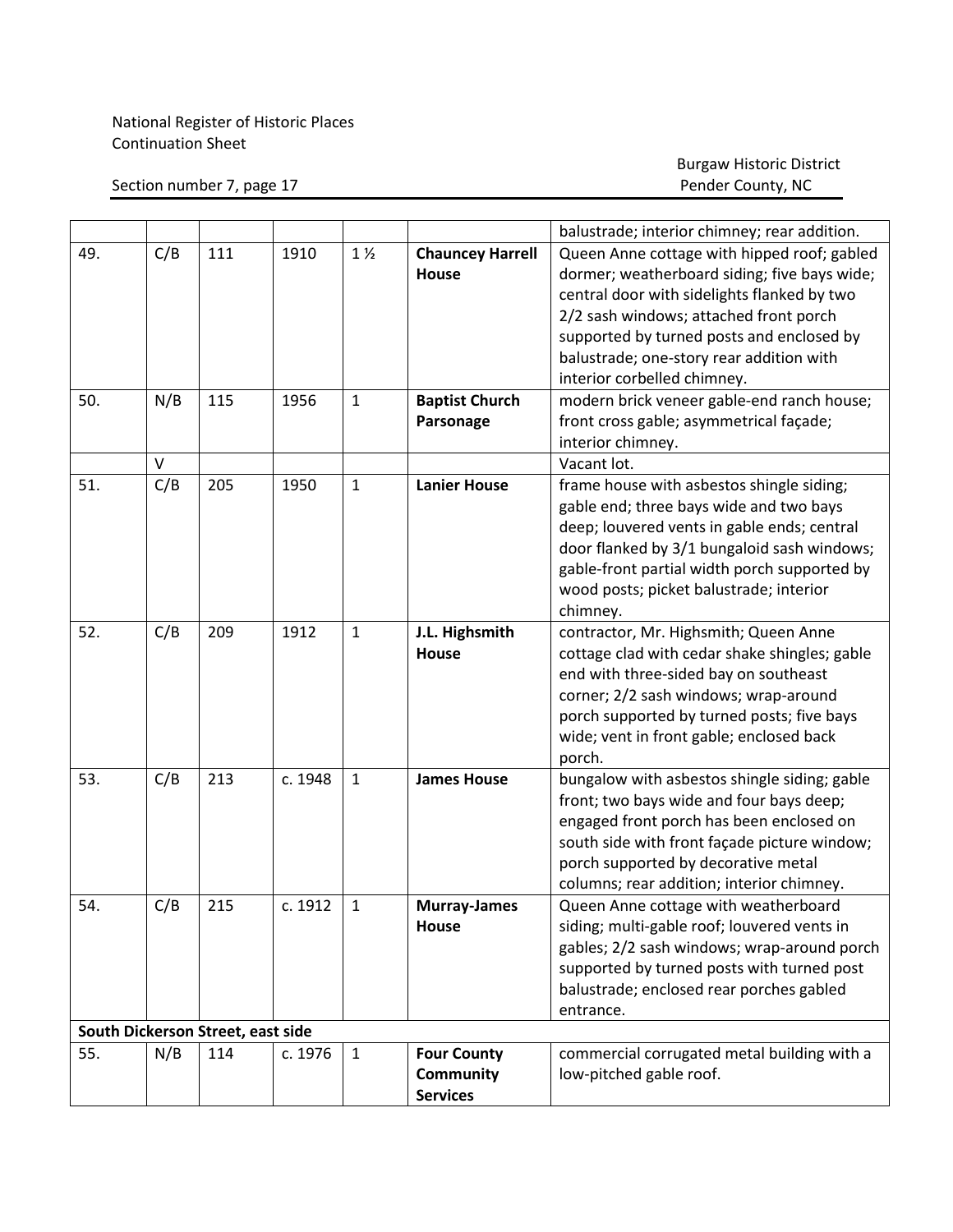Section number 7, Page 18

| 56.  | C/B  | 104                               | c. 1939 | $1\frac{1}{2}$ | L.R. George<br><b>House</b>           | frame gable-end house with brick facing on<br>lower level and vertical board siding on upper<br>level; diamond vents in gable ends; three bays<br>wide; central front door flanked by double<br>2/2 sash windows; gable-front portico<br>supported by turned posts; balustrade;<br>wrought-iron railing flanks front steps;<br>interior corbelled chimney; rear one-story<br>wing.                                              |
|------|------|-----------------------------------|---------|----------------|---------------------------------------|---------------------------------------------------------------------------------------------------------------------------------------------------------------------------------------------------------------------------------------------------------------------------------------------------------------------------------------------------------------------------------------------------------------------------------|
| 56A. | C/OB | 104                               | c. 1939 | $\mathbf{1}$   | Garage                                | frame gable-front garage with weatherboard<br>siding; double-leaf doors; shed-roof addition<br>on north side.                                                                                                                                                                                                                                                                                                                   |
| 57.  | N/B  | 100                               | 1952    | $\mathbf{1}$   | (former) Wilson's<br><b>Food Town</b> | one-story brick building; sold to Pender<br>County in 1976 and utilized as county office<br>building; currently vacant and undergoing<br>renovation; large parking lot south of<br>building.                                                                                                                                                                                                                                    |
|      |      | North Dickerson Street, east side |         |                |                                       |                                                                                                                                                                                                                                                                                                                                                                                                                                 |
| 58.  | C/B  | 104                               | c. 1910 | $\mathbf{1}$   | <b>Bordeaux House</b>                 | frame L-plan Queen Anne cottage with<br>weatherboard siding; multi-gable roof; 1/1<br>sash windows; wrap-around porch with<br>turned posts; interior chimney.                                                                                                                                                                                                                                                                   |
| 58A. | C/OB | 104                               | c. 1910 | $\mathbf{1}$   | Garage                                | frame gable-front one-car garage with<br>weatherboard siding                                                                                                                                                                                                                                                                                                                                                                    |
| 59.  | C/B  | 106                               | 1920    | $\mathbf{1}$   | <b>Bowen House</b>                    | frame Bungalow/Craftsman style with<br>weatherboard siding; pyramidal roof with<br>overhanging eaves and exposed rafters; three<br>bays wide and four bays deep; central front<br>door with bay window side of door and a<br>picture window flanked by 3/1 sash windows<br>north of door; attached hipped-roof front<br>porch supported by triple Tuscan columns<br>resting on a brick wall; exterior chimney on<br>north side. |
| 60.  | C/B  | 108                               | 1945    | $\mathbf{1}$   | <b>Pullen House</b>                   | frame house with asbestos shingle siding;<br>gable-front roof with overhanging eaves and<br>exposed rafters; asymmetrical façade; three<br>bays wide; front entrance flanked by 6/6 sash<br>windows; attached gable-front entrance<br>porch.                                                                                                                                                                                    |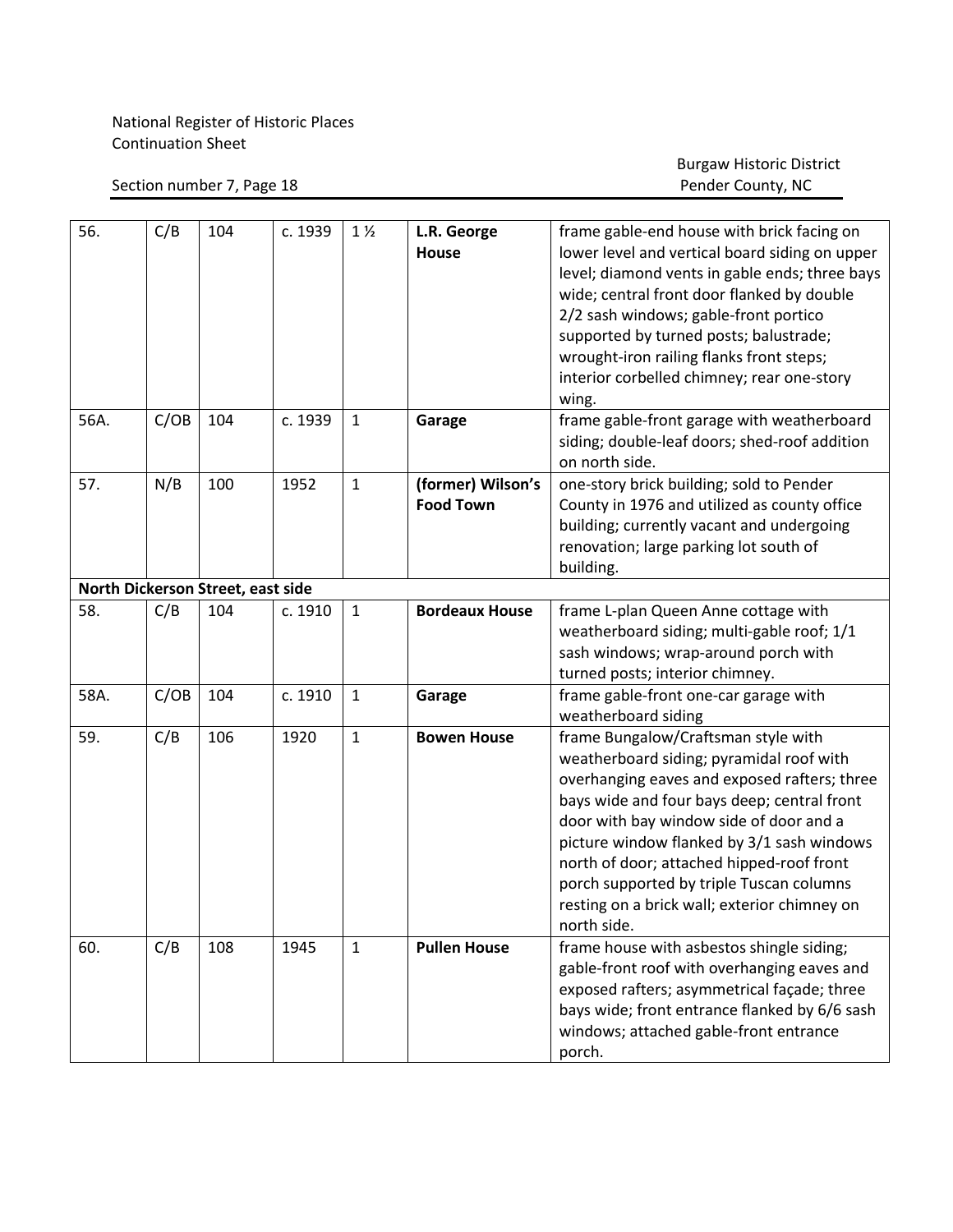#### Section number 7, Page 19

| 61.  | C/B    | 110                               | c. 1914 | 2            | <b>Kornegay House</b>     | frame Colonial Revival with weatherboard    |
|------|--------|-----------------------------------|---------|--------------|---------------------------|---------------------------------------------|
|      |        |                                   |         |              |                           |                                             |
|      |        |                                   |         |              |                           | siding; pyramidal roof with overhanging     |
|      |        |                                   |         |              |                           | eaves; three bays wide and three bays       |
|      |        |                                   |         |              |                           | deep; central multi-paned front door with   |
|      |        |                                   |         |              |                           | sidelights flanked by tripartite windows    |
|      |        |                                   |         |              |                           | with 4/1-6/1-4/1 sash; gable-front portico  |
|      |        |                                   |         |              |                           | supported by clustered square posts; two    |
|      |        |                                   |         |              |                           | interior chimneys; piazza on south side.    |
| 61A. | C/OB   | 110                               | c. 1920 | $\mathbf{1}$ | Garage                    | frame gable-front one-car garage with an    |
|      |        |                                   |         |              |                           | uplift door.                                |
|      | $\vee$ |                                   |         |              |                           | Vacant lot.                                 |
|      |        | South Dickerson Street, west side |         |              |                           |                                             |
| 62.  | C/B    |                                   | 1850/   | 1            | <b>Burgaw Depot</b>       | large frame building composed of three      |
|      |        |                                   | 1898/   |              |                           | sections; central portion (freight          |
|      |        |                                   | 1917    |              |                           | warehouse) is five bays wide and sheathed   |
|      |        |                                   |         |              |                           | with board-and-batten siding-oldest         |
|      |        |                                   |         |              |                           | portion of building; south section          |
|      |        |                                   |         |              |                           | (passenger station), built in 1917, is four |
|      |        |                                   |         |              |                           | bays wide and five bays deep-               |
|      |        |                                   |         |              |                           | accommodates two waiting rooms and          |
|      |        |                                   |         |              |                           | adjacent restrooms; connecting ell between  |
|      |        |                                   |         |              |                           |                                             |
|      |        |                                   |         |              |                           | the passenger and freight areas             |
|      |        |                                   |         |              |                           | incorporates the station master's office,   |
|      |        |                                   |         |              |                           | control room, and semaphore; exterior       |
|      |        |                                   |         |              |                           | walls faced with weatherboards; 9/9 sash    |
|      |        |                                   |         |              |                           | windows; broad, hipped roof supported by    |
|      |        |                                   |         |              |                           | carved knee braces; attached to north end   |
|      |        |                                   |         |              |                           | of the freight warehouse is a broad, high,  |
|      |        |                                   |         |              |                           | 11-bay covered platform with an exposed     |
|      |        |                                   |         |              |                           | rafter gable-end roof.                      |
|      |        | East Fremont Street, south side   |         |              |                           |                                             |
| 63.  | C/B    | 211                               | 1930    | 1            | <b>S.O. Perkins House</b> | Craftsman style with weatherboard siding;   |
|      |        |                                   |         |              |                           | gable-end roof and side wings; five bays    |
|      |        |                                   |         |              |                           | wide; central entrance sheltered by a       |
|      |        |                                   |         |              |                           | gabled porch; 9/1 sash windows.             |
| 63A. | C/OB   | 211                               | 1930    | $\mathbf{1}$ | Garage                    | frame gable-front one-car garage with       |
|      |        |                                   |         |              |                           | weatherboard siding.                        |
| 63B. | C/OB   | 211                               | 1935    | 1            | Cottage                   | Dutch Colonial Revival style with           |
|      |        |                                   |         |              |                           | weatherboard siding; gambrel roof with      |
|      |        |                                   |         |              |                           | two gabled dormers on north and south       |
|      |        |                                   |         |              |                           | roof planes; 6/6 sash windows; exterior     |
|      |        |                                   |         |              |                           | chimney on south side; gable end faces      |
|      |        |                                   |         |              |                           |                                             |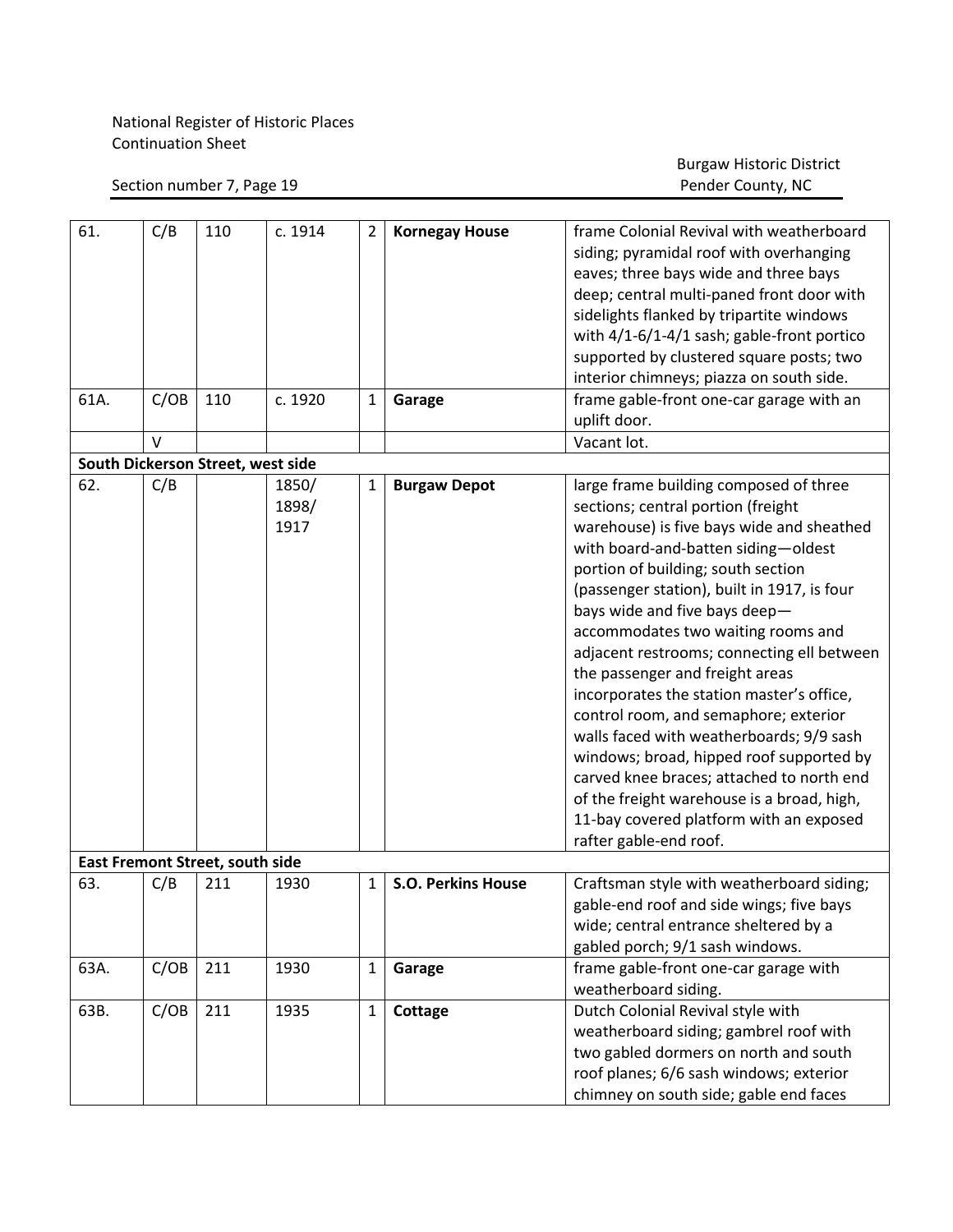Section number 7, Page 20

|                                 |     |                                 |         |                |                          | Cowan Street; house moved from original        |  |  |
|---------------------------------|-----|---------------------------------|---------|----------------|--------------------------|------------------------------------------------|--|--|
|                                 |     |                                 |         |                |                          | location.                                      |  |  |
|                                 | V   |                                 |         |                |                          | Vacant lot.                                    |  |  |
| 64.                             | C/B | 207                             | 1886    | $\overline{2}$ | <b>Black-Durham</b>      | frame foursquare with vinyl siding; hipped     |  |  |
|                                 |     |                                 |         |                | House                    | roof; two bays wide; side-hall entrance with   |  |  |
|                                 |     |                                 |         |                |                          | stained-glass transom and sidelights; 6/6 sash |  |  |
|                                 |     |                                 |         |                |                          | windows; attached porch supported by           |  |  |
|                                 |     |                                 |         |                |                          | turned posts; three-bay gable-end rear         |  |  |
|                                 |     |                                 |         |                |                          | addition with three widely-spaced doors        |  |  |
|                                 |     |                                 |         |                |                          | opening onto a porch attached to east side of  |  |  |
|                                 |     |                                 |         |                |                          | wing; interior chimney.                        |  |  |
| 65.                             | N/B | 205                             | 1929    | $\mathbf{1}$   | <b>Carroll House</b>     | originally a one-story gable-front             |  |  |
|                                 |     |                                 |         |                |                          | Bungalow/Craftsman style dwelling; three       |  |  |
|                                 |     |                                 |         |                |                          | bays wide and three bays deep with an          |  |  |
|                                 |     |                                 |         |                |                          | attached front porch; altered in 1990s for use |  |  |
|                                 |     |                                 |         |                |                          | as a restaurant by removal of front porch,     |  |  |
|                                 |     |                                 |         |                |                          | installation of stucco walls and mission tile  |  |  |
|                                 |     |                                 |         |                |                          | roofs; and enclosure of front yard by a walled |  |  |
|                                 |     |                                 |         |                |                          | garden; parking lot west of building.          |  |  |
| East Fremont Street, south side |     |                                 |         |                |                          |                                                |  |  |
| 66.                             | C/B | 111                             | 1949    | $\overline{2}$ | <b>Harrison Building</b> | concrete block commercial building with brick  |  |  |
|                                 |     |                                 |         |                |                          | veneer facing; flat roof; four bays wide and   |  |  |
|                                 |     |                                 |         |                |                          | twelve bays deep; previous uses include a      |  |  |
|                                 |     |                                 |         |                |                          | steak house and a bus station; currently used  |  |  |
|                                 |     |                                 |         |                |                          | as office and retail space                     |  |  |
| 67.                             | C/B | 109                             | c. 1940 | $\mathbf{1}$   | Dr. Taylor's             | concrete block Bungalow/Craftsman style;       |  |  |
|                                 |     |                                 |         |                | <b>Office</b>            | gable-front roof with exposed rafters and      |  |  |
|                                 |     |                                 |         |                |                          | brackets; central door flanked by paired 6/1   |  |  |
|                                 |     |                                 |         |                |                          | sash windows; gable-front entrance porch       |  |  |
|                                 |     |                                 |         |                |                          | with exposed rafters                           |  |  |
|                                 |     | West Fremont Street, south side |         |                |                          |                                                |  |  |
| 68.                             | N/B | 101                             | 1988    | $\mathbf{1}$   | (former) Colony          | brick commercial building; flat roof with      |  |  |
|                                 |     |                                 |         |                | House                    | parapet; recessed entrance with Colonial       |  |  |
|                                 |     |                                 |         |                |                          | Revival door surround; multi-paned fixed sash  |  |  |
|                                 |     |                                 |         |                |                          | windows flank door; former site of Pender      |  |  |
|                                 |     |                                 |         |                |                          | Theater                                        |  |  |
| 69.                             | C/B | 103                             | c. 1909 | $\overline{2}$ | J.R. Bannerman           | tripartite stuccoed brick commercial building  |  |  |
|                                 |     |                                 |         |                | <b>Building</b>          | containing three altered storefronts; retains  |  |  |
|                                 |     |                                 |         |                |                          | the original clustered 3/1 sash windows, attic |  |  |
|                                 |     |                                 |         |                |                          | vents, and stepped parapet; handsome brick     |  |  |
|                                 |     |                                 |         |                |                          | work; former occupants include a hardware      |  |  |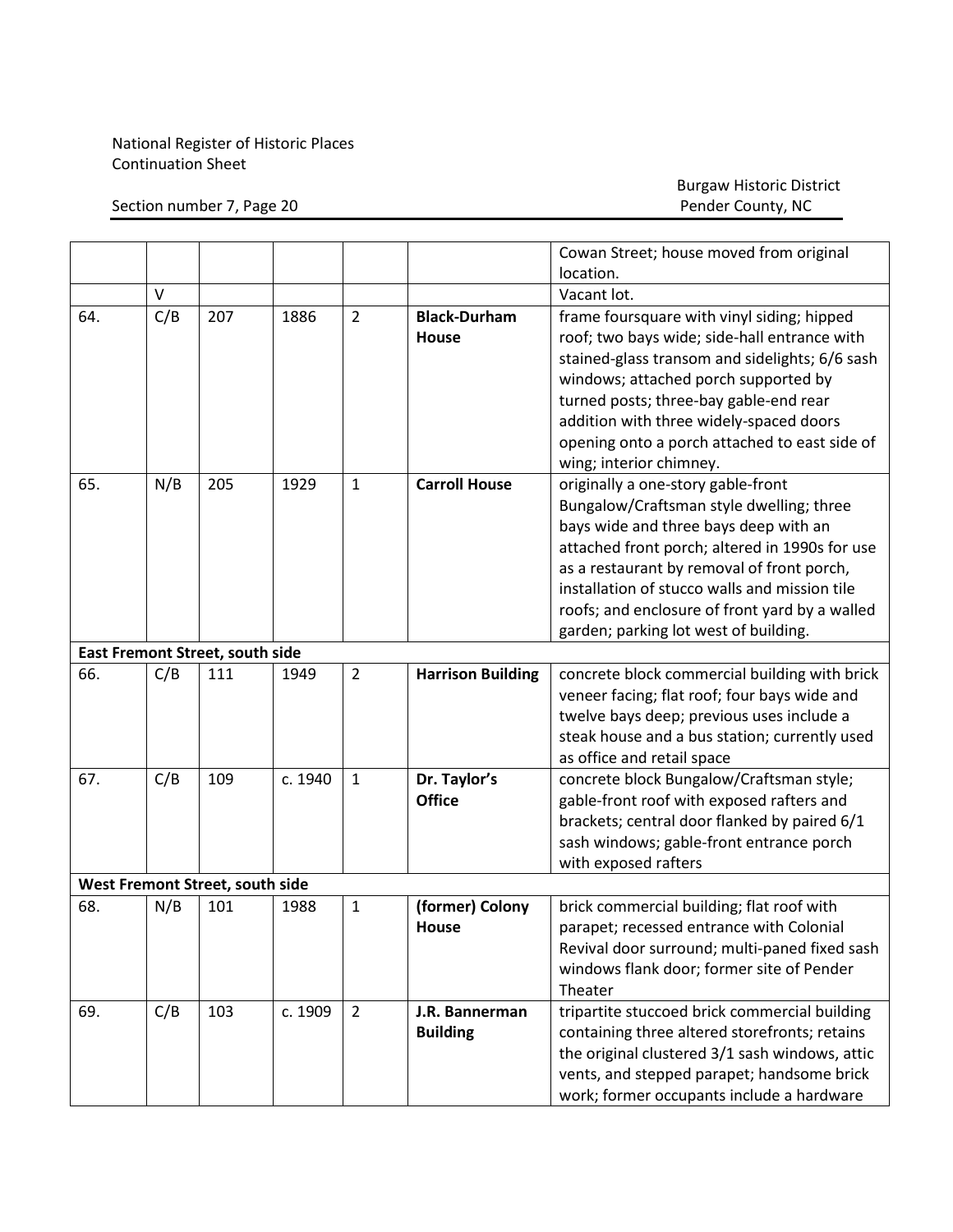|      |        |                                        |                     |              |                                                                     | store, a bowling alley, a bar, a printing shop,<br>an appliance store, and the Pender Chronicle<br>office; currently occupied by Attic memories;<br>third unit occupied by Durham's Drug Store for                                                                                                                                                                                     |
|------|--------|----------------------------------------|---------------------|--------------|---------------------------------------------------------------------|----------------------------------------------------------------------------------------------------------------------------------------------------------------------------------------------------------------------------------------------------------------------------------------------------------------------------------------------------------------------------------------|
|      |        |                                        |                     |              |                                                                     | over fifty years; interior has been extensively<br>remodeled; currently utilized as office space.                                                                                                                                                                                                                                                                                      |
| 70.  | N/B    | 107                                    | c. 1920             | $\mathbf{1}$ | (former) J.J.<br><b>Horvath's Taylor</b><br>Shop                    | brick commercial building; storefront has been<br>extensively remodeled c. 1978.                                                                                                                                                                                                                                                                                                       |
| 71.  | C/B    | 111                                    | c.<br>1909/<br>1937 | $\mathbf{1}$ | <b>Rochelle</b><br><b>Furniture</b><br>Company                      | brick commercial building built in two parts;<br>flat roof with stepped parapet along north<br>elevation; original storefronts with chamfered<br>posts framing entrances; translucent glass<br>transoms; W.D. Croom and Brother occupied<br>original portion of building; Rochelle Furniture<br>Company has occupied building since 1937.                                              |
| 71A. | C/OB   | 111                                    | c. 1928             | $\mathbf{1}$ | (former) Harrell's<br>General<br><b>Merchandise</b><br><b>Store</b> | large frame gable-front building clad with<br>corrugated metal siding; shed-roof additions<br>on either side; one of the first self-serve<br>grocery stores in county utilizing the M-<br>system; also utilized as a stable and blacksmith<br>shop.                                                                                                                                    |
| 72.  | C/B    | 113/115                                | c. 1907             | $\mathbf{1}$ | (former) A.B.<br><b>Croom Building</b>                              | tripartite commercial building built in stages;<br>flat roof with raised parapet; modern store<br>fronts with large plate-glass display windows;<br>remodeled c. 1960.                                                                                                                                                                                                                 |
|      | $\vee$ |                                        |                     |              |                                                                     | Vacant lot.                                                                                                                                                                                                                                                                                                                                                                            |
|      |        | <b>East Fremont Street, north side</b> |                     |              |                                                                     |                                                                                                                                                                                                                                                                                                                                                                                        |
| 73.  | C/B    | 200                                    | 1879/<br>1919       | $\mathbf{1}$ | <b>Burgaw</b><br>Presbyterian<br><b>Church</b>                      | Gothic Revival sanctuary with twin towers;<br>gable front; pointed arch stained glass<br>windows; original wood frame church altered<br>by facing the lower exterior walls with brick,<br>adding a triple entrance between<br>asymmetrical twin towers, and erecting an<br>arcaded wing at the northeast corner of the<br>main block; original patterned shingled in<br>upper stories. |
| 73A. | C/B    | 204                                    | 1949                | $\mathbf{1}$ | Presbyterian<br><b>Manse Office</b>                                 | brick Tudor-style Sears Roebuck house; gable-<br>end; central projecting gabled entrance with<br>cross-timbering in gable; exterior chimney on<br>front façade                                                                                                                                                                                                                         |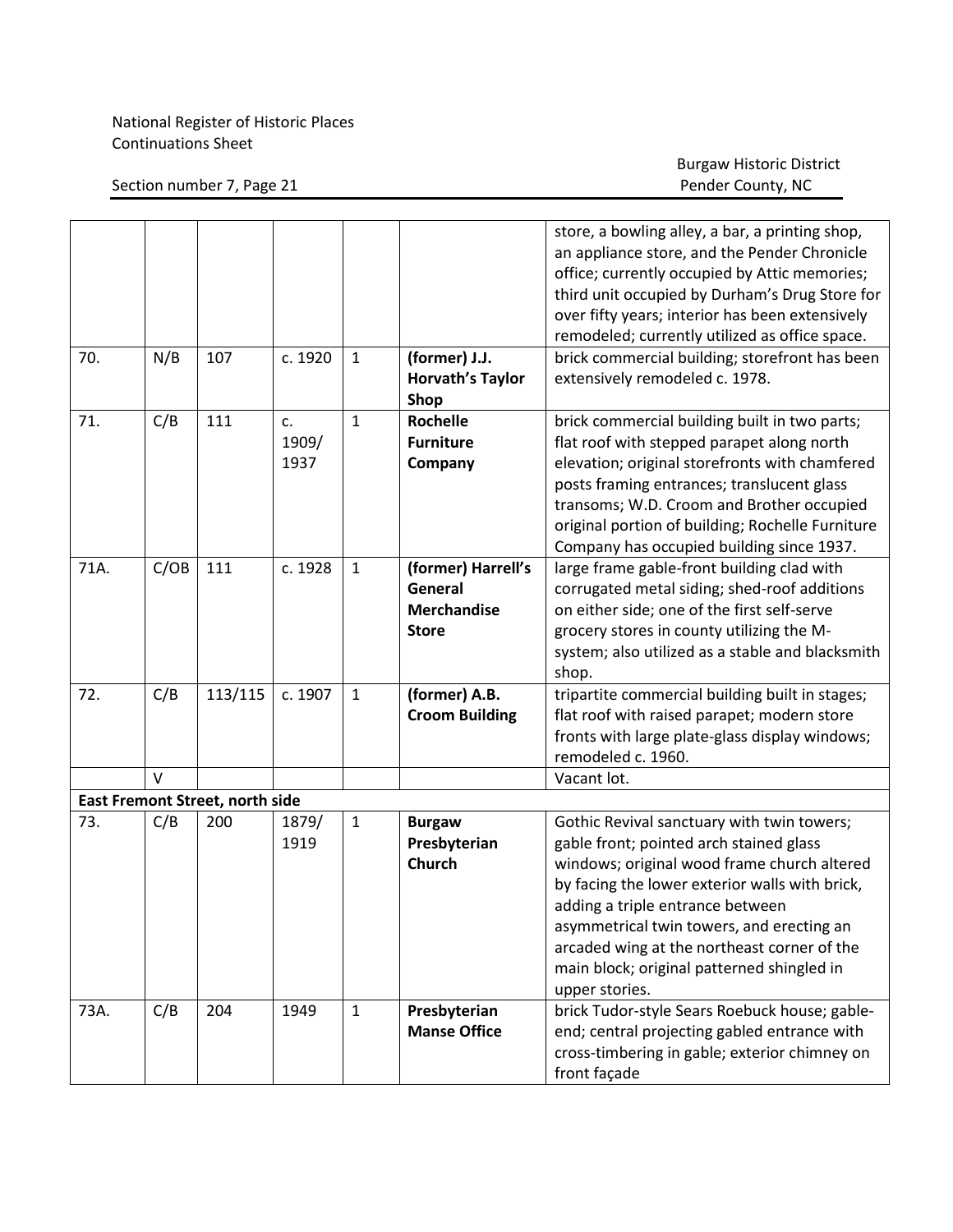| 73B. | N/B | West Fremont Street, north side | 1961    | $\mathbf{1}$   | P.L. Clarke<br><b>Burgaw</b><br>Presbyterian<br><b>Church Education</b><br><b>Building</b> | modern two-story brick building; three bays<br>wide and twelve bays deep; central recessed<br>entrance with transom; large casement<br>windows; flat roof (fronts S. Walker St.). |
|------|-----|---------------------------------|---------|----------------|--------------------------------------------------------------------------------------------|-----------------------------------------------------------------------------------------------------------------------------------------------------------------------------------|
| 74.  | C/B |                                 | 1907    | $\overline{2}$ |                                                                                            |                                                                                                                                                                                   |
|      |     |                                 |         |                | (former) Bank of<br>Pender (First                                                          | brick stuccoed building with arched windows                                                                                                                                       |
|      |     |                                 |         |                |                                                                                            | and a corner door; 1/1 sash windows in                                                                                                                                            |
|      |     |                                 |         |                | Citizens Bank)                                                                             | second story; knuckle-joint bricks in                                                                                                                                             |
| 75.  | C/B | 100                             | c. 1915 | $\overline{2}$ |                                                                                            | chamfered corner bay.<br>brick stuccoed building with arched windows;                                                                                                             |
|      |     |                                 |         |                | (former) Annex<br>to Bank of                                                               |                                                                                                                                                                                   |
|      |     |                                 |         |                | Pender                                                                                     | eight bays with 1/1 sash windows; decorative                                                                                                                                      |
|      |     |                                 |         |                |                                                                                            | brickwork frames windows; altered                                                                                                                                                 |
|      |     |                                 |         |                |                                                                                            | storefronts; also formerly occupied by Pender                                                                                                                                     |
| 76.  | C/B | 104                             | c. 1915 | $\overline{2}$ | (former) A.B.                                                                              | Theater.                                                                                                                                                                          |
|      |     |                                 |         |                |                                                                                            | brick commercial building; two bays wide;                                                                                                                                         |
|      |     |                                 |         |                | <b>Croom Building</b>                                                                      | recessed entrance flanked by plate-glass<br>display windows on lower level; second level                                                                                          |
|      |     |                                 |         |                |                                                                                            | casement windows; currently occupied by                                                                                                                                           |
|      |     |                                 |         |                |                                                                                            | Pickett Flower Shop.                                                                                                                                                              |
| 77.  | C/B | 106                             | c. 1919 | $\overline{2}$ | (former) E.T.                                                                              | brick commercial building; three bays wide;                                                                                                                                       |
|      |     |                                 |         |                | <b>Pullen's Jewelry</b>                                                                    | recessed central entrance flanked by plate-                                                                                                                                       |
|      |     |                                 |         |                | <b>Store</b>                                                                               | glass display windows; 2/2 sash windows on                                                                                                                                        |
|      |     |                                 |         |                |                                                                                            | second level; also formerly occupied by a                                                                                                                                         |
|      |     |                                 |         |                |                                                                                            | garage and Burgaw Department Store;                                                                                                                                               |
|      |     |                                 |         |                |                                                                                            | currently utilized as a business office.                                                                                                                                          |
| 78.  | C/B | 108                             | c. 1926 | $\overline{2}$ | (former) Huhn                                                                              | brick commercial building; three bays wide;                                                                                                                                       |
|      |     |                                 |         |                | <b>Hardware Store</b>                                                                      | recessed entrance flanked by plate-glass                                                                                                                                          |
|      |     |                                 |         |                |                                                                                            | display windows on first level; 2/2 sash                                                                                                                                          |
|      |     |                                 |         |                |                                                                                            | windows in second level; also formerly                                                                                                                                            |
|      |     |                                 |         |                |                                                                                            | occupied by Fletcher Herring's General                                                                                                                                            |
|      |     |                                 |         |                |                                                                                            | Merchandise Store                                                                                                                                                                 |
| 79.  | N/B | 110                             | 1995    | 1              | <b>Alley Cats Café</b>                                                                     | brick stuccoed restaurant with three arched                                                                                                                                       |
|      |     |                                 |         |                |                                                                                            | windows across front façade                                                                                                                                                       |
| 80.  | C/B | 112                             | 1901    | $\overline{2}$ | (former) Butler                                                                            | brick building; four bays wide; seven bays                                                                                                                                        |
|      |     |                                 |         |                | <b>Store</b>                                                                               | deep; recessed entrance flanked by plate-                                                                                                                                         |
|      |     |                                 |         |                |                                                                                            | glass display windows; 2/2 sash windows in                                                                                                                                        |
|      |     |                                 |         |                |                                                                                            | second level; decorative brick cornice;                                                                                                                                           |
|      |     |                                 |         |                |                                                                                            | building also formerly occupied by Davis                                                                                                                                          |
|      |     |                                 |         |                |                                                                                            | Hardware Store; currently vacant and                                                                                                                                              |
|      |     |                                 |         |                |                                                                                            | undergoing renovation.                                                                                                                                                            |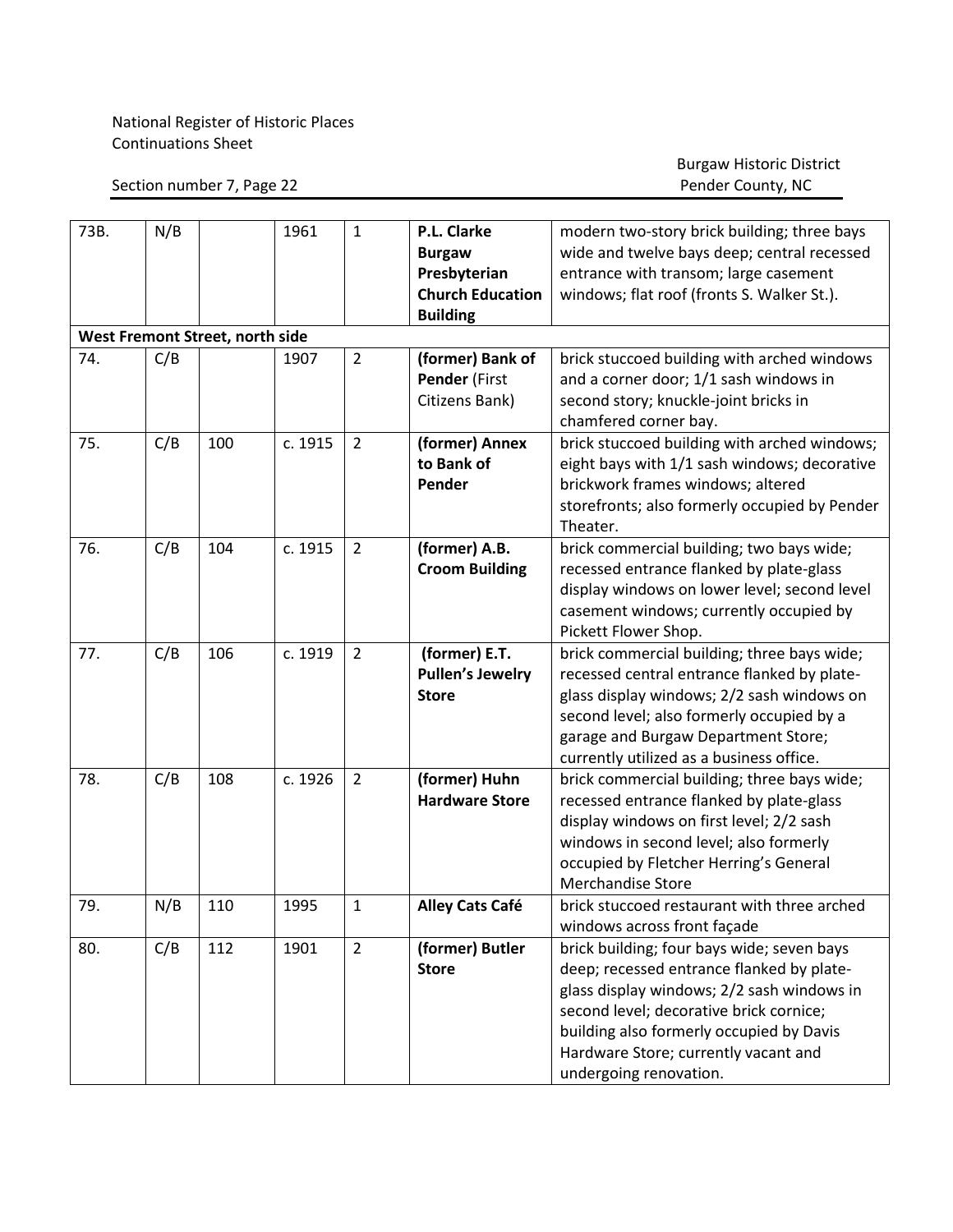Section number 7, Page 23

| 81. | C/B    | 114/116                            | c. 1900 | $\mathbf{1}$   | (former) Carter<br>and Brice Stables                     | tripartite building; stuccoed brick; plate-glass<br>windows flank front door; stepped parapet;<br>east third of building occupied by R. Bullard's<br>Pool Room for last thirty years; Mervin<br>Bostic Pool Hall for twenty years before<br>Bullard's; middle section occupied by Becky's<br>Hair salon, west section occupied by Stiches<br>and More. |
|-----|--------|------------------------------------|---------|----------------|----------------------------------------------------------|--------------------------------------------------------------------------------------------------------------------------------------------------------------------------------------------------------------------------------------------------------------------------------------------------------------------------------------------------------|
| 82. | C/B    | 118                                | c. 1900 | $\mathbf{1}$   | (former) Claude<br>Smith's Café and<br><b>Barbershop</b> | brick commercial building; recessed<br>entrance flanked by plate-glass display<br>windows; attached shed-roof screened<br>dining area on west side; for many years<br>occupied by Myer's Printing Company.                                                                                                                                             |
| 83. | N/B    | 122                                | c. 1940 | $\mathbf{1}$   | (former) Groves<br><b>Seafood Market</b>                 | currently three commercial enterprises in<br>the original building including Images Hair<br>Salon, Taylor's Barber Shop, and Frosty's<br>Snowball's; brick and vinyl building with a<br>flat roof; 6/6 sash windows; nine bays wide;<br>building has been extensively remodeled.                                                                       |
|     | V      | West Courthouse Avenue, south side |         |                |                                                          |                                                                                                                                                                                                                                                                                                                                                        |
| 84. | N/B    | 105                                | 1958    | $\mathbf{1}$   | (former) Medical<br><b>Clinic</b>                        | Vacant lot (also parking lot).<br>modern office building with brick veneer; flat<br>roof; recessed entrance; decorative cement<br>wall on east side of façade; currently serves<br>as a Job Service Building.                                                                                                                                          |
| 85. | C/B    | 107                                | 1946    | $\overline{2}$ | (former) Davis<br><b>Hardware Store</b><br>Warehouse     | concrete cinderblock building with flat roof;<br>two bays wide; annex to building fronting<br>Fremont Street; currently vacant.                                                                                                                                                                                                                        |
|     | $\vee$ |                                    |         |                |                                                          | Vacant lot.                                                                                                                                                                                                                                                                                                                                            |
| 86. | C/B    | 109                                | 1945    | $\mathbf{1}$   | Community<br><b>Barber Shop</b>                          | cinderblock commercial building with brick<br>veneer on façade; flat roof; entrance on east<br>side of façade with a picture window west of<br>door.                                                                                                                                                                                                   |
| 87. | N/B    | 110 S.<br>Dickerson                | 1973    | $\mathbf{1}$   | U Wash Dry N<br>Clean                                    | commercial building with low-pitched gable<br>roof; clad with corrugated metal.                                                                                                                                                                                                                                                                        |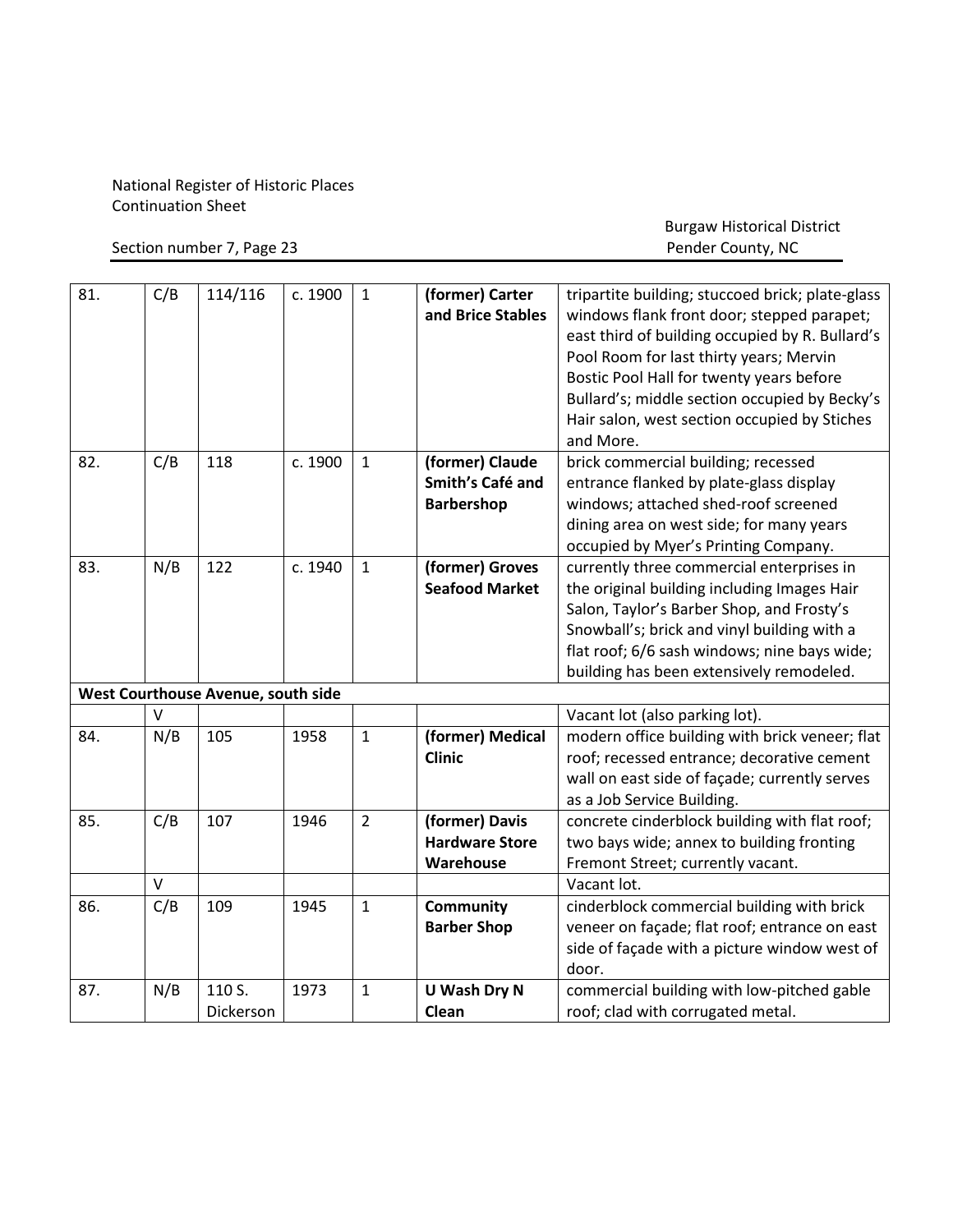Section number 7, page 24

| West Courthouse Avenue, north side |        |                                    |         |                |                                                                                 |                                                                                                                                                                                                                                                                                                                                                                                                                                                                                     |  |  |  |
|------------------------------------|--------|------------------------------------|---------|----------------|---------------------------------------------------------------------------------|-------------------------------------------------------------------------------------------------------------------------------------------------------------------------------------------------------------------------------------------------------------------------------------------------------------------------------------------------------------------------------------------------------------------------------------------------------------------------------------|--|--|--|
| 88.                                | C/B    | 104                                | 1907    | $\overline{2}$ | Humphrey<br><b>Brothers Dry</b><br><b>Goods Company</b>                         | brick commercial building; six bays wide;<br>lower level filled in with new brick; 2/2 sash<br>windows on second level with segmental<br>arches combining soldier and rowlock<br>courses; dogtooth panels surmount each<br>arch; corbelled parapet; attached to building<br>fronting Wright Street.                                                                                                                                                                                 |  |  |  |
|                                    | $\vee$ |                                    |         |                |                                                                                 | Vacant lot, parking lot and driveway.                                                                                                                                                                                                                                                                                                                                                                                                                                               |  |  |  |
| 89.                                | C/B    | 106                                | 1911    | $\overline{2}$ | (former) Wesley<br><b>Jones Barber</b><br>Shop and<br>Restaurant                | brick commercial building with stuccoed<br>walls; two bays wide; original storefront with<br>recessed entrance flanked by display<br>windows; also occupied by J.L. Hickson Barber<br>Shop for many years.                                                                                                                                                                                                                                                                          |  |  |  |
| 90.                                | C/B    | 108                                | 1913    | $\overline{2}$ | (former) W.R.<br><b>Harrell's General</b><br><b>Merchandise</b><br><b>Store</b> | brick commercial building; three bays wide;<br>recessed central entrance flanked by plate-<br>glass display windows; 16/16 sash windows<br>on second level; elaborate stepped parapet;<br>currently occupied by Pender Chronicle<br>Office.                                                                                                                                                                                                                                         |  |  |  |
| 91.                                | C/B    | 110                                | 1936    | $\mathbf{1}$   | (former)<br>Humphrey<br>Warehouse                                               | brick commercial building; two recessed<br>entrances flanked by large plate-glass display<br>windows; previously occupied by Sears;<br>currently a fitness center.                                                                                                                                                                                                                                                                                                                  |  |  |  |
| 92.                                | C/B    | 114                                | 1950    | $\mathbf{1}$   | (former) Burgaw<br><b>Post Office</b>                                           | concrete block commercial building with brick<br>facing; two recessed entrances; each flanked<br>by plate-glass display windows; currently<br>occupied by a grocery store.                                                                                                                                                                                                                                                                                                          |  |  |  |
|                                    |        | East Wilmington Street, south side |         |                |                                                                                 |                                                                                                                                                                                                                                                                                                                                                                                                                                                                                     |  |  |  |
| 93.                                | C/B    | 307                                | c. 1920 | $\mathbf{1}$   | Southerland<br>House                                                            | Craftsman/bungalow with weatherboard<br>siding; gable front with overhanging eaves,<br>exposed rafters, and supporting knee braces;<br>three-part opening in gable with central<br>window flanked by louvered vents; three bays<br>wide and five bays deep; central front door<br>with abbreviated sidelights and tapered<br>moldings; single 24/1 sash windows flank<br>front door; engaged front porch supported by<br>square posts; modillion blocks on entablature<br>of porch. |  |  |  |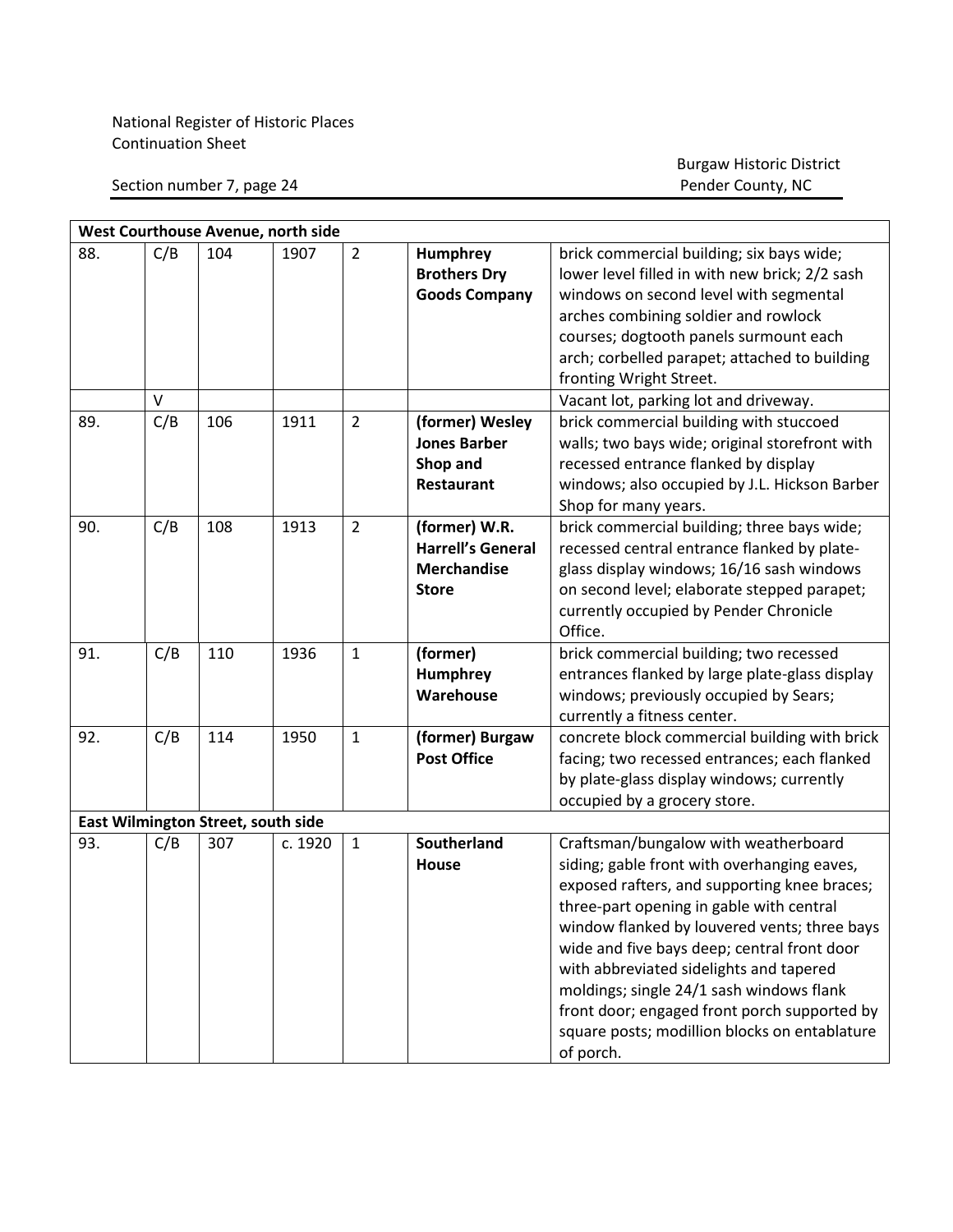Section number 7, Page 25

| 93A. | C/OB | 307                                | c. 1936 | $\mathbf{1}$   | <b>Pump house</b>                           | frame gable-front pump house with<br>weatherboard siding, overhanging eaves, and<br>exposed rafters and supporting knee braces;<br>single vertical board entrance door; 2/1 sash<br>windows in east and west elevations.                                                                                                                                                                                                                                                               |
|------|------|------------------------------------|---------|----------------|---------------------------------------------|----------------------------------------------------------------------------------------------------------------------------------------------------------------------------------------------------------------------------------------------------------------------------------------------------------------------------------------------------------------------------------------------------------------------------------------------------------------------------------------|
| 93B. | C/OB | 307                                | c. 1936 | $\mathbf{1}$   | <b>Garden shed</b>                          | frame gable front garden shed with board and<br>batten siding; overhanging eaves, exposed<br>rafters, and supporting knee braces; single<br>vertical board entrance door; 2/2 sash window<br>in west elevation.                                                                                                                                                                                                                                                                        |
| 93C. | C/OB | 307                                | c. 1936 | $\mathbf{1}$   | Garage                                      | frame gable front one-car garage with<br>weatherboard siding; double-leaf doors,<br>overhanging eaves, and exposed rafters.                                                                                                                                                                                                                                                                                                                                                            |
|      |      | West Wilmington Street, south side |         |                |                                             |                                                                                                                                                                                                                                                                                                                                                                                                                                                                                        |
| 94.  | C/B  | 105                                | c. 1920 | $1\frac{1}{2}$ | E.R. Casey<br>House                         | frame Craftsman/bungalow with weatherboard<br>siding; gable front with exposed rafters and<br>supporting knee braces; three bays wide and<br>four bays deep; central entrance flanked by<br>double 6/6 sash windows; engaged porch<br>supported by chamfered posts on brick piers;<br>single shoulder exterior chimney on east side.                                                                                                                                                   |
| 94A. | C/OB | 105                                | c. 1920 | $\mathbf{1}$   | Garage                                      | frame gable-front one-car garage clad with<br>corrugated metal.                                                                                                                                                                                                                                                                                                                                                                                                                        |
|      |      | East Wilmington Street, north side |         |                |                                             |                                                                                                                                                                                                                                                                                                                                                                                                                                                                                        |
|      | v    |                                    |         |                |                                             | Vacant lot.                                                                                                                                                                                                                                                                                                                                                                                                                                                                            |
| 95.  | N/B  | 108                                | 1971    | $\mathbf{1}$   | <b>Pender County</b><br><b>Rescue Squad</b> | modern gable-front building with two overhead<br>doors in the east portion of the façade for<br>rescue vehicles; three bay projecting ell on<br>southwest corner containing the entrance.                                                                                                                                                                                                                                                                                              |
| 96.  | C/B  | 106                                | 1924    | $\overline{2}$ | (former)<br><b>Pender County</b><br>Jail    | two-story stuccoed brick Spanish Colonial-style<br>building; symmetrical façade; five bays wide<br>and two bays deep; central entrance flanked by<br>6/6 sash windows; entrance portico with<br>hipped tiled roof supported by square pillars;<br>flat roof enclosed by a low parapet; central<br>front bay accentuated with a peak containing a<br>diamond with the date, "1924"; upstairs<br>contains prisoners' cells; downstairs contains<br>offices and jailer's living quarters. |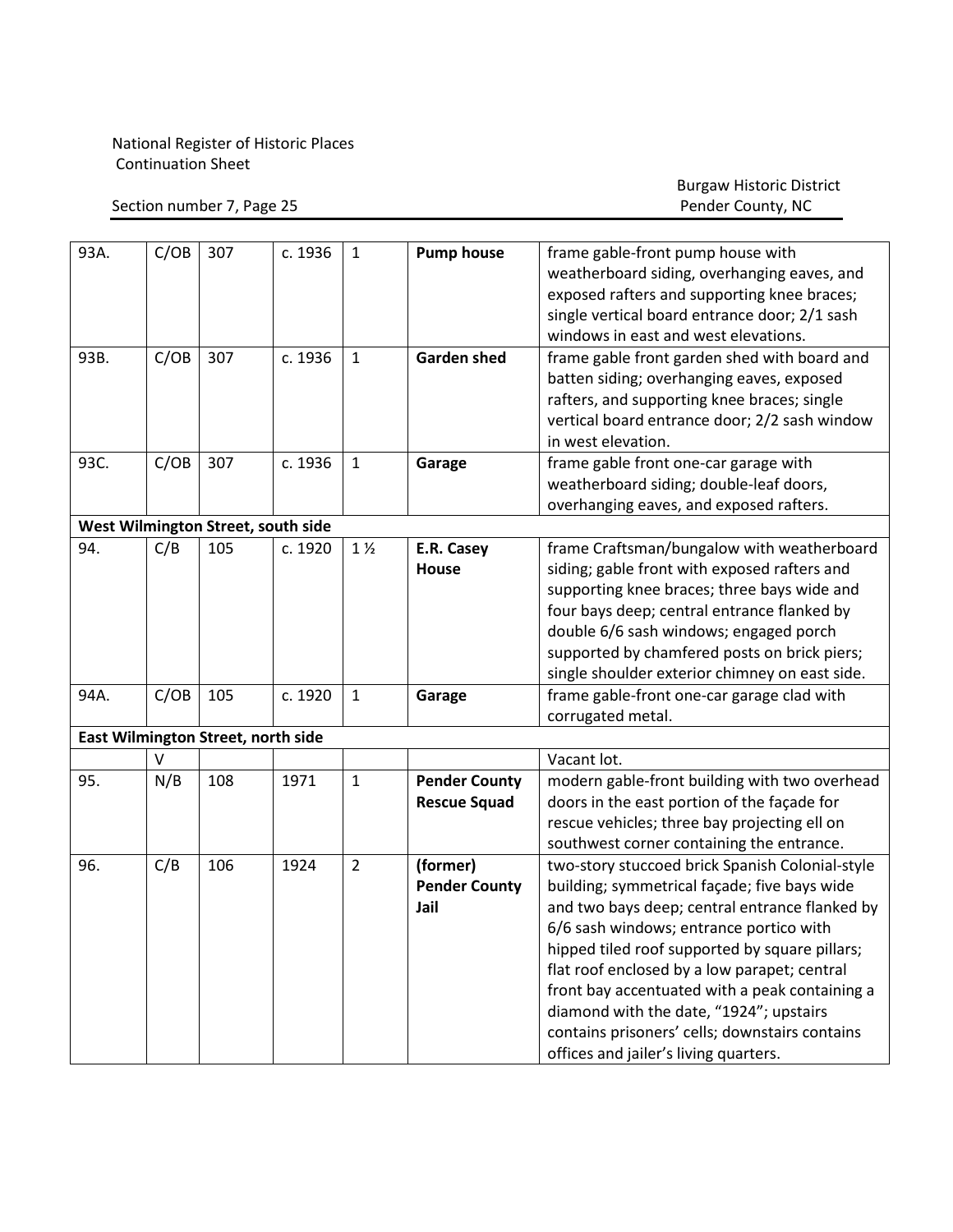Section number 7, Page 26

| 97.                                | C/B | 102                                     | c. 1930 | $\mathbf{1}$   | <b>Burgaw</b><br>Community<br><b>Building</b> | one-story frame house with German<br>siding; gable-end metal roof; tripartite 6/6<br>sash windows flank central entrance<br>porch; stepped-shoulder exterior-end<br>chimney on west side; previously used as a<br>United Service Organization building.                                 |  |  |  |  |
|------------------------------------|-----|-----------------------------------------|---------|----------------|-----------------------------------------------|-----------------------------------------------------------------------------------------------------------------------------------------------------------------------------------------------------------------------------------------------------------------------------------------|--|--|--|--|
| 98.                                | C/S |                                         | c. 1935 |                | <b>Burgaw Water</b><br><b>Tower</b>           | c. 1935 water tower built to supply water<br>for the town of Burgaw; located behind<br><b>Burgaw Community Building.</b>                                                                                                                                                                |  |  |  |  |
| 99.                                | C/B | 100                                     | 1938    | $\overline{2}$ | Freemason's<br><b>Building</b>                | two-story brick commercial building three<br>bays wide; central entrance flanked by<br>paired 6/6 windows; single 6/6 sash<br>window on second level flanked by paired<br>6/6 sash windows; five bays along east and<br>west walls; flat roof with stepped parapet.                     |  |  |  |  |
| West Wilmington Street, north side |     |                                         |         |                |                                               |                                                                                                                                                                                                                                                                                         |  |  |  |  |
| 100.                               | N/B | 102                                     | c. 1958 | $\mathbf{1}$   | (former) Esso<br><b>Gas Station</b>           | cinderblock filling station and garage with<br>gas pumps, customer service area; two car<br>bays; lot was purchased by Standard Oil<br>Company in 1929; currently occupied by a<br>B.P. Station.                                                                                        |  |  |  |  |
|                                    | V   |                                         |         |                |                                               | Vacant lot.                                                                                                                                                                                                                                                                             |  |  |  |  |
| 101.                               | N/B | 108                                     | c. 1978 | 1              | (former) Burgaw<br>Café                       | brick building; gable end; four bays wide;<br>two bays deep; entrance on west side of<br>façade; three casement windows east of<br>door; parking area east of building; site of<br>former St. Mary's Episcopal Church;<br>currently occupied by All Sea Suns Tanning<br>and Nail Salon. |  |  |  |  |
| 102.                               | N/B | 100 N.<br>Dickerson<br>St.              | 1994    | 1              | <b>Dragon Martial</b><br><b>Arts Building</b> | brick commercial building with a gabled<br>roof; encompasses a retail store and a<br>martial arts training center.                                                                                                                                                                      |  |  |  |  |
|                                    |     | <b>East Bridgers Street, south side</b> |         |                |                                               |                                                                                                                                                                                                                                                                                         |  |  |  |  |
| 103.                               | C/B | 311                                     | c. 1920 | $\mathbf{1}$   | (former) service<br>station                   | small brick building with a hipped standing<br>seam metal roof; arched lintel over door;<br>brick laid in 4:1 common bond; brick pillars<br>support service canopy.                                                                                                                     |  |  |  |  |
| 104.                               | C/B | 311                                     | 1926    | $\mathbf{1}$   | Bannerman-<br><b>Horne House</b>              | Craftsman/Bungalow with vinyl siding;<br>gable front with overhanging eaves and<br>supporting knee braces; triple bay opening<br>in gable; central vent flanked by 4/1<br>bungaloid sash window; three bays wide;                                                                       |  |  |  |  |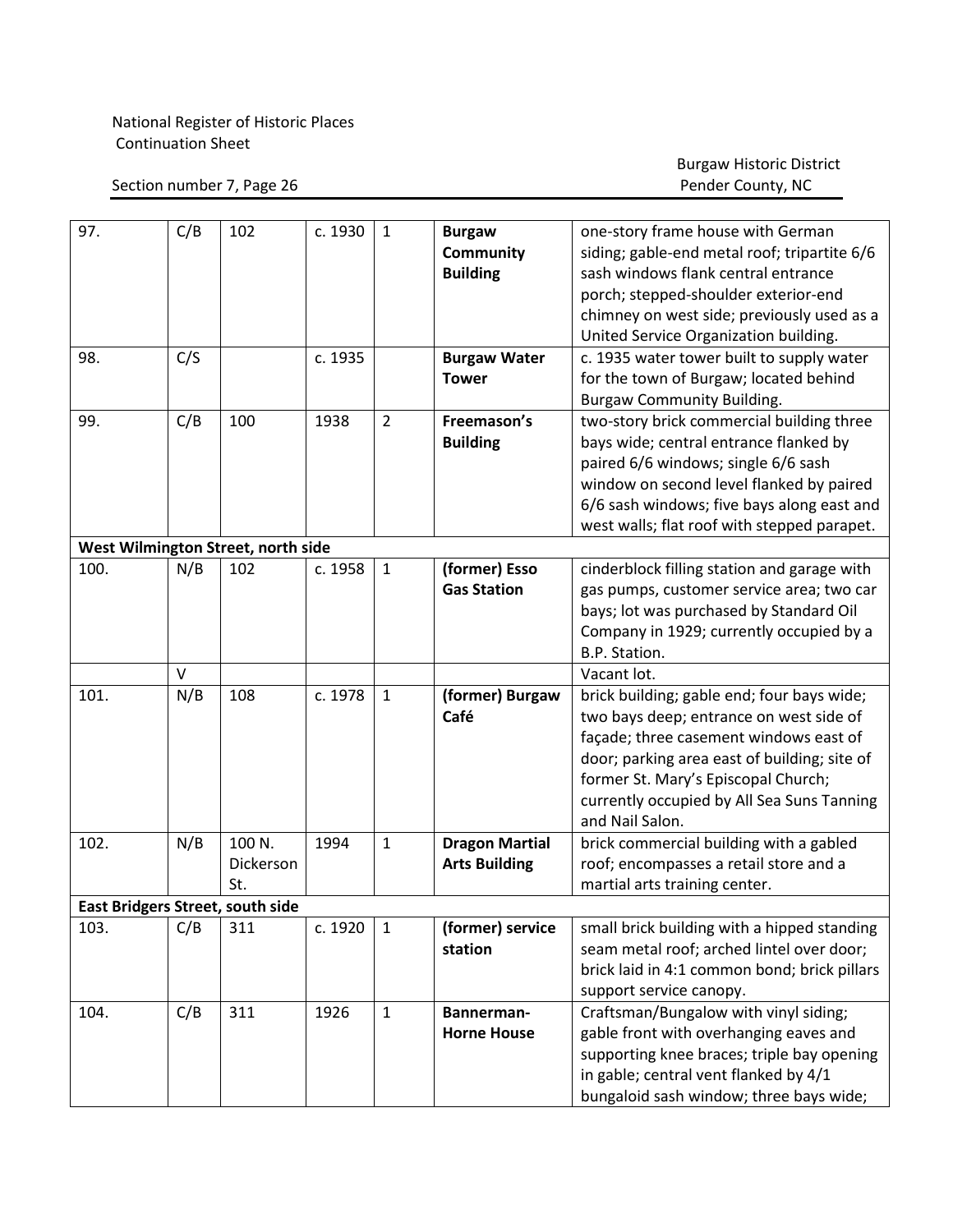|       |      |     |         |              |                        | four bays deep; central entrance flanked by<br>double 4/1 bungaloid sash windows; engaged<br>front porch supported by brick pillars on<br>corners and square posts resting on brick<br>piers flanking front steps; picket balustrade;<br>exterior chimney on east side.                                                                                                                                                                                                                                                                                                                  |
|-------|------|-----|---------|--------------|------------------------|------------------------------------------------------------------------------------------------------------------------------------------------------------------------------------------------------------------------------------------------------------------------------------------------------------------------------------------------------------------------------------------------------------------------------------------------------------------------------------------------------------------------------------------------------------------------------------------|
| 105.  | C/B  | 309 | c. 1920 | $\mathbf{1}$ | <b>Casey House</b>     | Craftsman/bungalow with weatherboard<br>siding; multi-gable with overhanging eaves,<br>exposed rafters, and supporting knee braces;<br>three bays wide and three bays deep;<br>asymmetrical façade; front door flanked by<br>double 4/1 bungaloid sash windows; partial-<br>width gable-front porch supported by square<br>posts resting on brick piers; wood trellis<br>frames porch; exterior chimney on east side;<br>rear addition.                                                                                                                                                  |
| 105A. | C/OB | 309 | c. 1930 | $\mathbf{1}$ | Garage/shed            | frame one-car gable-front garage with<br>asbestos shingle siding; attached shed on east<br>side of garage.                                                                                                                                                                                                                                                                                                                                                                                                                                                                               |
| 106.  | C/B  | 307 | c. 1920 | $\mathbf{1}$ | <b>Rivenbark House</b> | Craftsman/bungalow style with vinyl siding;<br>gable front with overhanging eaves, exposed<br>rafters, and knee braces; small 1/1 sash<br>window in gable; three bays wide and three<br>bays deep; central front door flanked by<br>double 4/1 bungaloid sash windows east of<br>door and a single 4/1 bungaloid sash window<br>west of door; partial-width, gable-front porch<br>with exposed rafters and supporting knee<br>braces; porch supported by slender clustered<br>posts resting on brick piers; picket balustrade;<br>exterior chimney on east side; enclosed rear<br>porch. |
| 106A. | C/OB | 307 | c. 1935 | $\mathbf{1}$ | Garage                 | frame gable-front one-car garage with vinyl<br>siding; overhanging eaves; exposed rafters;<br>metal uplift door.                                                                                                                                                                                                                                                                                                                                                                                                                                                                         |
| 107.  | C/B  | 205 | c. 1920 | $\mathbf{1}$ | <b>Carr House</b>      | Bungalow/Craftsman style with weatherboard<br>siding; gable-front roof with overhanging<br>eaves and supporting knee braces and<br>exposed rafters; double rectangular louvered<br>attic vent in front gable; three bays wide and<br>four bays deep; central front door flanked by<br>double 8/1 bungaloid sash windows; engaged                                                                                                                                                                                                                                                         |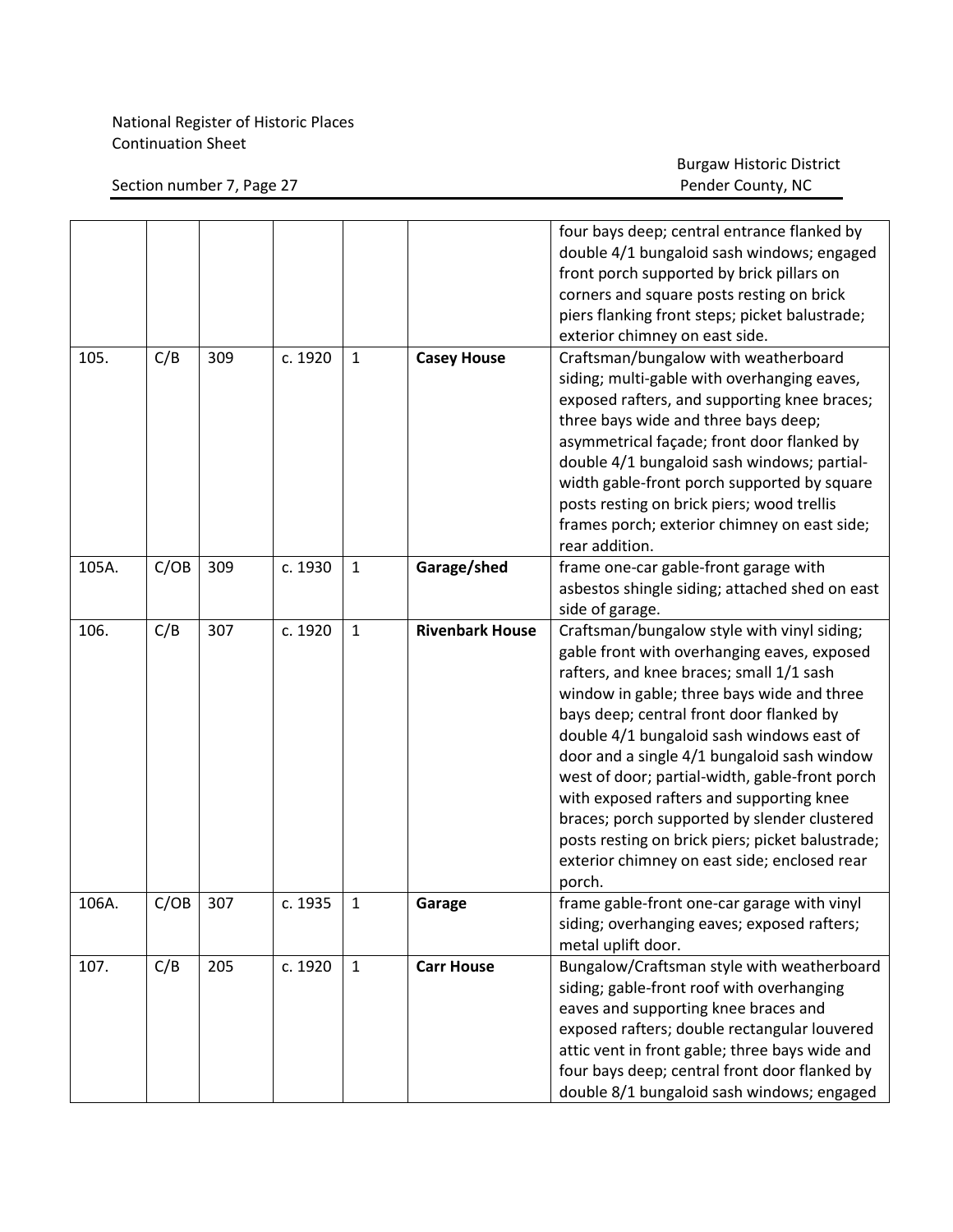#### Section number 7, Page 28

|       |      |                                         |         |              |                        | screened porch; parking lot west of house.     |
|-------|------|-----------------------------------------|---------|--------------|------------------------|------------------------------------------------|
| 108.  | N/B  | 105                                     | 1964    | $\mathbf{1}$ | <b>Bowen House</b>     | brick ranch style; gable-end roof with         |
|       |      |                                         |         |              |                        | overhanging eaves; three bays wide and two     |
|       |      |                                         |         |              |                        | bays deep; central door flanked by 8/8 sash    |
|       |      |                                         |         |              |                        | windows; exterior chimney on west side;        |
|       |      |                                         |         |              |                        | interior chimney.                              |
| 109.  | N/B  | 101                                     | 1977    | $\mathbf{1}$ | <b>Blanton House</b>   | ranch style with vinyl siding; gable-end roof  |
|       |      |                                         |         |              |                        | with overhanging eaves; four bays wide and     |
|       |      |                                         |         |              |                        | two bays deep; door with two double 6/6        |
|       |      |                                         |         |              |                        | sash windows on east side and a double 6/6     |
|       |      |                                         |         |              |                        | sash window on west side; small entrance       |
|       |      |                                         |         |              |                        | porch; interior chimney; attached carport on   |
|       |      |                                         |         |              |                        | east side.                                     |
|       |      | West Bridgers Street, south side        |         |              |                        |                                                |
|       | v    |                                         |         |              |                        | Vacant lot.                                    |
| 110.  | C/B  | 107                                     | c. 1914 | $\mathbf{1}$ | <b>Rivenbark House</b> | frame house with weatherboard siding and       |
|       |      |                                         |         |              |                        | Victorian trim; gable-front roof with          |
|       |      |                                         |         |              |                        | gingerbread gable trim; three bays wide and    |
|       |      |                                         |         |              |                        | three bays deep; central front door with       |
|       |      |                                         |         |              |                        | sidelights flanked by 6/6 sash windows;        |
|       |      |                                         |         |              |                        | attached hipped-roof front porch supported     |
|       |      |                                         |         |              |                        | by turned posts and curvilinear brackets; rear |
|       |      |                                         |         |              |                        | kitchen wing with 9/6 sash windows; interior   |
|       |      |                                         |         |              |                        | corbelled chimney.                             |
| 110A. | C/OB | 107                                     | c. 1920 | $\mathbf{1}$ | Garage                 | frame gable-front one-car garage with          |
|       |      |                                         |         |              |                        | swinging doors; 6/6 sash window east of        |
|       |      |                                         |         |              |                        | entrance.                                      |
| 111.  | N/B  | 111                                     | 1963    | $\mathbf{1}$ | <b>Best House</b>      | minimal traditional with asbestos shingle      |
|       |      |                                         |         |              |                        | siding; multi-gable; four bays wide and two    |
|       |      |                                         |         |              |                        | bays deep; double 1/1 sash window on east      |
|       |      |                                         |         |              |                        | side of door and a picture window with         |
|       |      |                                         |         |              |                        | sidelights and a double 1/1 sash window on     |
|       |      |                                         |         |              |                        | west side of front door; entrance porch;       |
|       |      |                                         |         |              |                        | interior chimney.                              |
|       |      | <b>East Bridgers Street, north side</b> |         |              |                        |                                                |
| 112.  | C/B  | 318                                     | c. 1930 | $\mathbf{1}$ | <b>Nicholson House</b> | frame bungalow with weatherboard siding;       |
|       |      |                                         |         |              |                        | gable front with supporting braces; three bays |
|       |      |                                         |         |              |                        | wide, four bays deep; central door flanked by  |
|       |      |                                         |         |              |                        | paired 1/1 sash windows; engaged porch         |
|       |      |                                         |         |              |                        | supported by square posts on brick piers.      |
| 113.  | C/B  | 312                                     | c. 1938 | $\mathbf{1}$ | <b>Roy Rowe House</b>  | brick ranch house; gable end; six bays wide    |
|       |      |                                         |         |              |                        | and three bays deep; asymmetrical façade;      |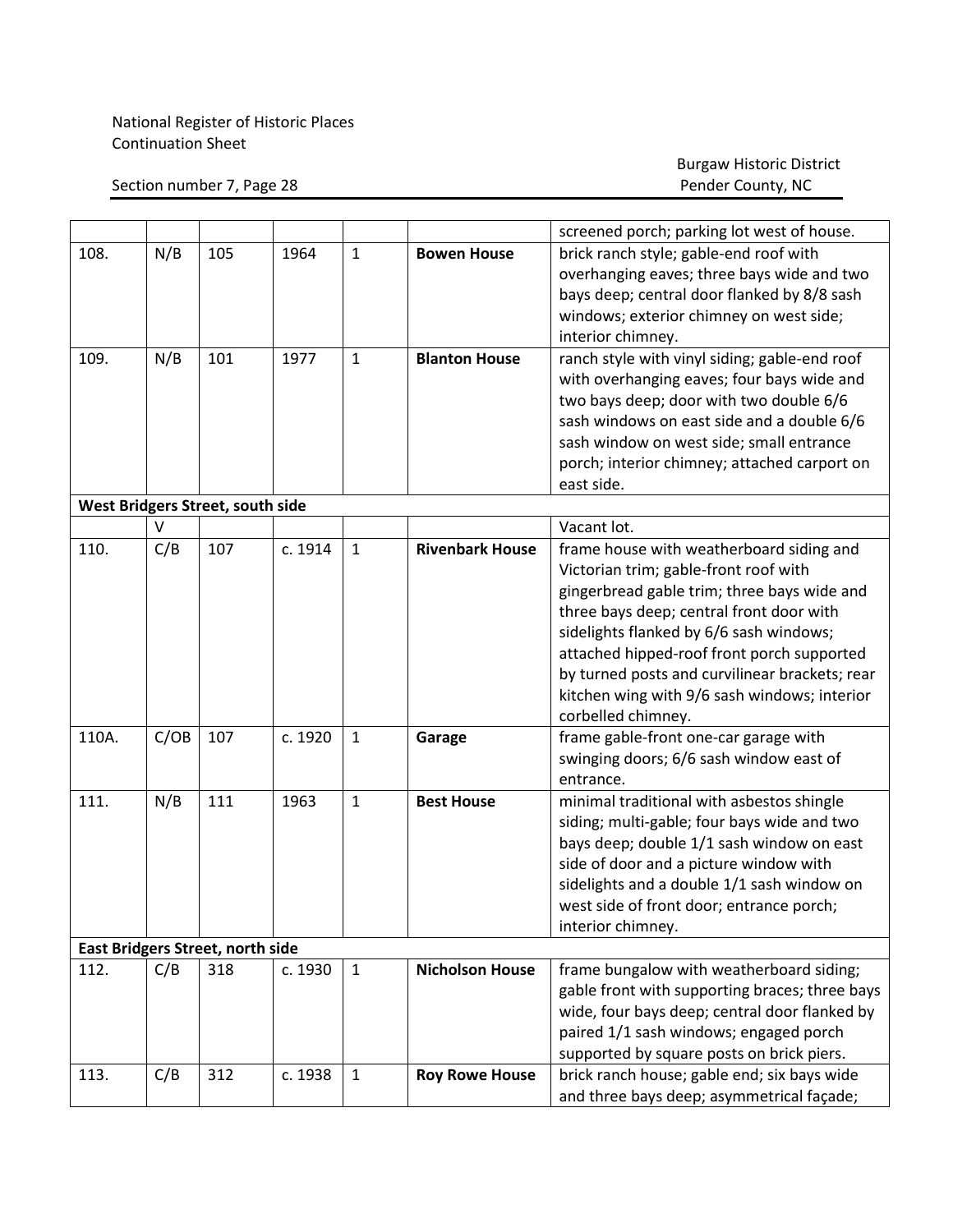|       |      |     |         |                |                     | combination of single and paired 6/6 sash       |  |
|-------|------|-----|---------|----------------|---------------------|-------------------------------------------------|--|
|       |      |     |         |                |                     | windows; exterior chimney on front elevation    |  |
|       |      |     |         |                |                     | east of front door.                             |  |
| 113A. | C/OB | 312 | c. 1945 | $\mathbf{1}$   | Garage              | gable-front one-car brick garage.               |  |
| 114.  | C/B  | 302 | c. 1940 | $\overline{2}$ | <b>D.J. Farrior</b> | brick Colonial Revival style; gable-end; three  |  |
|       |      |     |         |                | House               | bays wide and two bays deep; recessed           |  |
|       |      |     |         |                |                     | central front door with Colonial Revival door   |  |
|       |      |     |         |                |                     | surround; 8/8 sash windows; attached wing       |  |
|       |      |     |         |                |                     | with front porch on west side; exterior-end     |  |
|       |      |     |         |                |                     | corbelled chimneys.                             |  |
| 114A. | C/OB | 302 | c. 1940 | $\mathbf{1}$   | Garage              | frame two-car gable-front garage with           |  |
|       |      |     |         |                |                     | German siding; board-and-batten siding in       |  |
|       |      |     |         |                |                     | gable; attached porch on south side.            |  |
| 115.  | C/B  | 210 | 1908    | $\mathbf 1$    | O.G. Ferrell        | frame Queen Anne style cottage with             |  |
|       |      |     |         |                | <b>House</b>        | weatherboard siding; standing-seam metal        |  |
|       |      |     |         |                |                     | pyramid roof with projecting gables on south    |  |
|       |      |     |         |                |                     | and east sides; louvered attic vents; three     |  |
|       |      |     |         |                |                     | bays wide; central door flanked by 4/4 sash     |  |
|       |      |     |         |                |                     | windows; wraparound front porch supported       |  |
|       |      |     |         |                |                     | by turned columns and enclosed by               |  |
|       |      |     |         |                |                     | balustrade; two interior chimneys; rear         |  |
|       |      |     |         |                |                     | addition.                                       |  |
|       | V    |     |         |                |                     | Vacant lot.                                     |  |
| 116.  | C/B  | 204 | c. 1910 | $\overline{2}$ | <b>Jack Brown</b>   | Colonial Revival with vinyl siding; gable-front |  |
|       |      |     |         |                | House               | house with asymmetrical façade; louvered        |  |
|       |      |     |         |                |                     | attic vent in gable; two bays wide and two      |  |
|       |      |     |         |                |                     | bays deep; entrance with sidelights on west     |  |
|       |      |     |         |                |                     | side of front façade; 4/4 sash windows; wrap-   |  |
|       |      |     |         |                |                     | around porch supported by turned columns        |  |
|       |      |     |         |                |                     | with sawn work and enclosed by balustrade;      |  |
|       |      |     |         |                |                     | rear attached wing; interior corbelled          |  |
|       |      |     |         |                |                     | chimney; two-car gable-front open carport       |  |
|       |      |     |         |                |                     | attached to rear of house by a covered          |  |
|       |      |     |         |                |                     | walkway.                                        |  |
| 116A. | C/OB | 204 | c. 1940 | $\mathbf{1}$   | <b>Shed</b>         | frame garden shed with shed roof;               |  |
|       |      |     |         |                |                     | weatherboard and vinyl siding.                  |  |
| 117.  | C/B  | 200 | c. 1910 | $\overline{2}$ | Dr. H.B. Thomas     | Colonial Revival with weatherboard siding;      |  |
|       |      |     |         |                | House               | hipped roof with overhang; two bays wide,       |  |
|       |      |     |         |                |                     | two bays deep; double-leaf entrance doors       |  |
|       |      |     |         |                |                     | with Colonial Revival door surround; 1/1 sash   |  |
|       |      |     |         |                |                     | window east of door; twin bay windows along     |  |
|       |      |     |         |                |                     | side street elevation; attached wraparound      |  |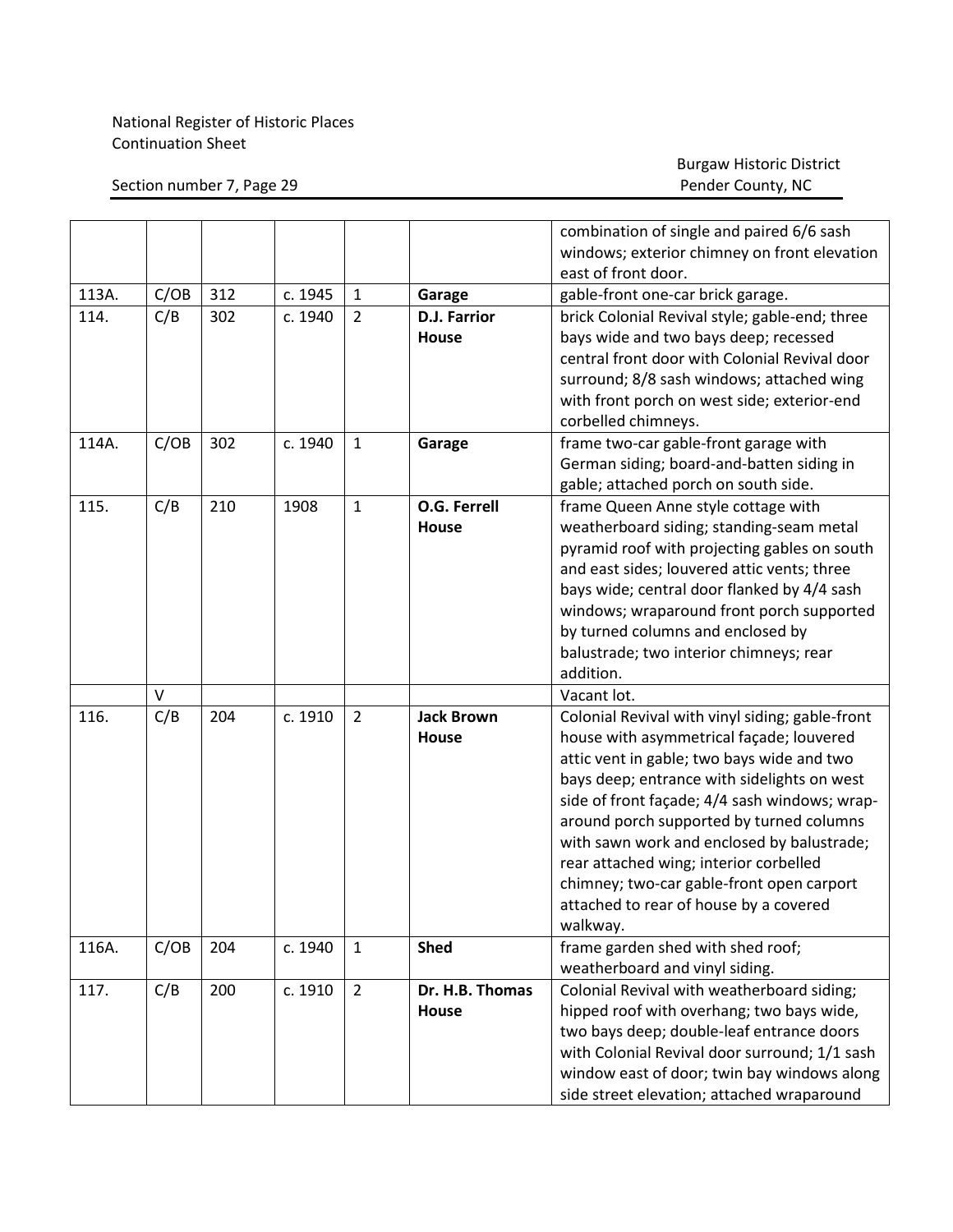|       |     |                                  |         |                |                         | porch supported by Tuscan columns and            |  |
|-------|-----|----------------------------------|---------|----------------|-------------------------|--------------------------------------------------|--|
|       |     |                                  |         |                |                         | enclosed by balustrade; interior corbelled       |  |
|       |     |                                  |         |                |                         | chimney; one-story rear addition.                |  |
| 118.  | C/B | 110                              | 1928    | $\overline{2}$ | <b>Burgaw United</b>    | brick Classical Revival T-shaped building; brick |  |
|       |     |                                  |         |                | <b>Methodist</b>        | laid in 6:1 common bond; gable-front roof        |  |
|       |     |                                  |         |                | <b>Church</b>           | with pediment; fanlight in pediment; three       |  |
|       |     |                                  |         |                |                         | bays wide; five bays deep; recessed central      |  |
|       |     |                                  |         |                |                         | door with a pedimented portico and a             |  |
|       |     |                                  |         |                |                         | classical door surround flanked by round-        |  |
|       |     |                                  |         |                |                         | arched stained-glass windows; octagonal          |  |
|       |     |                                  |         |                |                         | cupola; two-story classroom building attached    |  |
|       |     |                                  |         |                |                         | by an open breezeway.                            |  |
| 118A. | N/B | 110                              | 1958    | $\mathbf{1}$   | <b>Burgaw United</b>    | modern brick building; flat roof; arched         |  |
|       |     |                                  |         |                | <b>Methodist</b>        | windows.                                         |  |
|       |     |                                  |         |                | <b>Church Education</b> |                                                  |  |
|       |     |                                  |         |                | <b>Building</b>         |                                                  |  |
| 118B. | N/B | 110                              | 1957    | $\mathbf{1}$   | <b>Methodist</b>        | brick ranch house with wide overhanging          |  |
|       |     |                                  |         |                | <b>Church</b>           | eaves; gable end; five bays wide: three bays     |  |
|       |     |                                  |         |                | Parsonage               | deep: 12/12 sash windows; interior chimney;      |  |
|       |     |                                  |         |                |                         | attached carport on south side of house          |  |
|       |     |                                  |         |                |                         | (faces N. Walker St.).                           |  |
| 119.  | C/B | 100                              | 1948    | $\overline{2}$ | <b>Burgaw Baptist</b>   | Classical Revival brick building with cruciform  |  |
|       |     |                                  |         |                | <b>Church</b>           | plan; gable front roof; Neoclassical             |  |
|       |     |                                  |         |                |                         | pedimented portico with fanlight supported       |  |
|       |     |                                  |         |                |                         | by narrow columns; central door; five arched     |  |
|       |     |                                  |         |                |                         | windows on east and west sides; multi-stage      |  |
|       |     |                                  |         |                |                         | steeple; attached two-story classroom            |  |
|       |     |                                  |         |                |                         | building (mailing address is 113 N. Wright St.). |  |
|       |     | West Bridgers Street, north side |         |                |                         |                                                  |  |
| 120.  | C/B | 104                              | 1945    | $\mathbf{1}$   | <b>Davis House</b>      | minimal traditional with asbestos shingle        |  |
|       |     |                                  |         |                |                         | siding; multi-gable roof; three bays wide; two   |  |
|       |     |                                  |         |                |                         | bays deep; picture window east of front          |  |
|       |     |                                  |         |                |                         | entrance; double 2/2 sash window west of         |  |
|       |     |                                  |         |                |                         | door.                                            |  |
| 121.  | C/B | 106                              | c. 1926 | $\mathbf{1}$   | <b>Bowen House</b>      | Bungalow/Craftsman style with weatherboard       |  |
|       |     |                                  |         |                |                         | siding; gable-front roof with hipped-roof        |  |
|       |     |                                  |         |                |                         | attached front porch; interior chimney.          |  |
| 122.  | C/B | 110                              | 1919    | $\mathbf{1}$   | F.L. Richards           | frame Bungalow/Craftsman style with              |  |
|       |     |                                  |         |                | House                   | weatherboard siding; L-shaped; multi-gabled      |  |
|       |     |                                  |         |                |                         | roof with exposed rafters and supporting         |  |
|       |     |                                  |         |                |                         | knee braces; transverse wing at southwest        |  |
|       |     |                                  |         |                |                         | corner of main block; four bays wide and five    |  |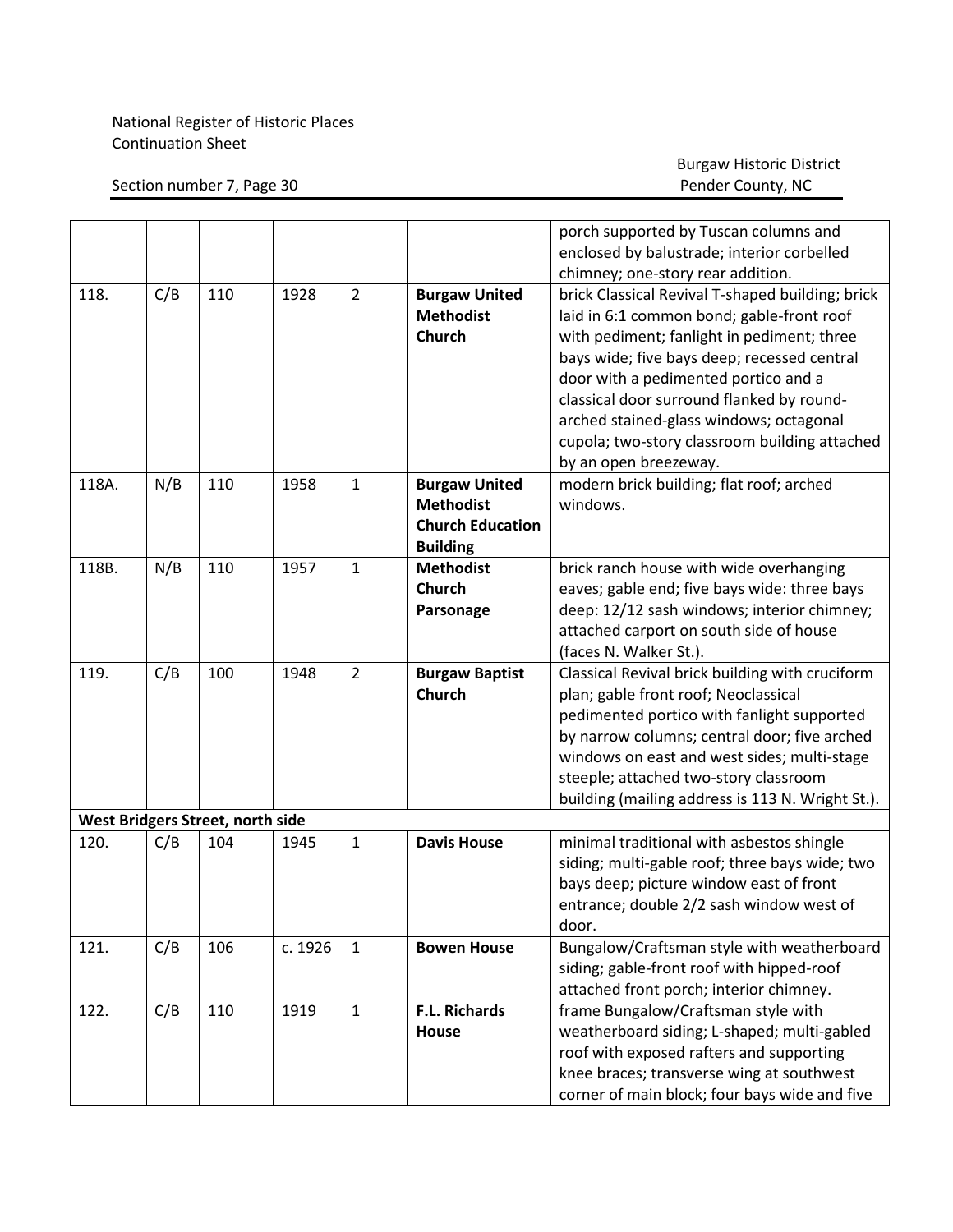#### Burgaw Historic District

#### Section number 7, Page 31

|       |      |     |         |                |                                    | bays deep; 9/1 sash windows; engaged front<br>porch supported by wood posts resting on<br>brick piers; brick balustrade; four interior<br>chimneys.                                                                                                                                                                                                                                                     |
|-------|------|-----|---------|----------------|------------------------------------|---------------------------------------------------------------------------------------------------------------------------------------------------------------------------------------------------------------------------------------------------------------------------------------------------------------------------------------------------------------------------------------------------------|
| 123.  | C/B  | 200 | 1917    | $\overline{2}$ | <b>Burton-Noel</b><br><b>House</b> | brick Colonial Revival; L-shaped dwelling with<br>pyramidal roof; three bays wide and two bays<br>deep; double-story wraparound porch<br>supported by brick pillars; 2/2 sash windows;<br>two entrances-double doors in the left front<br>projection and a single door in the right<br>recessed bay-contain glazed upper-panel<br>doors; small rear wing attached to northeast<br>corner of main block. |
| 123A. | C/OB | 200 | c. 1935 | $\mathbf{1}$   | <b>Shed</b>                        | frame gable-front outbuilding with<br>overhanging eaves and vertical board siding;<br>attached storage shed on east side.                                                                                                                                                                                                                                                                               |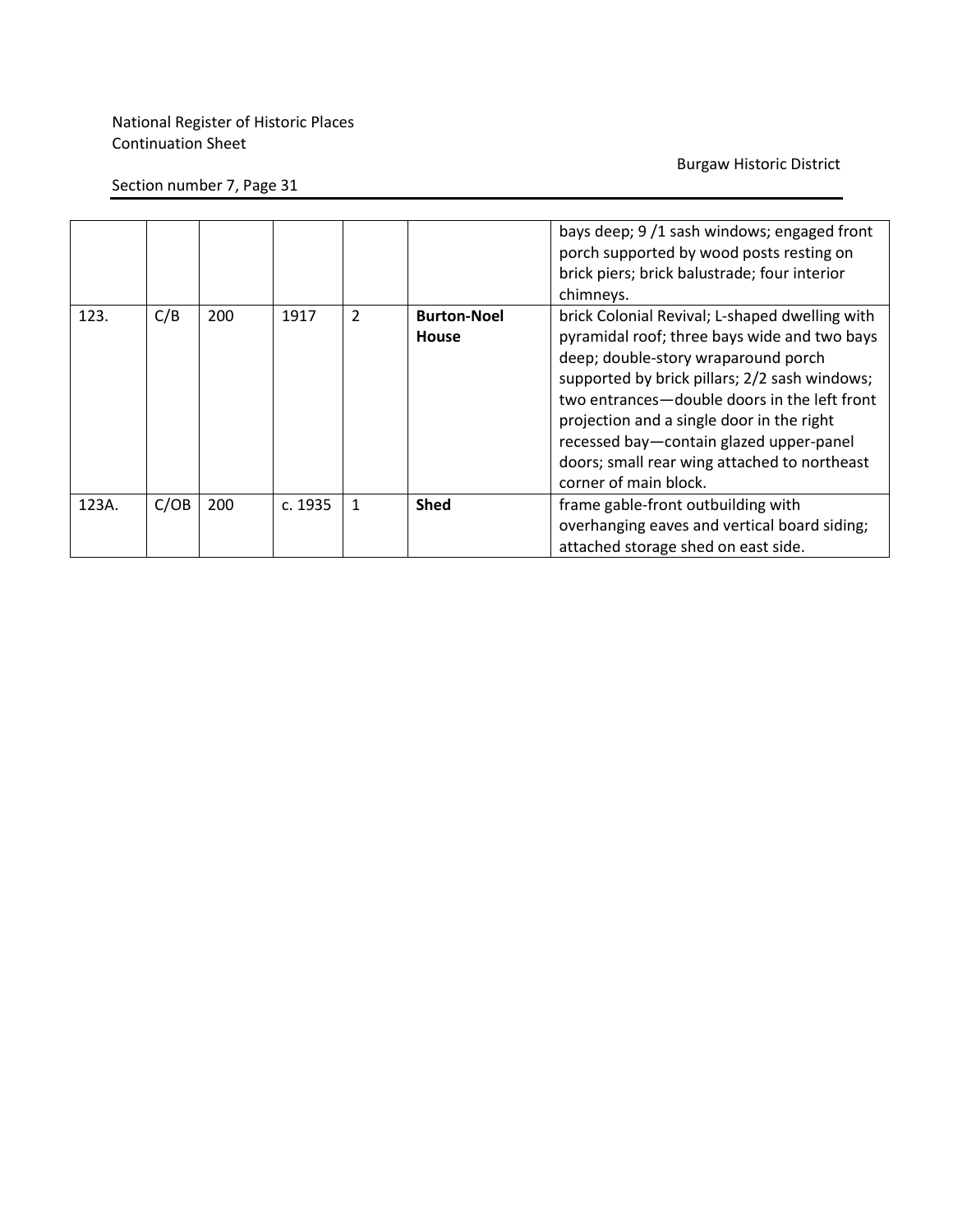Section number 8, Page 1 Pender County, NC

#### **8. STATEMENT OF SIGNIFICANCE**

The Burgaw Historic District is eligible for the National Register under Criterion A in the area of community planning and development and under Criterion C for architecture. The period of significance for the district begins c. 1850, the date the Wilmington and Weldon Railroad built a depot in the settlement which would become Burgaw and extends to 1949, the cutoff date for National Register eligibility.

Incorporated in 1879, the town of Burgaw owes its existence to the Wilmington and Weldon Railroad, which was completed in 1840 between the port of Wilmington and the town of Weldon on the Roanoke River near the Virginia border. The tracks were laid through what is now Pender County in 1838, and a depot and post office were established on Burgaw Creek at a place first called Cypress Grove but renamed Burgaw Depot in 1854. When Pender County was divided from New Hanover County in 1875, the railroad offered to donate surrounding land for a town if Burgaw Depot were chosen as site of the county seat. A civil engineer employed by the railroad divided the town into blocks and lots providing for streets, railroad facilities, churches, schools, cemeteries, and a centrally located courthouse. In recognition of the generous donation by the railroad, the town's streets were named after railroad officials. As the post-Civil War agricultural economy of Pender County encouraged the division of former large plantations into smaller farms, the railroad offered expanding markets for the farmers' produce.

Burgaw experienced growth as a center of transportation and commerce, as well as a county seat. The citizens of the town worked cooperatively in promoting educational opportunities, building religious edifices, and establishing social institutions. In addition to a small commercial area composed of intact brick buildings from the first third of the twentieth century, the town retains a diverse mix of modest and sophisticated domestic architecture from the late nineteenth and early twentieth centuries. The intact character of the Burgaw's commercial buildings, its well-kept and attractive residential neighborhoods, along with the picturesque courthouse square containing the handsome 1934 Pender County Courthouse (NR 1970), combine to make Burgaw one of the state's best preserved railroad towns.

#### **Historical Background, Commerce and Transportation Contexts**

The history of Burgaw is intertwined with the development of railroads throughout southeastern North Carolina. Work on the Wilmington and Raleigh railroad line began in 1836 when the first tracks were laid. By 1840, the last spike of the track was driven, creating the longest single line of track in the world at 161 ½ miles. By 1849, a post office had been established at Cypress Grove, New Hanover County (Reaves, p. 1). On January 24, 1854, the name was officially changed from Cypress Grove to Burgaw Depot. In 1855, the Wilmington and Raleigh Railroad Company became the Wilmington and Weldon Railroad. Serving as one of the life-lines of the Confederacy, the Wilmington and Weldon railroad carried troops as well as supplies from the port of Wilmington to the battlefields of Virginia. Burgaw Depot experienced much activity during the war (Reaves, p.2).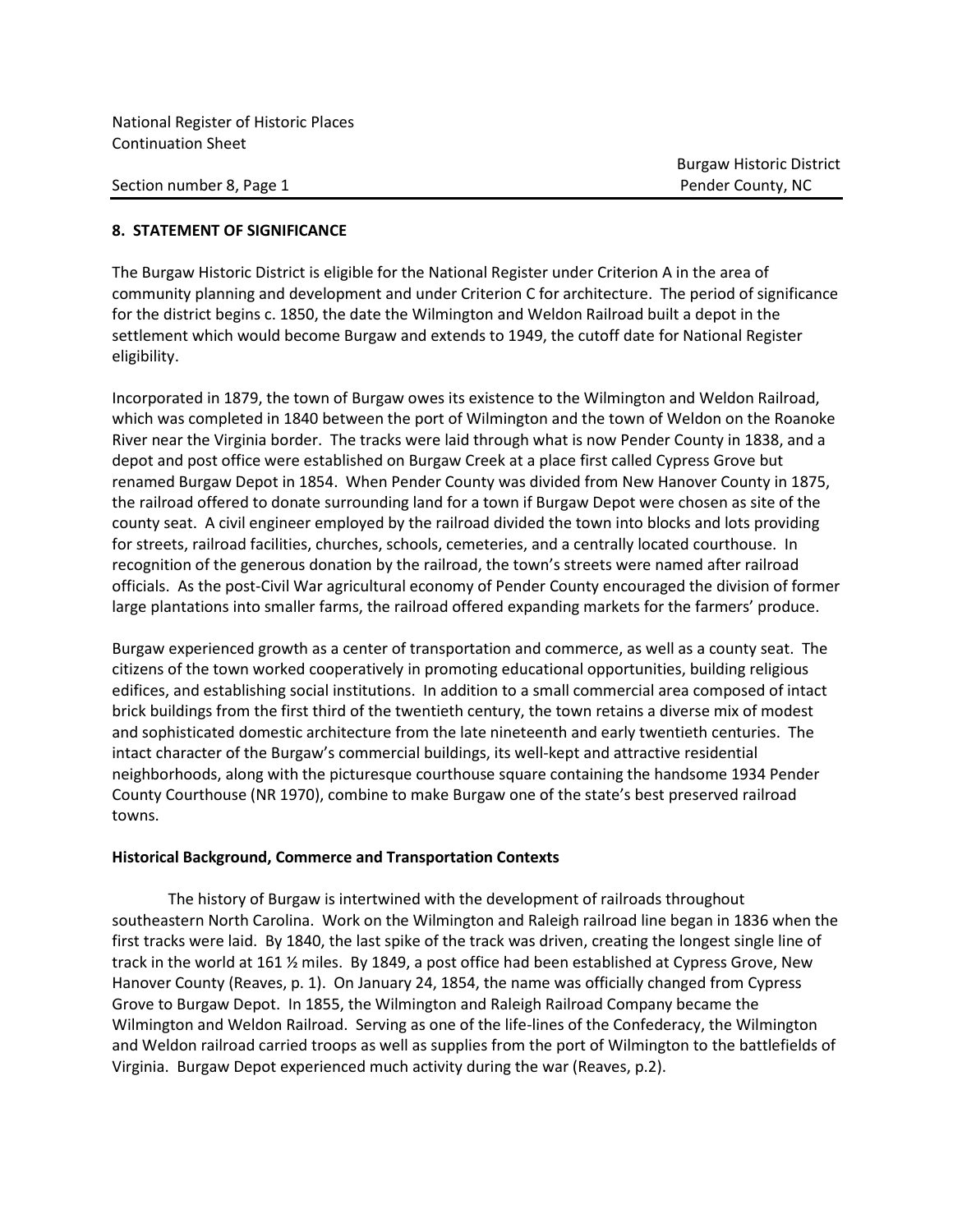#### Section number 8, Page 2 Pender County, NC

On February 12, 1875, Pender County, named for General William Pender of the Confederate States Army, was created from New Hanover County. When the campaign for the location of the county seat occurred, the Wilmington and Weldon Railroad took a lively interest in having it located at Burgaw. The railroad agreed to donate land for the town if the county would put the courthouse there. W.H. James, a civil engineer with the railroad, examined the land at Burgaw Depot lying between the railroad and Burgaw Creek and reported it a good location for a town and well situated for drainage. He divided a seventy-three-acre site into blocks and lots, providing for streets, railroad facilities, and a centrally located courthouse. Other sites were set aside for churches, schools, and cemeteries. On February 6, 1876, the company formally deeded the town tract to the Pender County Board of Commissioners and by June of the same year, seventy-five lots had been sold (Reaves, p.5).

The town was laid out in a systematic manner with wide streets running north and south, east and west. In recognition of the generosity of the railroad, many of the town's streets were named after railroad officials. Bridgers Street was named after Col. Robert Rufus Bridgers, then president of the railroad; Fremont Street after Col. S.L. Fremont, who had been the general superintendent of the railroad; Cowan Street after a former president of the railroad; MacRae Street for one of the railroad's directors; Dickerson Street, after a man prominent in the formation of the railroad (Reaves, p. 5).

In August of 1877, Burgaw was selected for the county seat over South Washington (now known as Watha). By an act of the North Carolina General Assembly, the county seat was named Stanford. Incorporated in 1879, the town changed its name to Burgaw, after a tribe of Indians called the Burghaws, who had inhabited the eastern part of the county (Bloodworth, p. 22). The name was likely favored over Stanford because of a nearby waterway known as Burgaw Creek which is included on the Collet map of 1770. Burgaw grew slowly, with early citizens building homes in town, while simultaneously maintaining their rural plantations. Lacking a place to worship or attend school, in 1879 a committee of citizens erected a two-story building called the Male and Female Academy. Used principally as a school, the building also hosted church services, Sunday School, and community dances. In addition, the academy served as the first courthouse ( Bloodworth, p. 24).

In May of 1880, M.M. Moore was elected mayor of Burgaw (Reaves, p. 9). That same year, the railroad agreed to transport materials for the construction of county buildings at cost; while for individuals, twenty-percent would be deducted for one year. A committee met to discuss plans for a two-story courthouse. A.H. Paddison manufactured the bricks on site, while contractors Messrs. Ellington, Royster, Smith and Company of Raleigh erected the building for \$9,856.00. Pender County Superior Court held its first session in the new courthouse on December 17, 1883 (Library Files, courthouse).

During the late nineteenth and early twentieth centuries, the area around Burgaw began to develop as a truck farming region. In addition to older staple crops including cotton, corn, ground peas, and naval stores, produced for shipment by rail to northern markets. In response to this increased and more varied agricultural production, the original c. 1850 train depot, was expanded upon 1898 to accommodate increased passengers and additional freight. Expansion of the Burgaw depot occurred at a time when railroads were expanding and consolidating at a rapid pace in North Carolina and the nation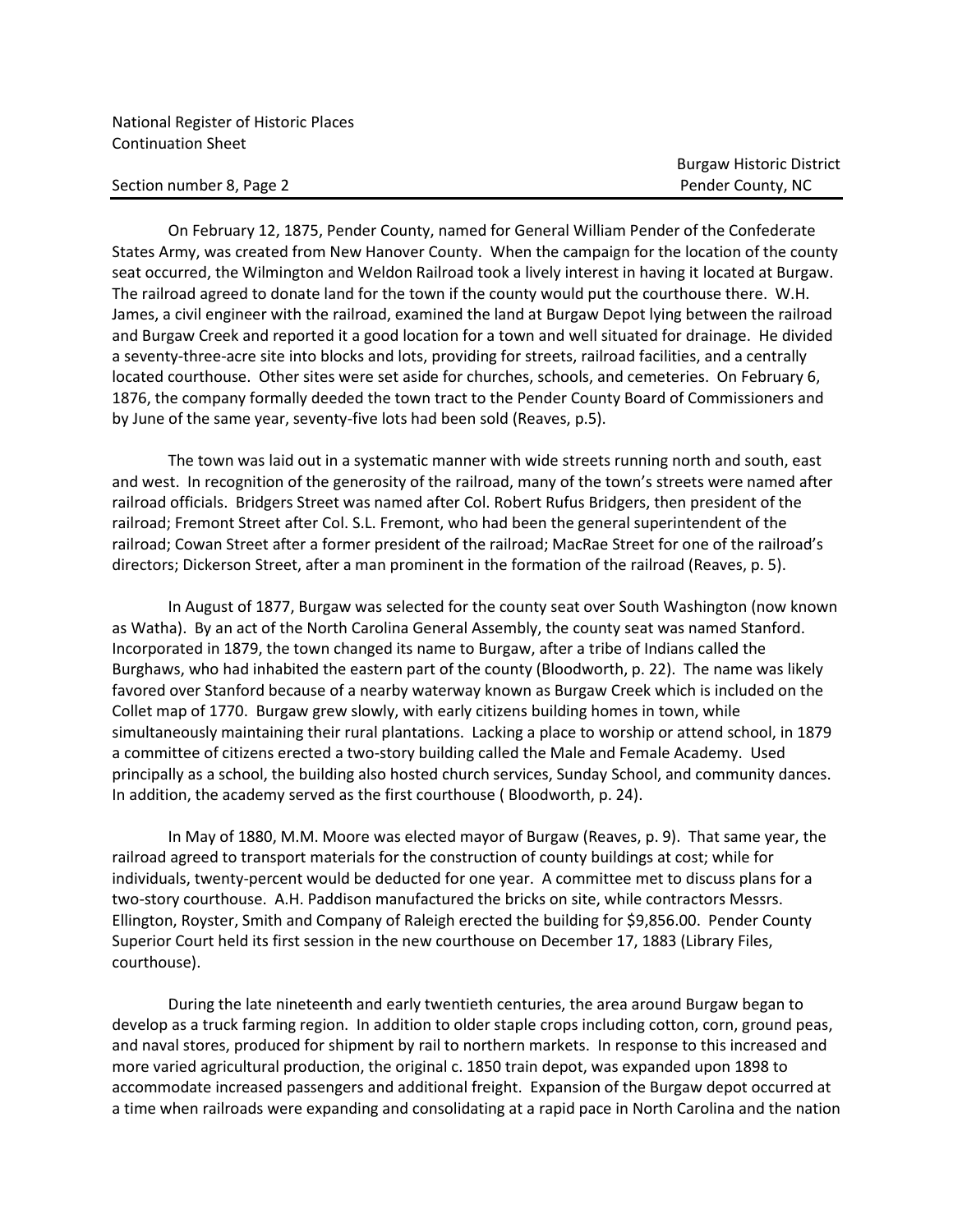as a whole. In 1900, the Wilmington and Weldon Railroad consolidated with other lines to form the Atlantic Coast Line Railroad.

Churches organized in the town as early as 1880; that year the congregation of the Macedonia African Methodist Episcopal Church organized. In 1883, the congregation erected a frame church on the corner of North Walker and East Ashe streets on a ½-acre plat donated by the railroad. In 1915, under the leadership of the Rev. T.S. Marsh, the church enlarged and remodeled, adding brick veneer to the exterior. The church continues to serve its members and is one of the oldest churches in Burgaw (Library Files, AME Church Historical pamphlet).

Several Burgaw congregations employed the Academy building for their initial worship services. The Burgaw Presbyterian Church held its first service in the Male and Female Academy on Friday, June 13, 1879. Later that same year, the congregation erected a frame church on the corner of East Fremont and South Walker Streets. Renovations and additions in 1919 to the original church resulted in the handsome double tower Gothic Revival Church which stands today (Library Files, Burgaw Presbyterian Church History).

Organized on September 13, 1884, the Burgaw Baptist Church also met in the Academy building until the late 1890s. On March 7, 1892, the church purchased a lot for \$80.00 on the corner of East Bridgers and North Wright Streets. Members of the congregation, including John Wright Bowen who cut timber off his land and hauled it into town, contributed to the building of their first church. The simple frame church served the congregation until the construction of the present brick church in 1948 (Library Files, Burgaw Baptist Church History).

The Burgaw Methodist Church dates to 1896 when camp meeting type services were held. In 1900, the newly organized Atlantic Coast Line Railroad donated a piece of land to the congregation, which they traded for another lot located on the northwest corner of Bridgers and Walker streets. While their initial services were held in the Academy building, plans were underway by 1903 to construct a sanctuary. This first frame building served the congregation until 1928 when the present brick Gothic Revival church building was constructed (Library Files, Burgaw Methodist Church History).

In 1887, the Pender County Commissioners contracted for t he erection of a two-story brick jail at Burgaw. The estimated cost of construction was \$2,860.00. On February 2, 1888, a ball was held in the new jail before contractors turned over the building to the county (Reaves, p.20). The building served as the county's correctional facility until replace in 1924 with the Mission Revival-style building on East Wilmington Street. Currently vacant, the 1924 jail was replaced in 1978 by a modern facility located on North Walker Street.

As the town grew, many social clubs were organized. On June 25, 1888, a young men's "Cleveland and Fowle" Club organized. A "Tennyson Literary Club" formed in 1897, and the following year, a lodge of Odd Fellows was planned in Burgaw. The Burgaw Cycle Club built a bicycle track in 1897, which circled the courthouse square and was the scene of many exciting races (Reaves, p. 30).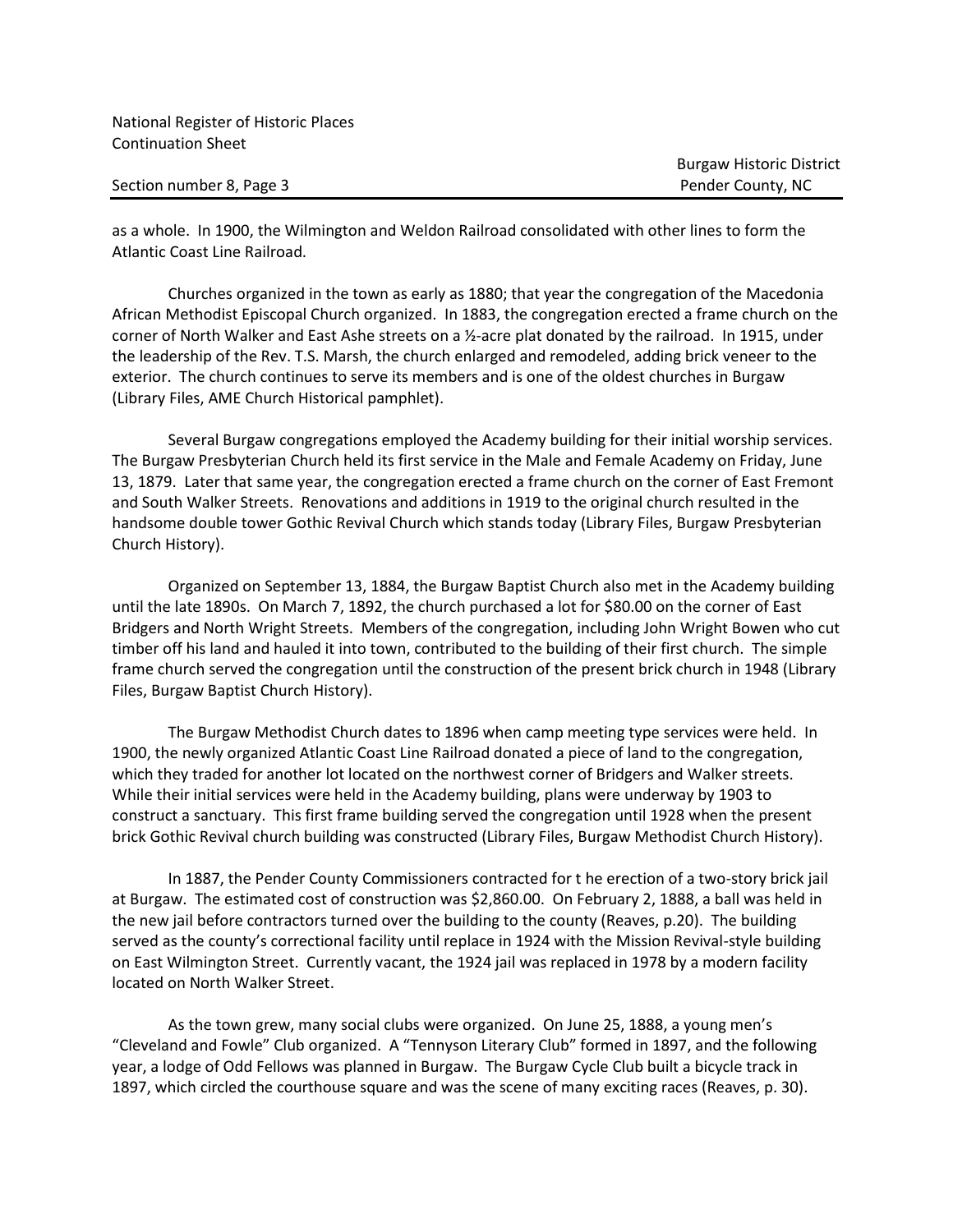Section number 8, Page 4 Pender County, NC

In October, 1896, the Burgaw Institute for blacks was organized by the executive board of the Middle District Association. The board of directors included Rev. E.J. Bell, K.M. Gavins, Rev. W.M. DeVane, R. Royal, J.L. Fennell, Rev. I.M. Power, and G.L. Smith. The first school was held in a small oneroom frame building.

The first businesses in Burgaw opened at approximately the same time the town incorporated. A commercial district developed along Fremont and Wright Streets, opposite the courthouse square. As early as 1878, Mr. A.H. Williams was managing a hotel in Burgaw (Reaves, p.6). Livery stables and general merchandise stores served the town's citizens and farmers from the surrounding area. A canning factory, a grist mill, and a cotton mill, all in business by 1889, reflected the dependent nature of the local economy on agriculture (Reaves, p. 22).

A destructive fire struck Burgaw on December 10, 1899. Originating in the feed room of W.N. Rivenbark's livery stable, it destroyed the W.D. Croom and Brothers store and the Carter and Brice Stables and damaged a blacksmith's shop, the Burgaw Drug Company, and the Burgaw Hotel (Reaves, p. 32). As the early frame buildings succumbed to the ravages of weather and fire, they were replaced with the more durable brick buildings which line the streets today.

By 1900, Burgaw's population had increased to about 600 (U.S. Census, 1900). Two years later, the newly incorporated Pender Publishing Company announced they would publish a weekly newspaper (Reaves, p. 34). On March 24, 1904, the first steps were taken to install an electric generating plant at Burgaw (Reaves, p. 36). While long distance phone lines reached Burgaw in 1902, actual telephone service was not established until 1906 (Reaves, p. 36). By January 25, 1907, the Bank of Pender on the corner of West Fremont and South Wrights streets had been completed. Of white pressed brick, the building contained five office rooms on the second floor, with the bank, J.R. Bannerman's drugs store, and the office of Dr. Bradford located on the ground floor (Reaves, p. 49). The East River Lumber Company and the Red Lyon Lumber Company were chartered in 1907, while the Burgaw Brick Works, Inc., was chartered in 1908 (Reaves, p. 41-42). Additional business established in the early twentiethcentury included The Croom Brother's; the Parry Patent Long Cart Company; Messrs. John F. Moore, J.D. Farrior, and C. Harrell and Sons, all general stores; and J.M. Myers and Company which deal in ladies furnishings (Reaves, p. 44).

The unveiling of the Confederate Monument in 1914 was cause for a big celebration in Burgaw (Reaves, p. 55). The monument, originally located at the intersections of Wright and Fremont streets, was moved to the courthouse square in November, 1951.

Continued growth and prosperity in the second decade of the century resulted in the enlargement of stores and the construction of new hotels and schools. In 1917, the Atlantic Coast Line Railroad completed additions to the Burgaw depot, including the office of Giles Kornegay, the railroad agent, for a cost of over \$5,000.00 (NR 1986). Cars and automobile showrooms began to replace horse and buggies and blacksmith shops. Dees Drugstore, still in existence today, opened their new store on the corner of Wright Street and Courthouse Avenue in 1936 (Library Files, Dees Drug Store). Henry E. Bonitz, an architect from Wilmington, was chosen in 1917 to draw plans for the remodeling of the 1907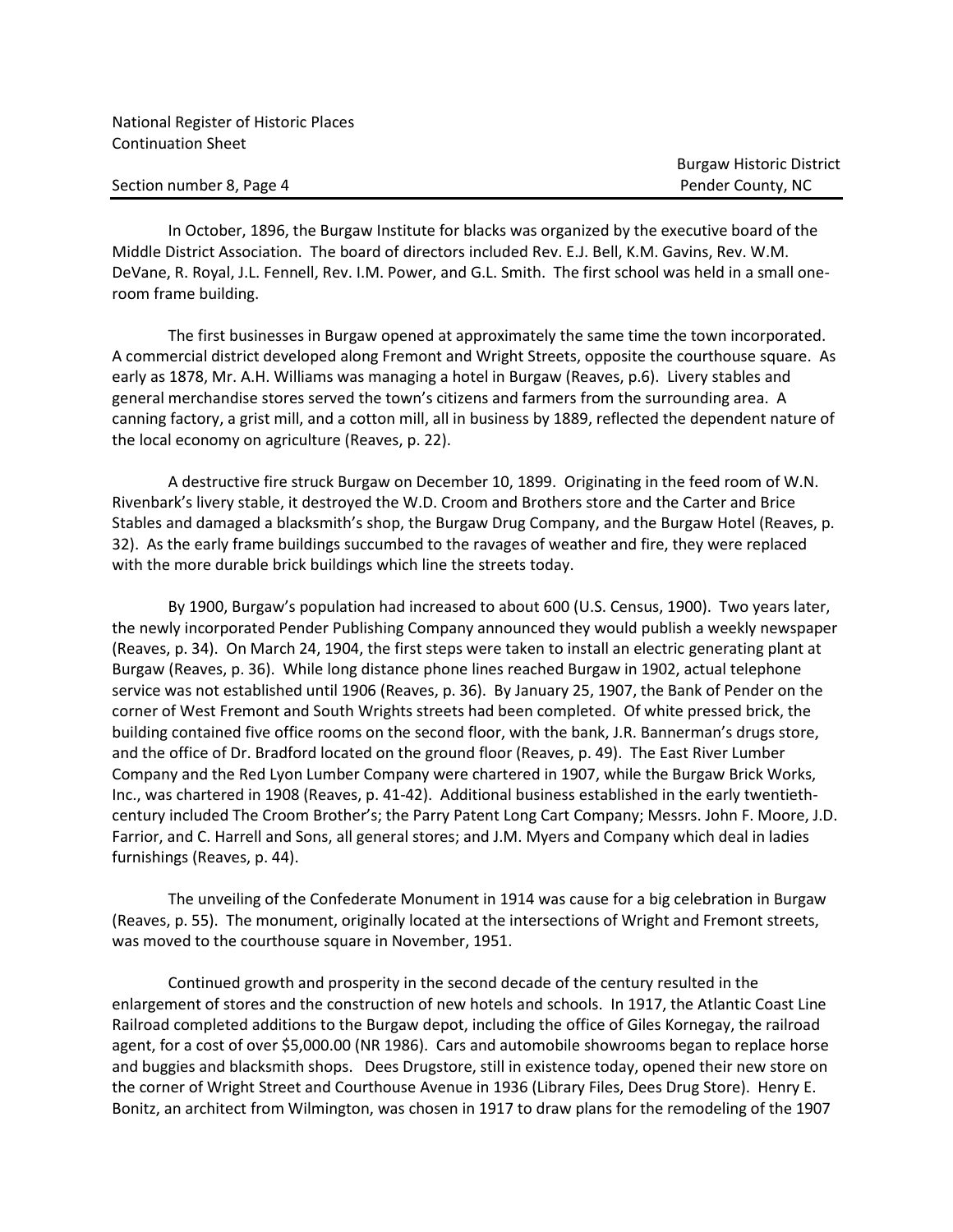#### Section number 8, Page 5 Pender County, NC

Burgaw School. By 1930, Burgaw's population had increased to 1,209 (U.S. Census, 1930).

Although growth slowed during the years of the Great Depression, it recovered shortly thereafter. On January 8, 1935, the demolition of the old Pender County courthouse began with labor supplied by the Federal Emergency Relief Administration. The Public Works Administration oversaw the construction of a new courthouse for Pender County. An elaborate ceremony accompanied the dedication of the new Georgian Revival building on November 7, 1937 (Library Files, Pender County Courthouse). Also in 1937, Roy Rowe, owner of the town's theater, announced plans for a modern airconditioned theater with a seating capacity of 300 on the ground floor and 150 in the balcony. Westbrook's opened a new dime store in the old Pender Theater (Reaves, p. 86-87).

Post-World War II prosperity inspired the opening of new businesses in Burgaw. The 1940s saw the construction of the Harrell Electric Appliance Store, Farrior's Department Store, a new commercial cannery, the opening of the Durham Drug Company, the rebuilding of a new Burgaw Baptist church and the construction of a new brick building for the members of King Solomon Masonic Lodge No. 138 (Reaves, p. 100-105). A hospital site was approved in 1948 with groundbreaking for the new Pender Memorial Hospital taking place in January, 1950 (Reaves, p. 112).

Civic organizations concentrated on beautifying the town, with the Woman's Club planting several hundred azaleas and dogwoods on the courthouse lawn and around town. The same club was responsible for the erection of fifty-two street sights in town (Reaves, p. 112-113). Harrell's Department Store celebrated the grand opening of its newly renovated store in April of 1954, while the Humphrey Brothers, who had operated a store for forty years on the corner of Wright Street and Courthouse Avenue, moved to a new location on Courthouse Avenue (Reaves, p. 125, 129). They retired five years later after operating a general merchandise business in Burgaw for fifty-five years (Reaves, p. 139).

The Atlantic Coast Line Railroad merged with the Seaboard Air Line Railroad in 1967 to form the Seaboard Coast Line Railroad. As a result of the merger, services were combined and over the next twenty years a number of routes were discontinued and the tracks torn up. Among the losses were all the Atlantic Coast Line routes out of Wilmington. Passenger use of the trains had been declining steadily. On March 1, 1968, the last passenger train pulled out of Wilmington, signaling the end of an era in Burgaw and other small towns which the rail line had serviced.

Burgaw's residential district expanded during the second half of the twentieth century, as new homes were built to accommodate the growing population, which had increased to 1,744 by 1970 (U.S. Population Census, 1970). The Pender County Rescue Squad erected a building on Wilmington Street in May of 1971, while Pender County's new administration building opened in July of 1977 on the corner of East Fremont and South Cowan streets (Reaves, p. 181). The announcement in October of 1978 that the new highway, Interstate-40, would pass through Pender County, brought about a new era to the town. With traffic between Raleigh and Wilmington bypassing the business district of Burgaw, the town has reclaimed some of the peacefulness of its earlier days. Burgaw's attractive commercial district along with the beauty of courthouse square has recently prompted the movie industry to use the downtown area as a backdrop setting for several major films.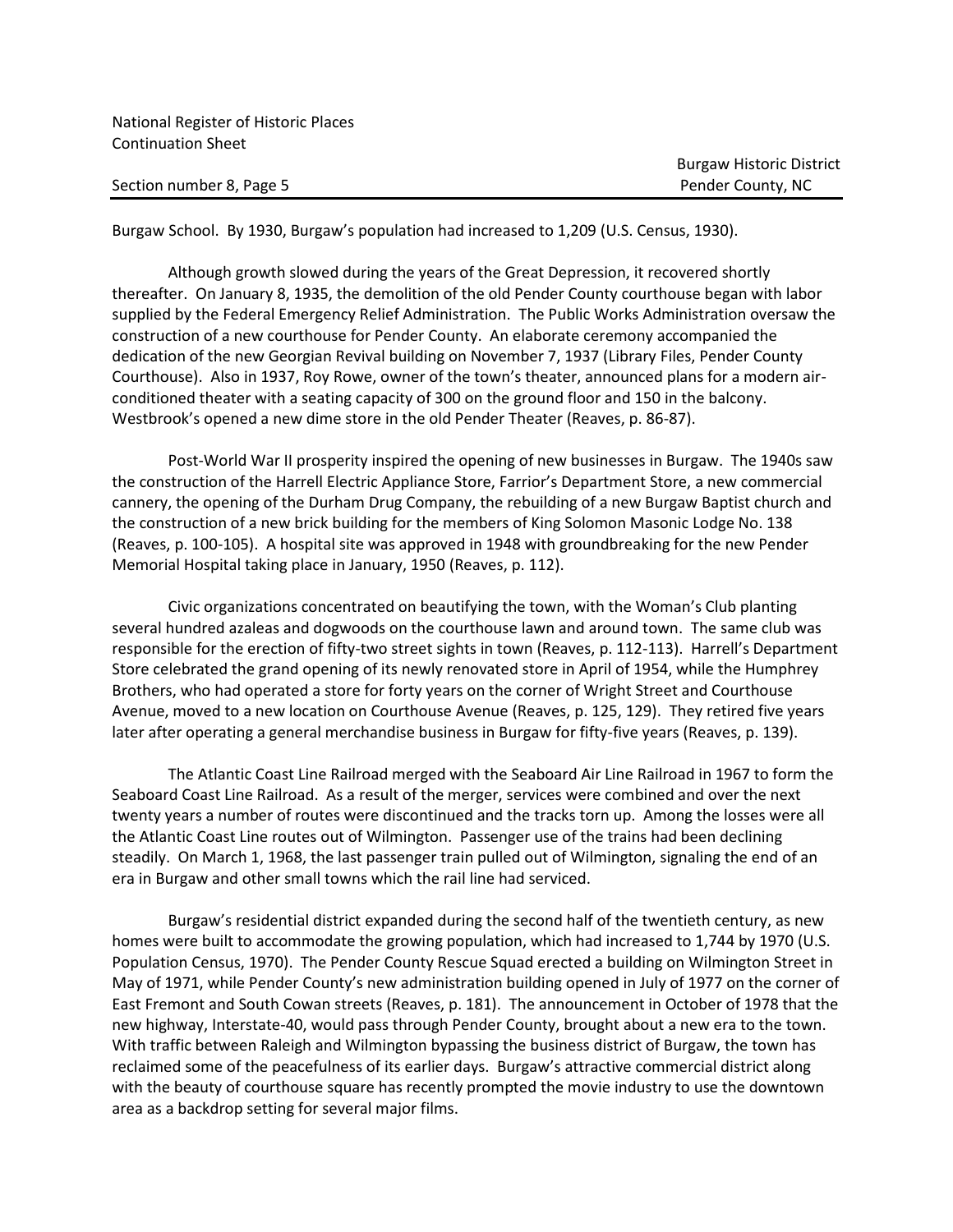Section number 8, Page 6 Pender County, NC

The low tax rate and relatively low cost of living continues to attract industries to Pender County and the town of Burgaw. In the early 1990s, several major businesses opened, including the W.R. Rayson, Inc., a paper conversion company, and the electronics firm of Wieland North American (Library Files, Industry). While Burgaw welcomes well-planned growth, a major priority includes the retention of the town's remaining historic fabric.

#### **Architectural Context**

The oldest building in the district and one which alludes to the town's founding is the c. 1850 Burgaw Depot (52, NR 1986). The depot is one of only two known pre-Civil War depots still standing in North Carolina. In 1898, as rail operations expanded, the building was enlarged with the addition of passenger waiting rooms and offices to the south, and again, in 1916-1917 with freight and warehouse space to the north. While the entire building is sheathed in a combination of lap and board-and-batten siding, each section retains its original style and integrity, serving as an excellent illustration of the growth of the railroad.

Several pre-1900 houses have survived within the Burgaw Historic District, most notable being the M.M. Moore House (10), constructed about 1885. M.M. Moore, elected mayor of Burgaw in 1880, built a two-story late Greek Revival-style I-house one block north of the courthouse. During a major c. 1903 renovation, the original chimneys were dismantled, rear rooms were added to the main block, and a wrap-around porch replaced the former attached porch. The house portrays the evolution of house styles from more regional/vernacular to nationally-popular styles.

Several additional one-story, turn-of-the-twentieth-century houses, built in a modest late-Queen Anne-cottage style with multi-gable roofs and wrap-around porches, are dispersed throughout the historic district. The proximity to the railroad allowed easy access to factory produced framing lumber, weatherboard, paneled doors, turned balusters, and sawn brackets, resulting in ornately decorated cottages. Located one block south of the commercial district, the James H. Moore House (24) at 209 South Walker Street, is a one-story variation of the Queen Anne style, complete with Eastlake decorations and other period features. Decorative gingerbread trim and board-and-batten siding in the front gable contribute to the fanciful flavor of this c. 1890 cottage.

The adjoining house also reflects the popularity of the Queen Anne-cottage style in Burgaw. The c. 1890 Dr. W.I. Taylor House (25) retains its multi-gable roof, irregular floor plan, attached wrap-around porch supported by wood posts, and an exterior corbelled chimney. Further manifestations of the Queen Anne cottage-style include the Murphy-Sasser House (8) located at 114 North Cowan Street, with its hipped roof and gabled projections, as well as the O.G. Ferrell House (115) located at 206 East Bridgers Street, an attractive Queen Anne cottage with a variety of wings, roof planes, and a wraparound porch.

The rapid growth of Burgaw's economy around the turn-of-the-twentieth-century fueled a matching building boom. Railroad transportation networks encouraged establishment of new industries and made the acquisition of building materials readily available. A substantial number of houses were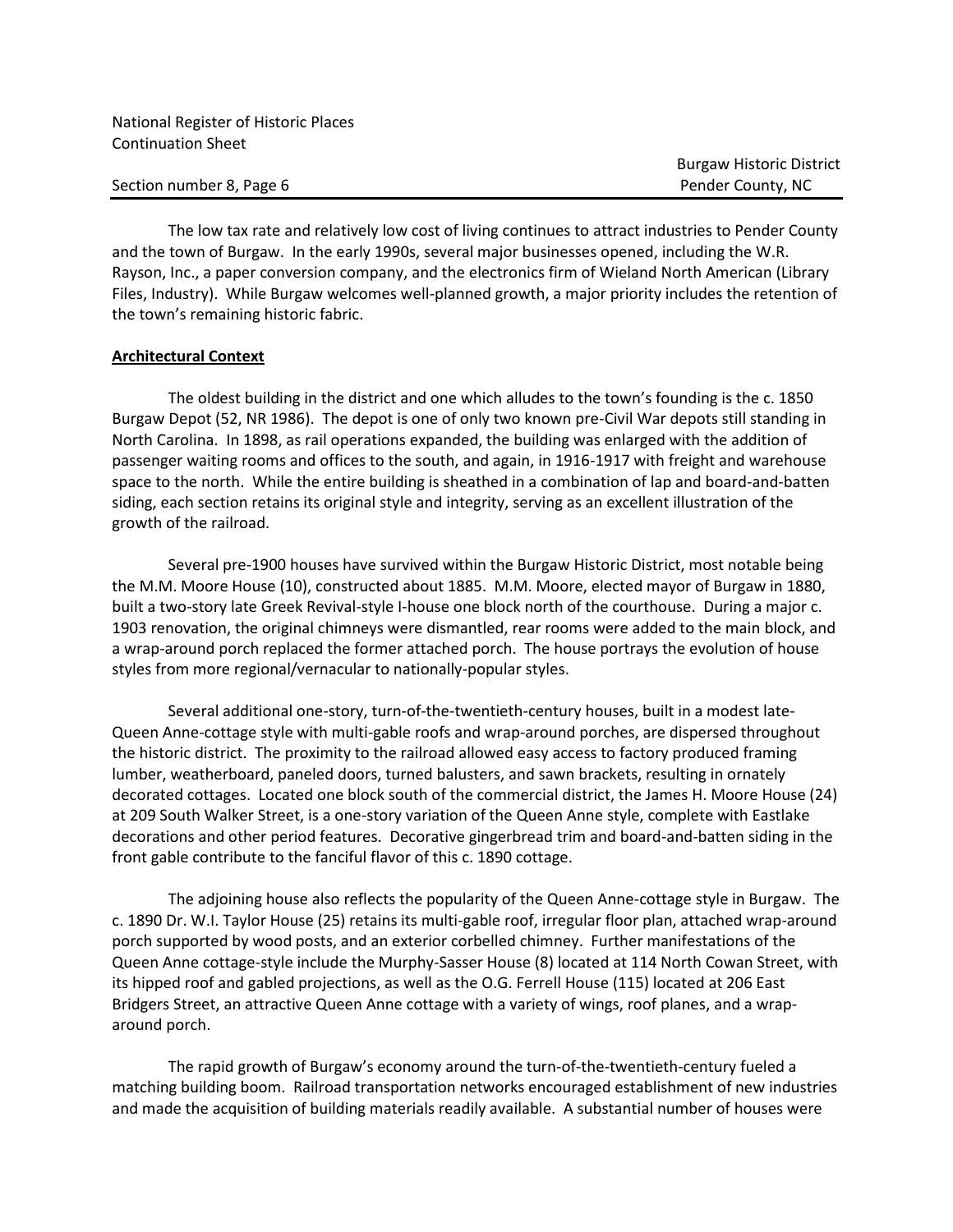Section number 8, Page 7 Pender County, NC

built, mostly of frame construction, and initially in the transitional Queen Anne/Colonial Revival style. Like earlier houses, they were relatively modest in size and followed standard single- or double-pile plans with full-size attached porches. Two of the best examples from this period include the 1910 Dr. H.B. Thomas House (117) and the 1910 Jack Brown House (116), both located on East Bridgers Street. The Dr. H.B. Thomas House is a two-story Colonial Revival with Queen Anne details including a wraparound porch, twin bay windows, and a high hipped roof. A variation on the theme of its neighbor, the Jack Brown House substitutes a gable-front roof for the hipped roof and a one-story rear wing for the bay windows.

As the town continued to grow and prosper, traditional ho use forms gave way to the new design of the California or Craftsman bungalow. Horizontal in orientation, with broad, chunk-columned porches sheltered by deep eaves supported by exposed rafters and triangular knee braces, these predominantly one-story houses promised a new more informal lifestyle. Many fine examples of the Craftsman bungalow are scattered throughout Burgaw's historic district. The c. 1920 Southerland House (93), located at 307 East Wilmington Street, exhibits design characteristics generally associated with the California bungalow including the multi-paned 24/1 sash windows and the tapered moldings around windows and doors.

Reflecting nationally popular tastes, several Colonial Revivals appeared in Burgaw prior to World War II. The c. 1940 D.J. Farrior House (114) provides a handsome two-story brick example with a typical Colonial Revival door surround flanked by 8/8 sash windows. Built somewhat later, the 1948 Dees Tourist Home (13) is a two-story brick Colonial Revival situated on the corner of North Cowan and East Wilmington streets. Three bays wide and five bays deep, the central door is flanked by the traditional sidelights and capped by a graceful fanlight, while paired Tuscan columns support the pedimented portico. Built originally as a tourist home or inn, the upper level features eight bedrooms.

The only Tudor Revival home within the historic district, the 1949 Presbyterian Manse (73A) is a brick Sears and Roebuck mail order house exhibiting cross-timbering in the gable and a prominent exterior chimney on the front façade. Several Cape Cods, with their steeply pitched roofs and gabled dormers, also made an appearance in the late 1940s including the 1947 Williams House (30) at 215 North Walker Street and the 1949 Bordeaux House (34) located at 104 North Wright Street.

In and adjacent to the residential areas are a number of churches, which serve as focal points for community life. Originally a simple frame building, the Burgaw Presbyterian Church (73) was rebuilt in 1919, incorporating double towers and pointed arch stained-glass windows. The bottom half is brick veneered, while cedar shake shingles cover the upper level. Also starting out as a frame sanctuary, the 1883 Macedonia African Methodist Episcopal Church (23) received a facelift in 1915 when it was enlarged, faced with brick, and incorporated new pointed arch stained-glass windows. The Classical Revival 1928 brick Burgaw Methodist Church (118) completely replaced an earlier frame building, as did the 1949 brick Classical Revival Burgaw Baptist Church (119).

Burgaw's early frame stores were gradually replaced with new, one- or two-story brick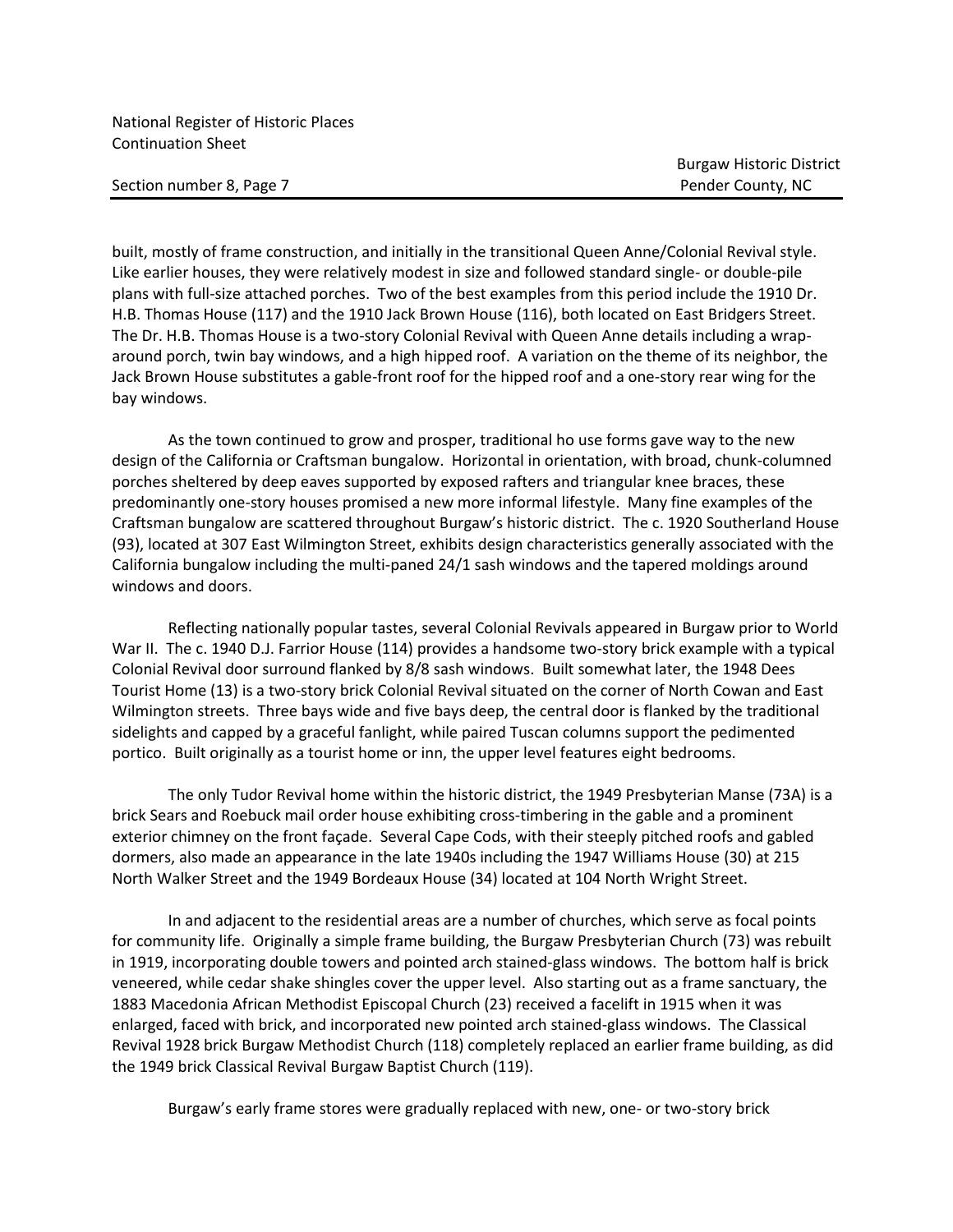Section number 8, Page 8 Pender County, NC

buildings during the earlier twentieth century. For the most part, the brick buildings are embellished with corbelled string courses, corbelled cornices, and recessed panels. The 1907 Bank of Pender (74), with its stylish details, set a new standard of commercial building for downtown Burgaw. Constructed with white pressed brick, the two-story building exhibits arched windows and a chamfered corner bay. Built in 1913, Harrell's Department Store (43), displays an interesting mix of orange and red bricks, creating panels of color and texture. Despite the modernization of the first-level entrance, the intact five-bay upper-story sash, stepped-end consoles, and metal crowning cornice express the building's original lively character. The (former) 1913 Humphrey Brothers Store (42), located at the northwest intersection of South Wright and West Courthouse Avenue also has preserved its early twentiethcentury character with its six bays of original two-over-two sash windows, pilastered bays, dog-tooth cornice, and five interior chimney stacks rising above the west parapet. The tripartite J.R. Bannerman Building (69), at 103/105 West Fremont Street, retains its original clustered upper level 3/1 sash windows, attic vents, stepped parapet and handsome brick work.

Gradual domination of the automobile as a mode of transportation resulted in the construction of several garages and auto showrooms in downtown Burgaw during the 1920s. Built in the Spanish Mission style, the 1924 stuccoed brick R.H. Holland Motor Company Building (16), at 100 North Walker Street, displays four arched openings along the principal façade, which rises to a central stepped and peaked parapet.

Also built in the Spanish Mission style, the 1924 Pender County Jail (96) is a two-story stuccoed brick building with a symmetrical façade and portico capped by mission tiles. The parapet is accentuated with a centered peak containing a diamond with the date, "1924." The intact second-level metal cells, along with the first level apartment of the jailer attest to the close living quarters of prisoners with their detainers.

In 1934, a Public Works Administration-sponsored Georgian Revival-style courthouse (31; NR 1979) replaced the original 1883 building. Designed by W.H. Deitrick of Raleigh, the courthouse is a three-story brick-veneered H-shaped building composed of a hipped-roof main block flanked by projecting side-gable wings. The main entrance, located in the center bay of the main core is contained in an elaborate broken scroll pedimented surround. Lintels surmount the first floor windows, while those on the second floor are triple hung and set in round, arched openings. The Flemish bond field is enlivened by contrasting masonry trim in the form of belt courses, a modillion cornice, and keystones capping window arches. A handsome two-stage wooden cupola surmounts the roof. The interior is defined by restrained Georgian-style trim with flat-paneled wainscoting and molded chair rails and cornices resting on pilasters.

Social clubs made an architectural impact in the 1930s and 1940s. The 1938 Freemason's Building (99), located at 100 East Wilmington Street across from courthouse square is a two-story, three-bay brick building featuring paired six-over-six sash windows and a flat roof with a stepped parapet. In 1948, the King Solomon Lodge No. 138 A.F. and A.M. (28) built a brick gable-front building laid in 6:1 common bond with a recessed central entrance featuring a double-leaf six-panel door capped by a glass transom.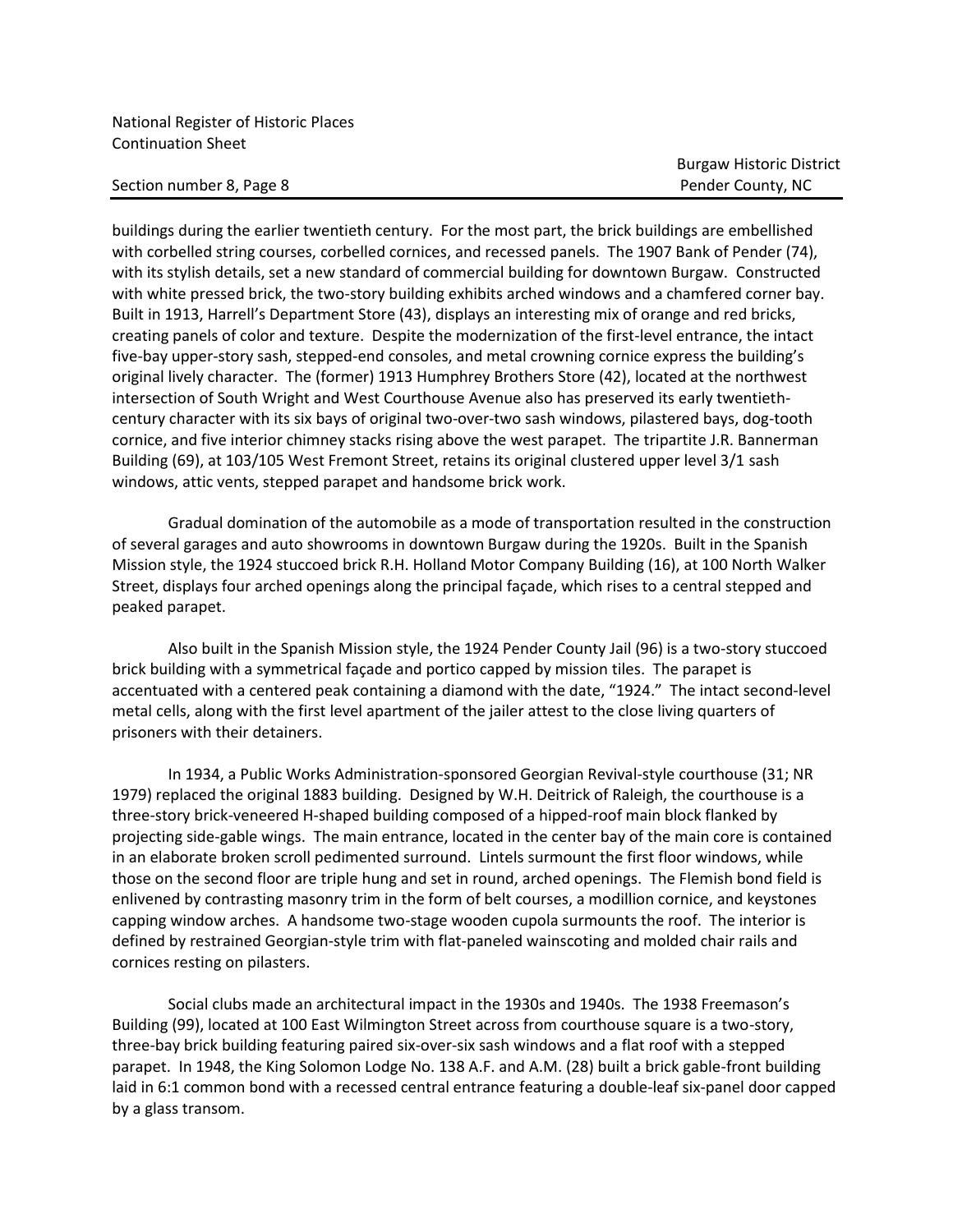Section number 8, Page 9 Pender County, NC

Burgaw Historic District

The Burgaw Historic District is free of industrial buildings which tended to be located on the outskirts of the town. The proposed historic district is a mix of late-nineteenth- and early-twentiethcentury commercial buildings and residences, churches, and nationally popularized bungalows and Colonial Revival-style houses. Modern municipal buildings, as well as several 1950s ranch houses have replaced some of the town's earlier buildings, but do not detract from the historic district's overall integrity.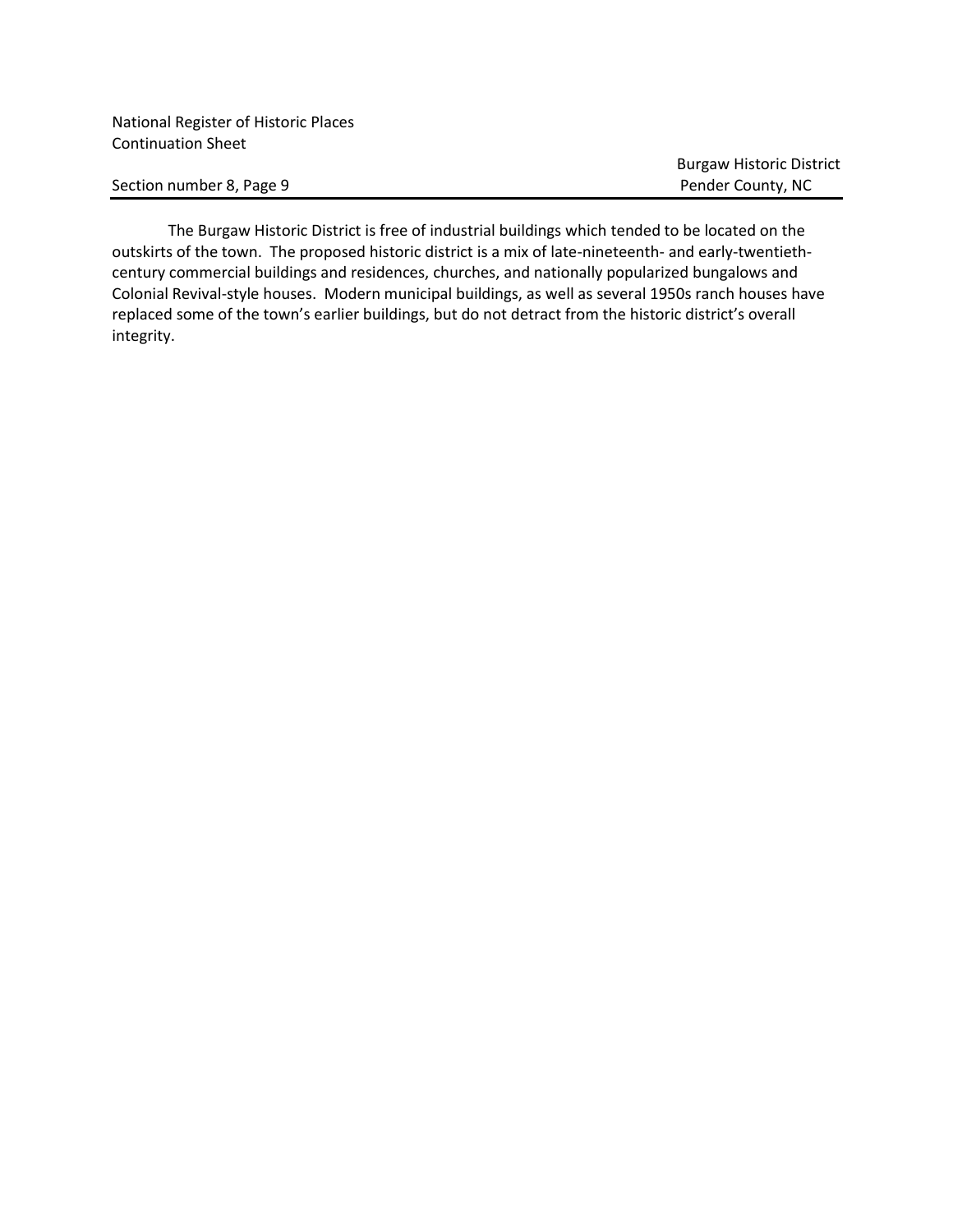#### **9. Major Bibliographical References**

Bloodworth, Mattie. History of Pender County. Richmond, Virginia: The Dietz Printing Company, 1947.

Burgaw Depot National Register Nomination, 1986. Raleigh: North Carolina Department of Cultural Resources, Division of Archives and History, Survey and Planning Branch.

Centennial Booklet Committee. Pender County Centennial 1875-1975. 1975.

- Conversations between Charles Harrell and Beth Keane, August and September, 1998.
- Conversation between Ann Hoover Dees and Beth Keane, August 1998.
- Pender County Courthouse National Register Nomination, 1979. Raleigh: North Carolina Department of Cultural Resources, Division of Archives and History, Survey and Planning Branch.
- Pender County Library. Collected papers, files, and newspaper clippings from the Local History Collection, Burgaw, North Carolina.
- Pender County Survey Report created by Edward Turberg; 1998. Raleigh: North Carolina Department of Cultural Resources, Division of Archives and History, Survey and Planning Branch.
- Reaves, Bill. History of Burgaw, N.C., Centennial Edition, Printed in Wilmington, N.C. 1979.
- Survey Files for Pender County created by Edward Turberg and Beth Keane, 1997-1998 Raleigh: North Carolina Department of Cultural Resources, Division of Archives and History, Survey and Planning Branch.
- U.S. Department of Commerce, Bureau of the Census. U.S. census, population schedules, Pender County, North Carolina, 1900, 1910, 1920, 1930, 1970.